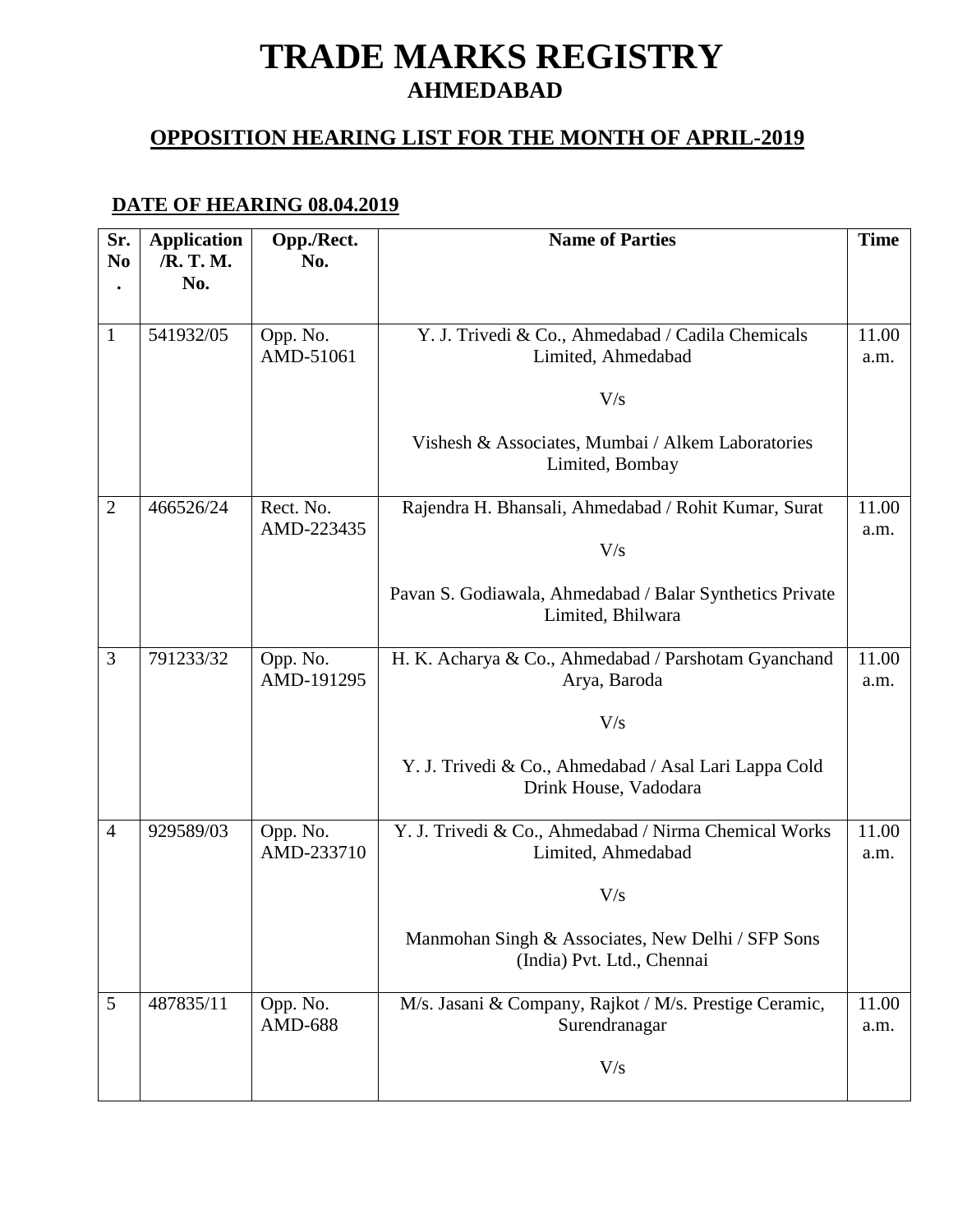|        |           |                        | M/s. Mohan Associates, Madras / M/s. T. T. Limited,                     |               |
|--------|-----------|------------------------|-------------------------------------------------------------------------|---------------|
|        |           |                        | Bangalore                                                               |               |
| 6      | 623696/03 | Opp. No.               | Y. J. Trivedi & Co., Ahmedabad / Nirma Chemical Works                   | 11.00         |
|        |           | AMD-206259             | Limited, Vatva                                                          | a.m.          |
|        |           |                        |                                                                         |               |
|        |           |                        | V/s                                                                     |               |
|        |           |                        | Anand & Anand, New Delhi / Hindustan Lever Limited,                     |               |
|        |           |                        | Bombay                                                                  |               |
|        |           |                        |                                                                         |               |
| $\tau$ | 433848/12 | Opp. No.               | M/s. Ashoka Trade Mark Co., New Delhi / M/s. Accurate                   | 11.00         |
|        |           | <b>AMD-161</b>         | Engineers, Junagadh                                                     | a.m.          |
|        |           |                        | V/s                                                                     |               |
|        |           |                        |                                                                         |               |
|        |           |                        | M/s. Fatehchand C. Shah & Co., Mumbai / M/s. Alps                       |               |
|        |           |                        | Enginering Company, Jalandhar                                           |               |
| 8      | 662133/03 | Opp. No.               | H. K. Acharya & Co., Ahmedabad / Shashikant Ratilal                     | 11.00         |
|        |           | AMD-716669             | Vadhar, Bhavnagar                                                       | a.m.          |
|        |           |                        | V/s                                                                     |               |
|        |           |                        |                                                                         |               |
|        |           |                        | Remfry & Sagar, Gurgaon                                                 |               |
|        |           |                        |                                                                         |               |
| 9      | 934805/05 | Opp. No.<br>AMD-247230 | Jatin Y. Trivedi, Ahmedabad / Kaushikdhar Bhanudhar<br>Bhatt, Ahmedabad | 11.00<br>a.m. |
|        |           |                        |                                                                         |               |
|        |           |                        | V/s                                                                     |               |
|        |           |                        | Usha A. Chandrasekhar, Mumbai / Dr. Pankaj Naram & Dr.                  |               |
|        |           |                        | Smita Naram, Mumbai                                                     |               |
|        |           |                        |                                                                         |               |
| 10     | 957671/30 | Opp. No.               | P. S. Pai & Co., Mumbai / Gujarat Co-Operative Milk                     | 11.00         |
|        |           | AMD-716163             | Marketing Federation Limited, Anand                                     | a.m.          |
|        |           |                        | V/s                                                                     |               |
|        |           |                        |                                                                         |               |
|        |           |                        | Anand & Anand, New Delhi / Mother Dairy Fruit &                         |               |
|        |           |                        | Vegetable Ltd., Delhi                                                   |               |
| 11     | 694118/11 | Opp. No.               | M/s. M. P. Mirchandani & Co., Mumbai / M/s. Beckon                      | 11.00         |
|        |           | AMD-60589              | Electronics Pvt. Ltd., Rajkot                                           | a.m.          |
|        |           |                        | V/s                                                                     |               |
|        |           |                        |                                                                         |               |
|        |           |                        | M/s. Beacon Electronics, New Delhi                                      |               |
|        |           |                        |                                                                         |               |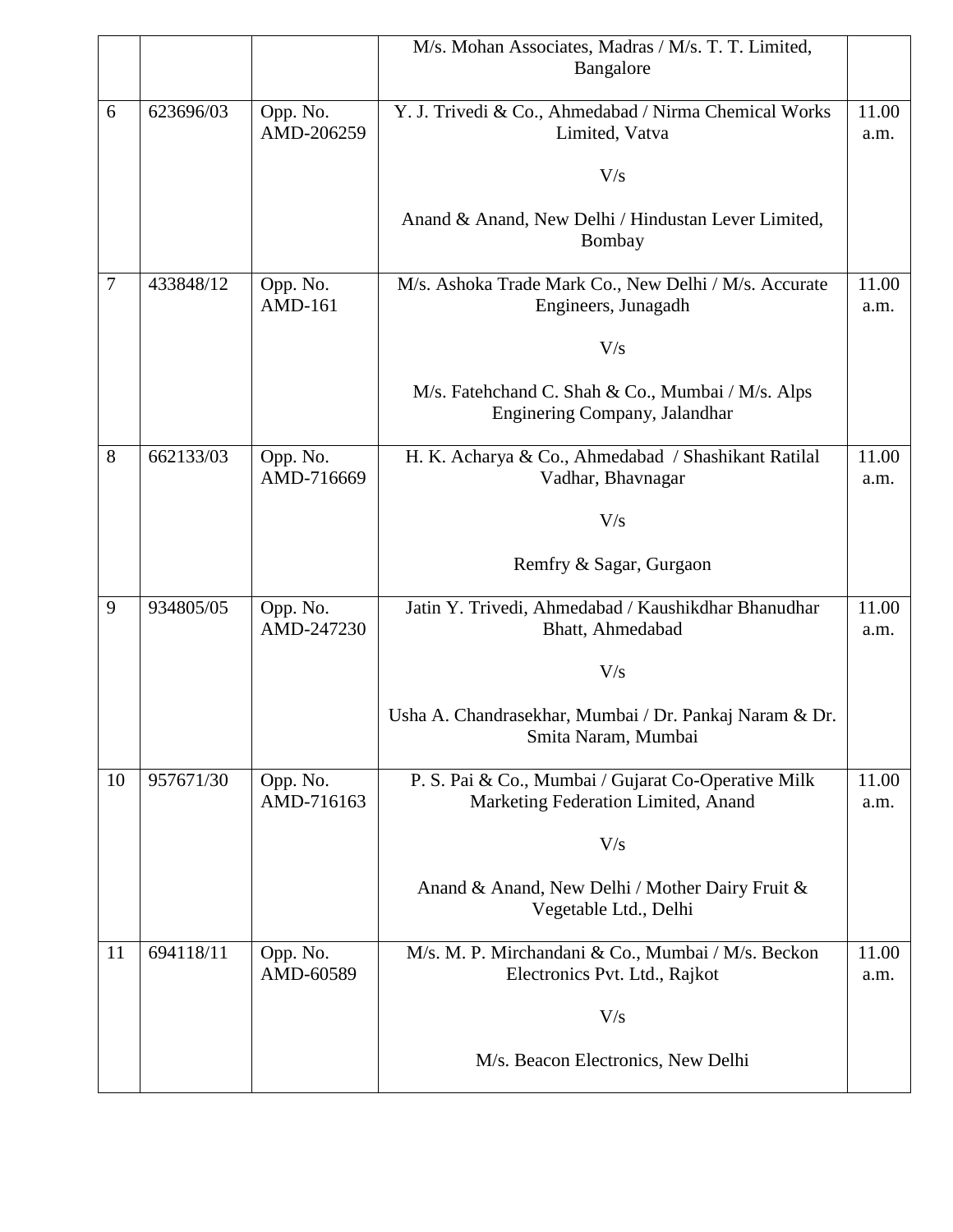| 12 | 469383/30 | Opp. No.<br><b>AMD-780</b> | Y. J. Trivedi & Co., Ahmedabad / Ravjibhai Shanabhai<br>Patel, Vasad          | 11.00         |
|----|-----------|----------------------------|-------------------------------------------------------------------------------|---------------|
|    |           |                            |                                                                               | a.m.          |
|    |           |                            | V/s                                                                           |               |
|    |           |                            | V. Veeraraghavan Advocate, Madras / Shri Ganeshram &                          |               |
|    |           |                            | Company, Chennai                                                              |               |
| 13 | 421935/05 | Opp. No.                   | M/s. International Trade Marks Bureau, Mumbai / M/s.                          | 11.00         |
|    |           | AMD-313                    | Rangoon Chemical Works Private Limited, Surat                                 | a.m.          |
|    |           |                            | V/s                                                                           |               |
|    |           |                            | M/s. Fatehchand C. Shah & Co., Mumbai                                         |               |
| 14 | 997291/05 | Opp. No.<br>AMD-172594     | R. R. Shah & Co., Ahmedabad / Torrent Pharmaceuticals<br>Ltd., Ahmedabad      | 11.00<br>a.m. |
|    |           |                            | V/s                                                                           |               |
|    |           |                            |                                                                               |               |
|    |           |                            | Jatin Y. Trivedi, Ahmedabad / Glaxosmithkline<br>Pharmaceuticals Ltd., Mumbai |               |
|    |           |                            |                                                                               |               |
| 15 | 605429/05 | Opp. No.<br>AMD-61165      | Y. J. Trivedi & Co., Ahmedabad / Ketan Raja Anibhai<br>Patel, Kadi            | 11.00<br>a.m. |
|    |           |                            | V/s                                                                           |               |
|    |           |                            | Eastern Medikit Ltd., Delhi                                                   |               |
| 16 | 555415/30 | Opp. No.<br>AMD-50882      | M. P. Mirchandani, Mumbai / Swiss Health Food Pvt. Ltd.,<br>Baroda            | 11.00         |
|    |           |                            |                                                                               | a.m.          |
|    |           |                            | V/s                                                                           |               |
|    |           |                            | De Penning & De Peening, Kolkata                                              |               |
| 17 | 713647/21 | Opp. No.                   | G. D. Bansal & Associates, Jaipur / H. P. Bhandari, Jaipur                    | 11.00         |
|    |           | AMD-248209                 | V/s                                                                           | a.m.          |
|    |           |                            | Remfry & Sagar, Gurgaon                                                       |               |
| 18 | 997715/34 | Opp. No.                   | R. R. Shah & Co., Ahmedabad / Urmin Products Pvt. Ltd.,                       | 11.00         |
|    |           | AMD-203267                 | Changodar                                                                     | a.m.          |
|    |           |                            | V/s                                                                           |               |
|    |           |                            | Jatin Y. Trivedi, Ahmedabad / Babul Products, Ahmedabad                       |               |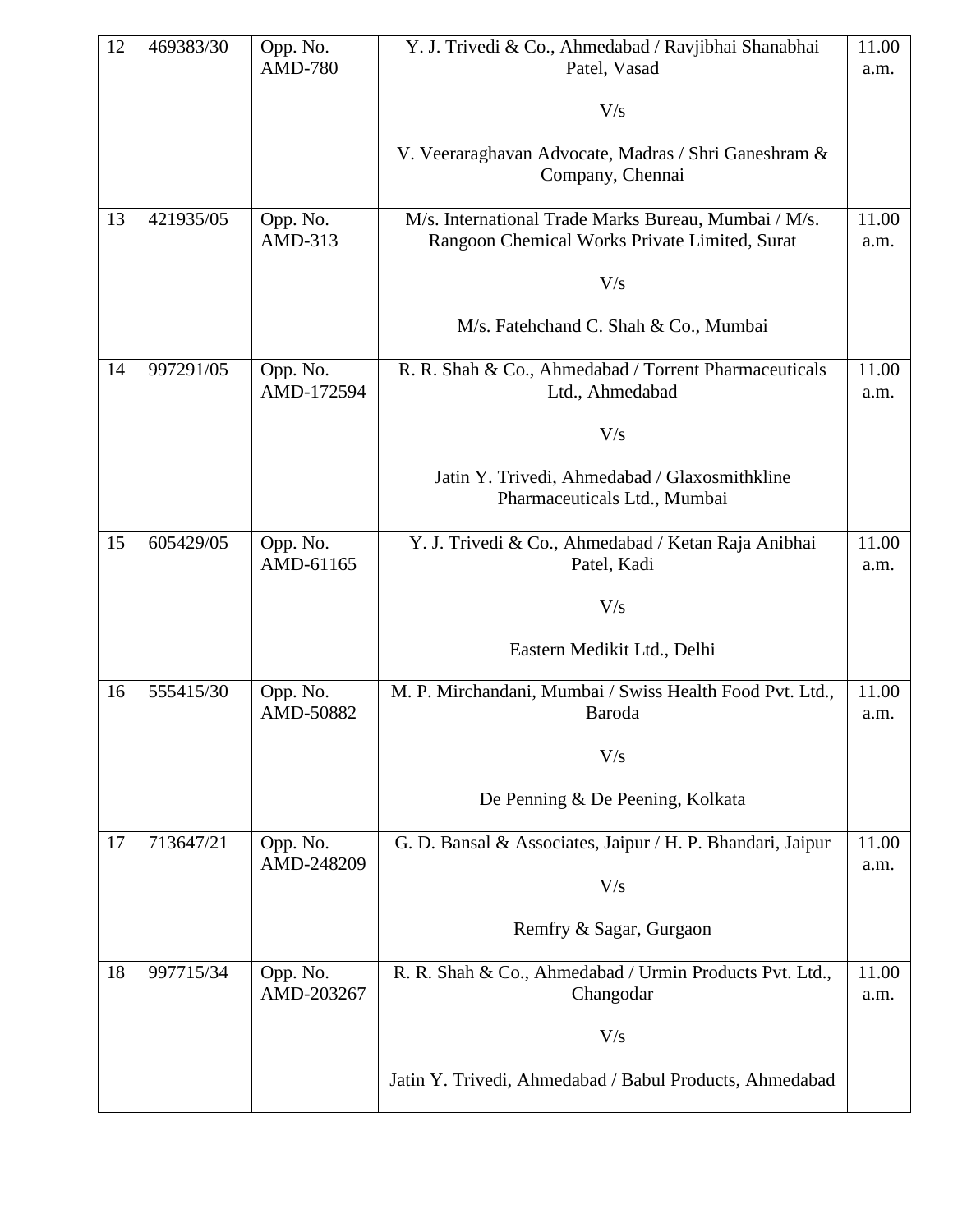| 19 | 998429/30 | Opp. No.               | Jasani & Company, Rajkot / Hasmukbhai Jayantilal                                    | 11.00         |
|----|-----------|------------------------|-------------------------------------------------------------------------------------|---------------|
|    |           | AMD-157981             | Sachdev, Morbi                                                                      | a.m.          |
|    |           |                        | V/s                                                                                 |               |
|    |           |                        | Arora Registration Service, Amritsar / Sachdeva & Sons,<br>Amritsar                 |               |
| 20 | 992602/19 | Opp. No.<br>AMD-163027 | K. I. Raval & Co., Ahmedabad / Amul Boards Private<br>Limited, Kucchh               | 11.00<br>a.m. |
|    |           |                        | V/s                                                                                 |               |
|    |           |                        | Bajaj Registration Service, Jalandhar / Venus Plywoods Pvt.<br>Ltd., Jalandhar      |               |
| 21 | 930392/11 | Opp. No.<br>AMD-248214 | H. K. Acharya & Co., Ahmedabad / Prakash N. Patel,<br>Morbi                         | 11.00<br>a.m. |
|    |           |                        | V/s                                                                                 |               |
|    |           |                        | De Penning & De Penning, Mumbai / Tata Motors Limited,<br>Mumbai                    |               |
| 22 | 970845/25 | Opp. No.<br>AMD-230447 | Rushvi Nayanbhai Shah, Ahmedabad / Rajesh Khodidas<br>Chauhan, Ahmedabad            | 11.00<br>a.m. |
|    |           |                        | V/s                                                                                 |               |
|    |           |                        | M. P. Mirchandani & Co., Mumbai / B. B. Bros., Karnarka                             |               |
| 23 | 537158/05 | Opp. No.<br>AMD-50772  | R. R. Shah & Co., Ahmedabad / India Lab Pvt. Ltd.,<br>Ahmedabad                     | 11.00<br>a.m. |
|    |           |                        | V/s                                                                                 |               |
|    |           |                        | W. S. Kane & Co., Mumbai / UGS & Industries Limited,<br>Bombay                      |               |
| 24 | 909485/19 | Opp. No.<br>AMD-225088 | Superfastaction Regn. Service, Surat / Gujarat Woodlam<br>Products Pvt. Ltd., Surat | 11.00<br>a.m. |
|    |           |                        | V/s                                                                                 |               |
|    |           |                        | Trade Mark Registration Bureau, Kolkata / Century<br>Plyboard (I) Ltd., Kolkata     |               |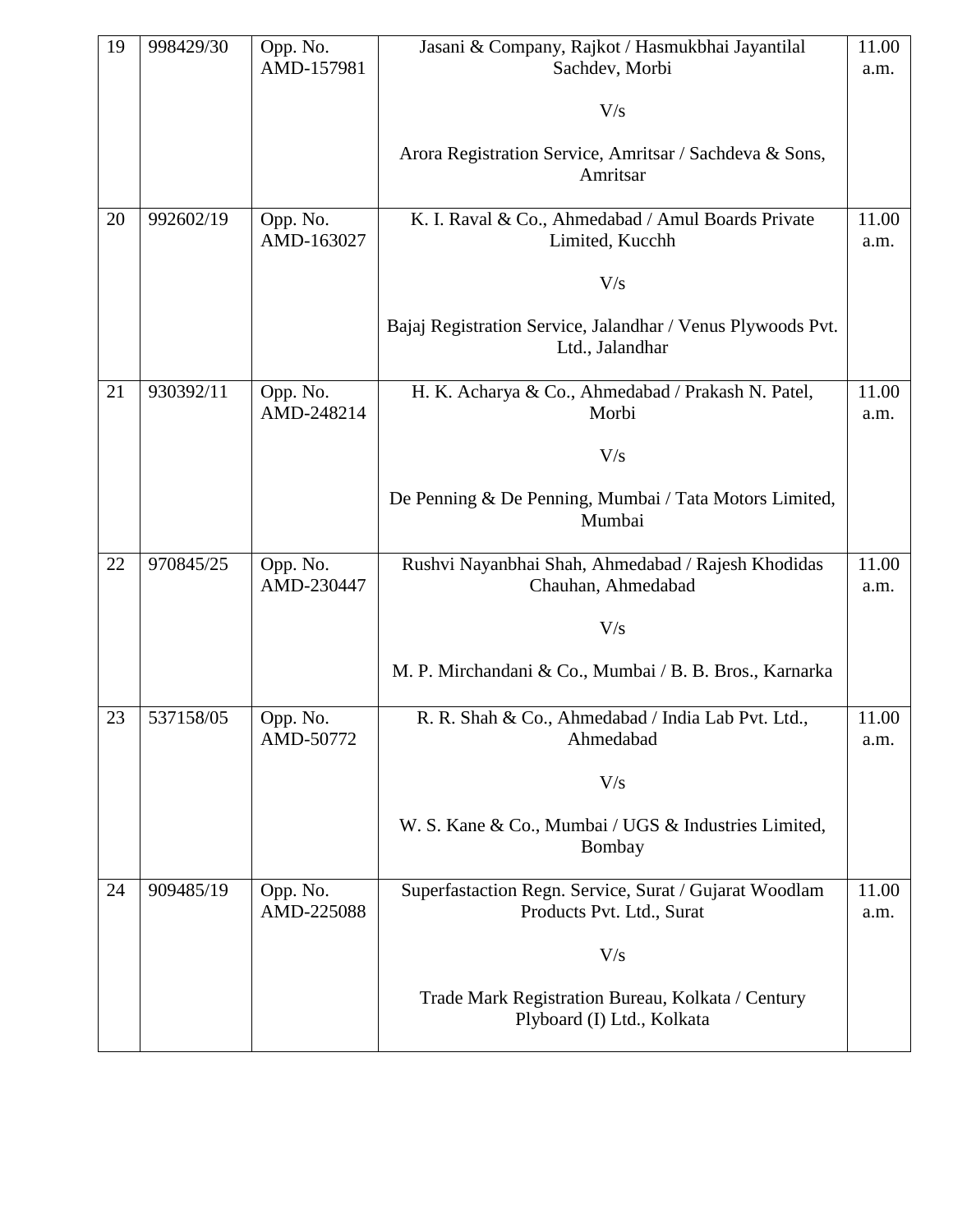| 25 | 544717/05 | Opp. No.<br>AMD-50729  | Fatehchand C. Shah, Mumbai / Rangoon Chemical Works<br>Pvt. Limited, Surat                      | 11.00<br>a.m. |
|----|-----------|------------------------|-------------------------------------------------------------------------------------------------|---------------|
|    |           |                        | V/s                                                                                             |               |
|    |           |                        | Krishna & Saurastri, Mumbai                                                                     |               |
| 26 | 986333/05 | Opp. No.<br>AMD-178823 | Subhashchandra V. Purohit, Ahmedabad / Arvindbhai<br>Shantilal Modi, Ahmedabad                  | 11.00<br>a.m. |
|    |           |                        | V/s                                                                                             |               |
|    |           |                        | Madamser & Co., Delhi / Eastern Medikit Ltd., Delhi                                             |               |
| 27 | 98633/05  | Opp. No.<br>AMD-179555 | Subhashchandra V. Purohit, Ahmedabad / Arvindbhai<br>Shantilal Modi, Ahmedabad                  | 11.00<br>a.m. |
|    |           |                        | V/s                                                                                             |               |
|    |           |                        | De Penning & De Penning, Kolkata                                                                |               |
| 28 | 751617/01 | Opp. No.<br>AMD-210221 | Arihant Phosphate & Fertilizer Pvt. Ltd., Chittorgarh                                           | 11.00<br>a.m. |
|    |           |                        | V/s                                                                                             |               |
|    |           |                        | The Acme Company, New Delhi / Chambal Fertilisers &<br>Chemicals Limited, Kota                  |               |
| 29 | 546297/29 | Opp. No.<br>AMD-51011  | R. R. Shah & Co., Ahmedabad / Sardar Vallabhbhai Patel,<br>Sabarkantha                          | 11.00<br>a.m. |
|    |           |                        | V/s                                                                                             |               |
|    |           |                        | Delhi Registration Servic, Delhi / Kirorimal Kashiram<br>Marketing & Agencies Pvt. Ltd., Madras |               |
| 30 | 799510/02 | Opp. No.<br>AMD-203368 | M/s. Singhania & Partners, New Delhi / Sunrise Paints<br>Manufacturing Co., Ahmedabad           | 11.00<br>a.m. |
|    |           |                        | V/s                                                                                             |               |
|    |           |                        | Mr. Jatin Y. Trivedi, Ahmedabad                                                                 |               |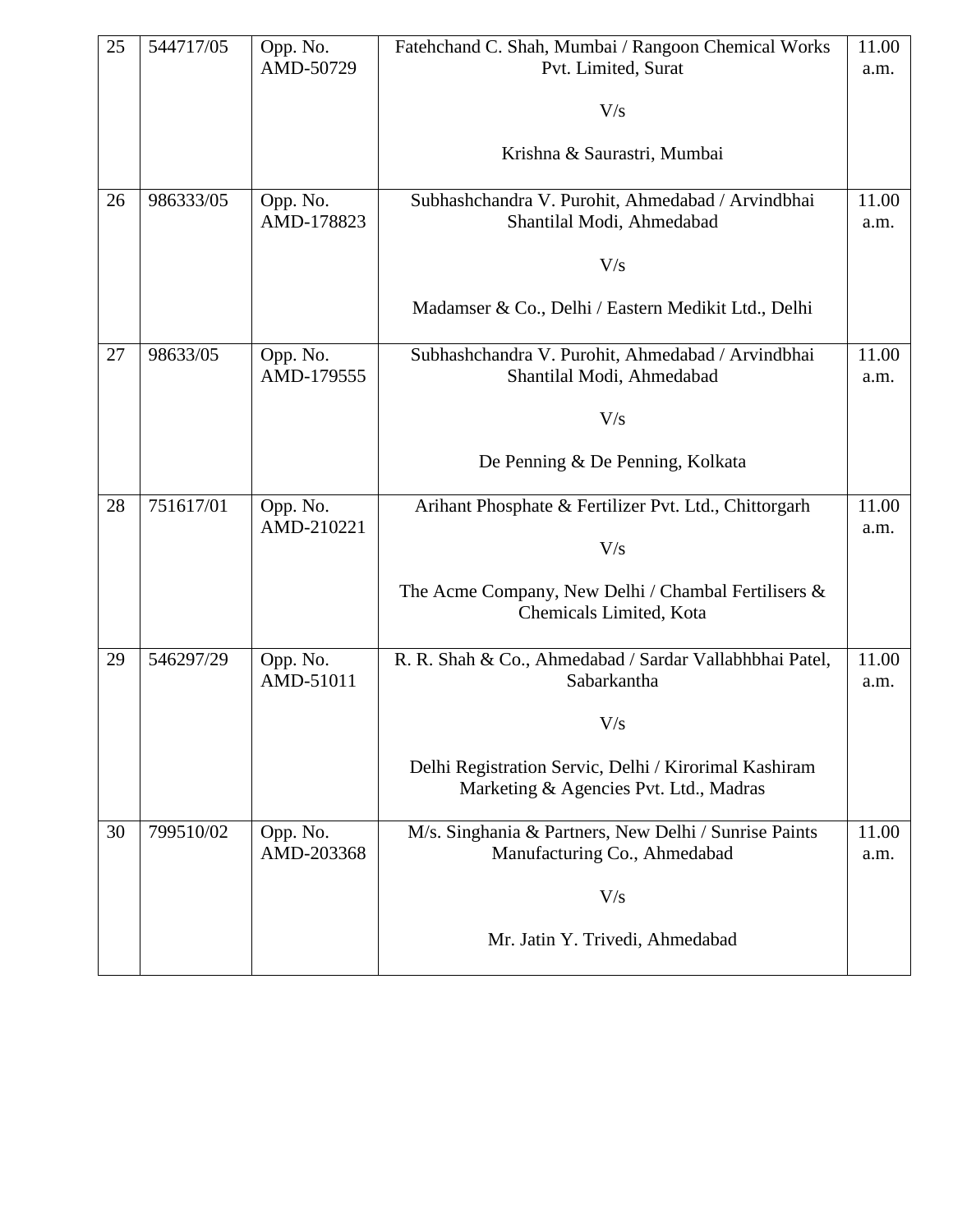| 31 | 799510/02 | Opp. No.<br>AMD-203067 | Mr. Jatin Y. Trivedi, Ahmedabad / M/s. Sunrise Paints<br>Manufacturing Co., Ahmedabad | 11.00<br>a.m. |
|----|-----------|------------------------|---------------------------------------------------------------------------------------|---------------|
|    |           |                        | V/s                                                                                   |               |
|    |           |                        | M/s. International Trade Marks Bureau, Mumbai / M/s.<br>Soni Paints, Karnataka        |               |
| 32 | 751045/05 | Opp. No.<br>AMD-199744 | Hitesh G. Gandhi, Ahmedabad<br>V/s                                                    | 11.00<br>a.m. |
|    |           |                        | Vishesh & Associates, Mumbai / Alkem Laboratories Ltd.,<br>Mumbai                     |               |
| 33 | 927172/05 | Opp. No.<br>AMD-195345 | M/s. Claris Injectables Limited, Ahmedabad<br>V/s                                     | 11.00<br>a.m. |
|    |           |                        | M/s. International Trade Marks Bureau, Mumbai / M/s.<br>Lupin Limited, Mumbai         |               |
| 34 | 645019/05 | Opp. No.<br>AMD-79607  | Kamron Laboratories Limited, Mehsana<br>V/s                                           | 11.00<br>a.m. |
|    |           |                        | Ranjan Narula Associates, Haryana                                                     |               |
| 35 | 697877/19 | Opp. No.<br>AMD-142538 | M/s. Y. J. Trivedi & Co., Ahmedabad / M/s. Bisazza India<br>Limited, Ahmedabad        | 11.00<br>a.m. |
|    |           |                        | V/s                                                                                   |               |
|    |           |                        | M/s. N. R. Dalal & Co., Ahmedabad / M/s. Pino Bisazza<br>Glass Pvt. Ltd., Mehsana     |               |
| 36 | 697577/19 | Opp. No.<br>AMD-112624 | M/s. Y. J. Trivedi & Co., Ahmedabad / M/s. Bisazza India<br>Limited, Ahmedabad        | 11.00<br>a.m. |
|    |           |                        | V/s                                                                                   |               |
|    |           |                        | M/s. N. R. Dalal & Co., Ahmedabad / M/s. Pino Bisazza<br>Glass Pvt. Ltd., Mehsana     |               |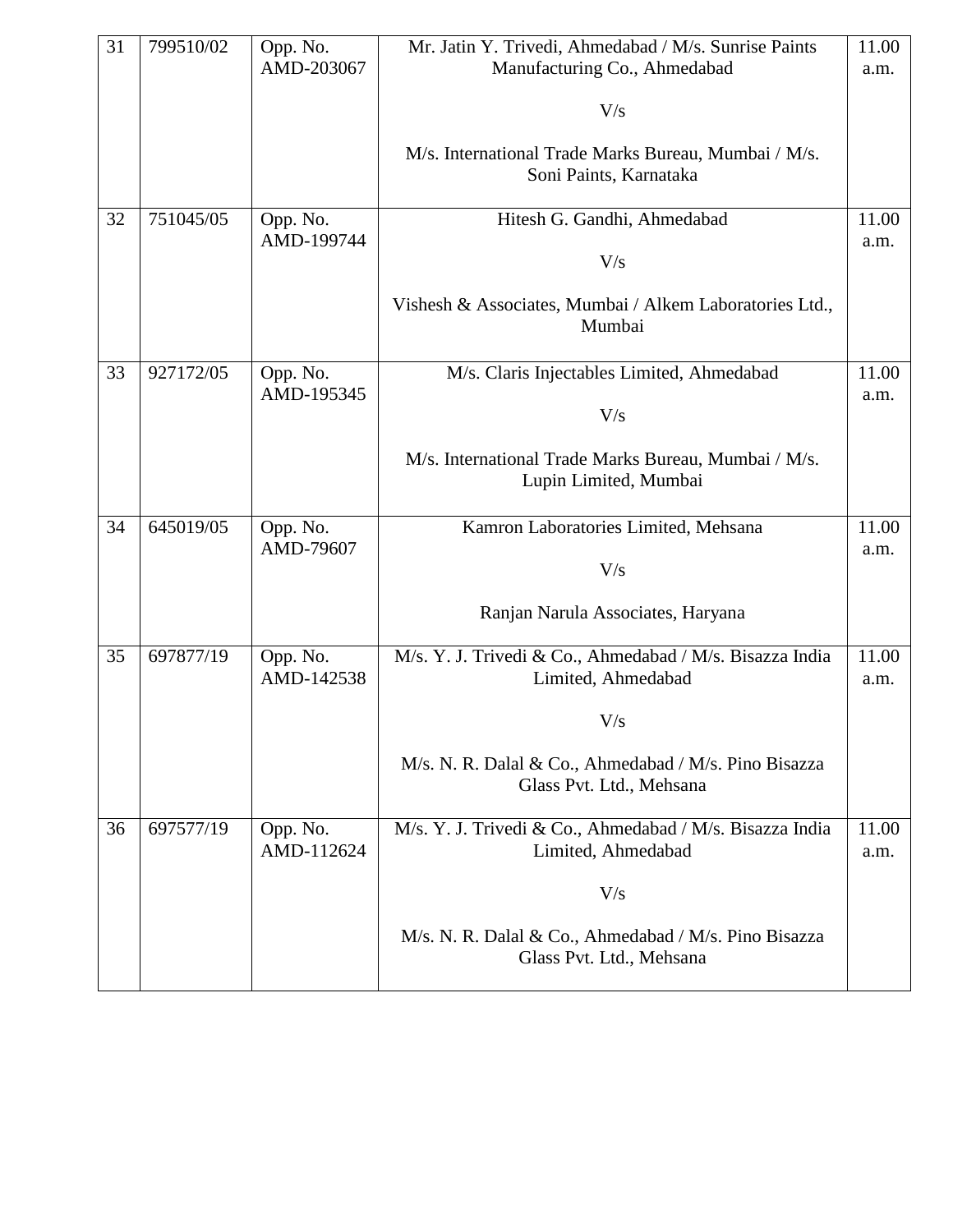| 37 | 697578/19 | Opp. No.<br>AMD-142539 | M/s. Y. J. Trivedi & Co., Ahmedabad / M/s. Bisazza India<br>Limited, Ahmedabad<br>V/s | 11.00<br>a.m. |
|----|-----------|------------------------|---------------------------------------------------------------------------------------|---------------|
|    |           |                        | M/s. N. R. Dalal & Co., Ahmedabad / M/s. Pino Bisazza<br>Glass Pvt. Ltd., Mehsana     |               |
| 38 | 697878/19 | Opp. No.<br>AMD-112623 | M/s. Y. J. Trivedi & Co., Ahmedabad / M/s. Bisazza India<br>Limited, Ahmedabad        | 11.00<br>a.m. |
|    |           |                        | V/s                                                                                   |               |
|    |           |                        | M/s. N. R. Dalal & Co., Ahmedabad / M/s. Pino Bisazza<br>Glass Pvt. Ltd., Mehsana     |               |
| 39 | 983644/05 | Opp. No.<br>AMD-125451 | M/s. Y. J. Trivedi & Co., Ahmedabad / Swiss Pharma Pvt.<br>Ltd., Ahmedabad            | 11.00<br>a.m. |
|    |           |                        | V/s                                                                                   |               |
|    |           |                        | Solvay Pharma India Limited, Mumbai                                                   |               |
| 40 | 474882/05 | Opp. No.<br>AMD-842    | M/s. R. R. Shah & Co., Ahmedabad / M/s. Ornate<br>Pharmaceuticals, Ahmedabad          | 11.00<br>a.m. |
|    |           |                        | V/s                                                                                   |               |
|    |           |                        | Mr. Manoj G. Menda, Mumbai / M/s. Walter Bushnell Pvt.<br>Ltd., Bombay                |               |

#### **DATE OF HEARING 09.04.2019**

| Sr.<br>N <sub>0</sub> | <b>Application</b><br>/R. T. M.<br>No. | Opp./Rect.<br>No.      | <b>Name of Parties</b>                                          | <b>Time</b>   |
|-----------------------|----------------------------------------|------------------------|-----------------------------------------------------------------|---------------|
|                       | 896757/11                              | Opp. No.<br>AMD-250914 | Tradesafe, Jamnagar / Ashok Home Appliance Pvt. Ltd.,<br>Rajkot | 11.00<br>a.m. |
|                       |                                        |                        | V/s                                                             |               |
|                       |                                        |                        | Anand & Anand, New Delhi / Skol Breweries Ltd.,<br>Bangalore    |               |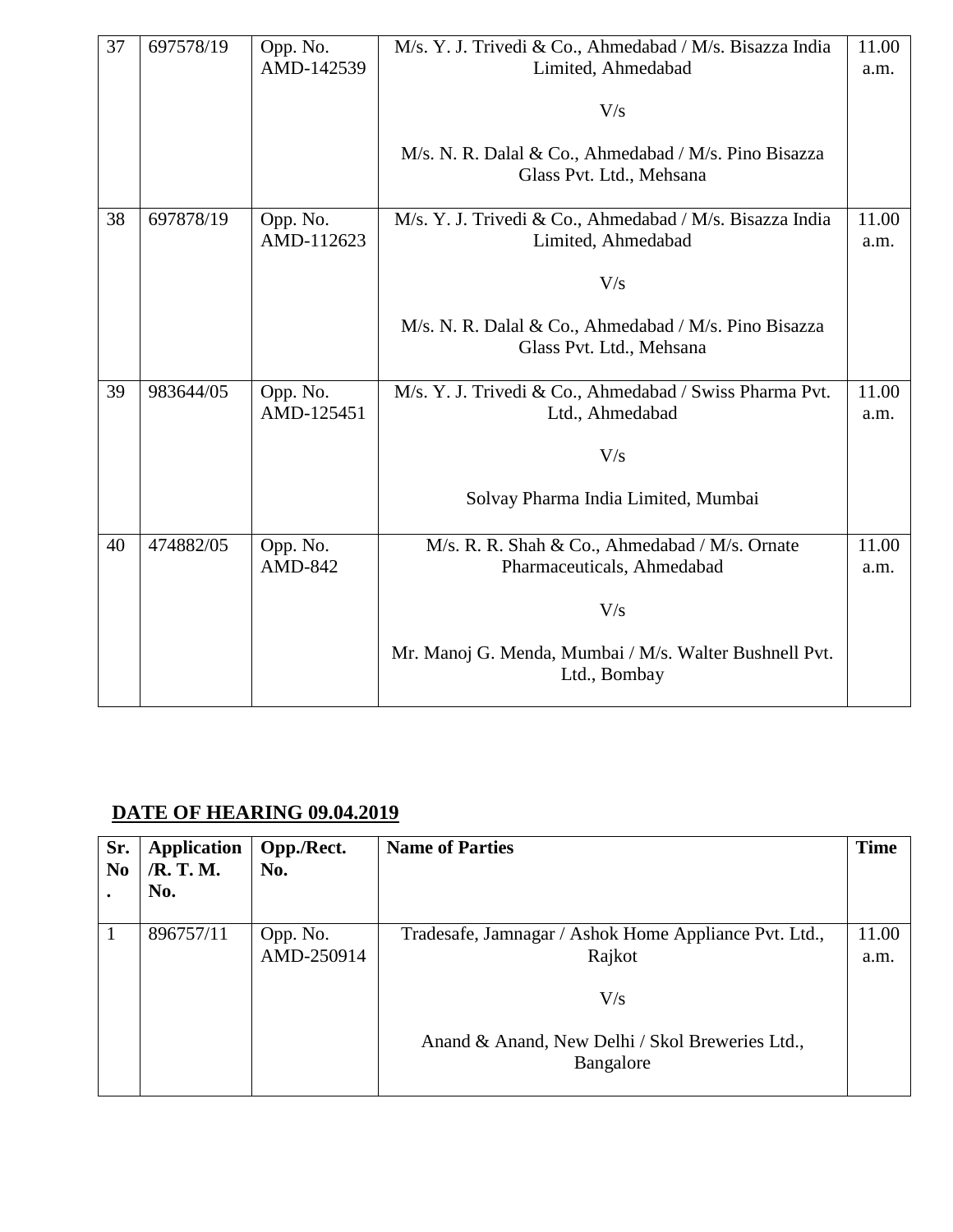| $\overline{2}$ | 542745/24 | Opp. No.<br>AMD-51238  | M/s. Jasani & Company, Rajkot / M/s. Mahavir Agarbatti<br>Works, Jamnagar  | 11.00         |
|----------------|-----------|------------------------|----------------------------------------------------------------------------|---------------|
|                |           |                        |                                                                            | a.m.          |
|                |           |                        | V/s                                                                        |               |
|                |           |                        | M/s. Ram Prakash Kumar & Co., Bombay                                       |               |
| 3              | 803273/05 | Opp. No.<br>AMD-128430 | Y. J. Trivedi & Co., Ahmedabad / Cadila Pharmaceuticals<br>Ltd., Ahmedabad | 11.00<br>a.m. |
|                |           |                        | V/s                                                                        |               |
|                |           |                        | Jehangir Gulabbhai & Bilimoria & Daruwalla, Bombay                         |               |
| $\overline{4}$ | 623698/03 | Opp. No.<br>AMD-206898 | Y. J. Trivedi & Co., Ahmedabad / Nirma Chemical Works<br>Limited, Vatva    | 11.00<br>a.m. |
|                |           |                        | V/s                                                                        |               |
|                |           |                        | Anand & Anand, New Delhi / Hindustan Lever Limited,<br>Bombay              |               |
| 5              | 980737/05 | Opp. No.               | Jatin Y. Trivedi, Ahmedabad / Intas Pharmaceuticals                        | 11.00         |
|                |           | AMD-62103              | Limited, Ahmedabad                                                         | a.m.          |
|                |           |                        | V/s                                                                        |               |
|                |           |                        | L. S. Davar & Co., Kolkata                                                 |               |
| 6              | 980737/05 | Opp. No.<br>AMD-62488  | Jatin Y. Trivedi, Ahmedabad / Intas Pharmaceuticals<br>Limited, Ahmedabad  | 11.00<br>a.m. |
|                |           |                        | V/s                                                                        |               |
|                |           |                        | Vishesh & Associates, Mumbai / Glenmark<br>Pharmaceuticals Ltd., Mumbai    |               |
| 7              | 994554/11 | Opp. No.               | K. L. Patel, Rajkot / Sanjay Vallabhdas Kansagara, Rajkot                  | 11.00         |
|                |           | AMD-130927             | V/s                                                                        | a.m.          |
|                |           |                        | V. Balakrishna, Chennai / Kaveri Pipes, Bangalore                          |               |
| 8              | 264124/07 | Opp. No.<br>AMD-260446 | Chandrakant M. Joshi, Mumbai / Lubi Industries LLP,<br>Ahmedabad           | 11.00<br>a.m. |
|                |           |                        | V/s                                                                        |               |
|                |           |                        | A.R. Shah & Co., Ahmedabad / Sarvodya Pumps Pvt. Ltd.,<br>Ahmedabad        |               |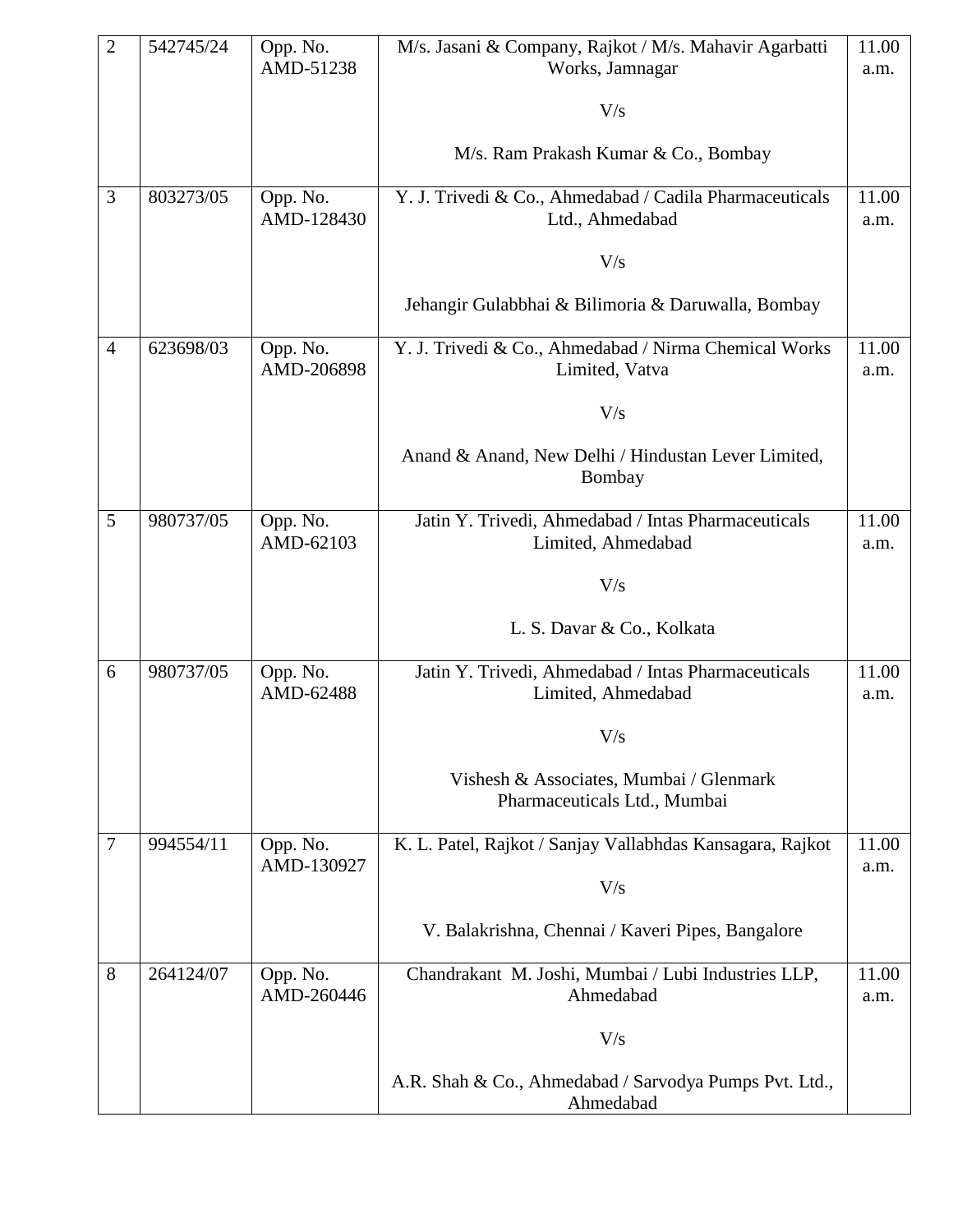| 9  | 526653/07  | Opp. No.               | M/s. Madamser & Co., New Delhi / M/s. Patel Fieldmarshal                                  | 11.00         |
|----|------------|------------------------|-------------------------------------------------------------------------------------------|---------------|
|    |            | AMD-53305              | Indusries, Rajkot                                                                         | a.m.          |
|    |            |                        | V/s                                                                                       |               |
|    |            |                        | M/s. Jasani & Company, Rajkot / M/s. P.M. Diesels Pvt.<br>Ltd., Rajkot                    |               |
| 10 | 988798/05  | Opp. No.<br>AMD-164928 | M/s. Rahul Chaudhary & Partners, New Delhi / M/s. Claris<br>Injectable Limited, Ahmedabad | 11.00<br>a.m. |
|    |            |                        | V/s                                                                                       |               |
|    |            |                        | M/s. D. P. Ahuja & Co., Calcutta                                                          |               |
| 11 | 477997/24  | Opp. No.<br>AMD-538    | M/s. Bajaj Textile, Surat                                                                 | 11.00<br>a.m. |
|    |            |                        | V/s                                                                                       |               |
|    |            |                        | M/s. M. P. Mirchandani & Co., Mumbai / M/s. Bajaj<br>Synthetics, Bombay                   |               |
| 12 | 910073/30  | Opp. No.               | Babulal Baheti, BIkaner                                                                   | 11.00         |
|    |            | AMD-716358             | V/s                                                                                       | a.m.          |
|    |            |                        |                                                                                           |               |
|    |            |                        | Atul Trade Mark Co., Delhi / Vinod Food Products, Delhi                                   |               |
| 13 | 699754/10  | Opp. No.               | Dispokit Surgicals Private Limited, Alwar                                                 | 11.00         |
|    |            | AMD-105002             | V/s                                                                                       | a.m.          |
|    |            |                        | Madmser & Co., Delhi / Eastern Medikit Ltd., Delhi                                        |               |
|    |            |                        |                                                                                           |               |
| 14 | 1062655/16 | Opp. No.<br>AMD-152418 | Ajanta India Limited, Morbi                                                               | 11.00<br>a.m. |
|    |            |                        | V/s                                                                                       |               |
|    |            |                        | Daniel & Gladys, Chennai / Ravikumar & Co., Madras                                        |               |
| 15 | 801388/05  | Opp. No.               | Cadila Pharmaceuticals Ltd., Ahmedabad                                                    | 11.00         |
|    |            | AMD-161030             | V/s                                                                                       | a.m.          |
|    |            |                        | Suresh & Co., Mumbai / Emil Pharmaceutical Industries<br>Pvt. Ltd., Mumbai                |               |
| 16 | 560225/16  | Opp. No.               | R. R. Shah & Co., Ahmedabad / Smt. Manjulaben Vasudev                                     | 11.00         |
|    |            | AMD-190827             | Bhatt, Ahmedabad                                                                          | a.m.          |
|    |            |                        |                                                                                           |               |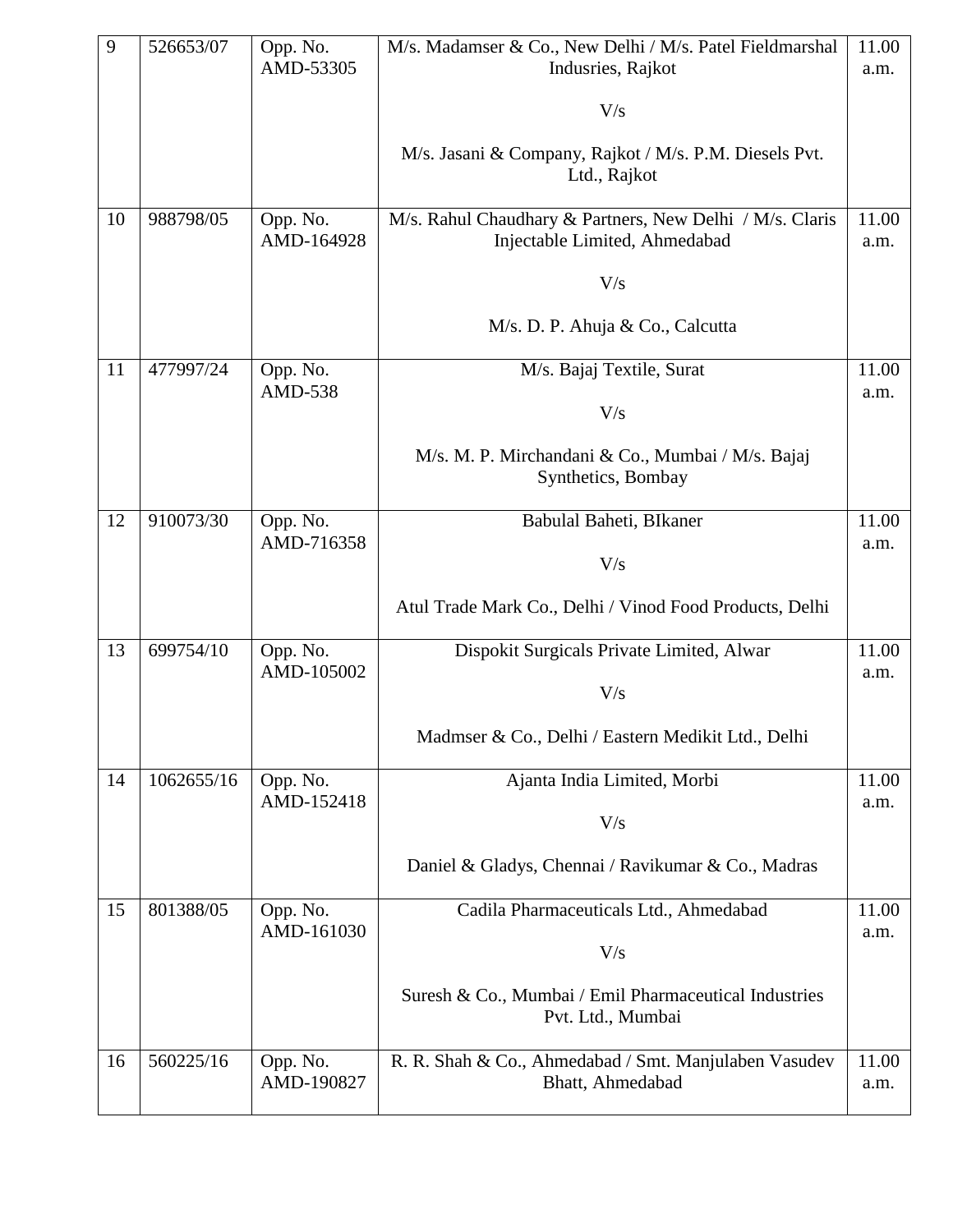|    |            |            | V/s                                                                 |       |
|----|------------|------------|---------------------------------------------------------------------|-------|
|    |            |            | Sushant Singh, New Delhi / Hindustan Pencils Ltd.,<br>Mumbai        |       |
| 17 | 1027643/30 | Opp. No.   | Indo Overseas Trade Mark Co., Ahmedabad / Urmin                     | 11.00 |
|    |            | AMD-718429 | Products Pvt. Ltd., Ahmedabad                                       | a.m.  |
|    |            |            |                                                                     |       |
|    |            |            | V/s                                                                 |       |
|    |            |            | Jatin Y. Trivedi, Ahmedabad / Babul Products, Ahmedabad             |       |
| 18 | 1123281/16 | Opp. No.   | Jatin Y. Trivedi, Ahmedabad / Kumkum Education                      | 11.00 |
|    |            | AMD-223241 | Academy, Ahmedabad                                                  | a.m.  |
|    |            |            |                                                                     |       |
|    |            |            | V/s                                                                 |       |
|    |            |            |                                                                     |       |
|    |            |            | P. K. Arora, Agra / British Institute of Spoken English,<br>Mathura |       |
|    |            |            |                                                                     |       |
| 19 | 1027641/31 | Opp. No.   | R. R. Shah & Co., Ahmedabad / Urmin Products Pvt. Ltd.,             | 11.00 |
|    |            | AMD-258779 | Ahmedabad                                                           | a.m.  |
|    |            |            |                                                                     |       |
|    |            |            | V/s                                                                 |       |
|    |            |            | Jatin Y. Trivedi, Ahmedabad / Babul Products, Ahmedabad             |       |
| 20 | 1030073/10 | Opp. No.   | R. R. Shah & Co., Ahmedabad / Urmin Products Pvt. Ltd.,             | 11.00 |
|    |            | AMD-208186 | Ahmedabad                                                           | a.m.  |
|    |            |            |                                                                     |       |
|    |            |            | V/s                                                                 |       |
|    |            |            | Jatin Y. Trivedi, Ahmedabad / Babul Products, Ahmedabad             |       |
|    |            |            |                                                                     |       |
| 21 | 1090040/07 | Rect. No.  | Ramchandra R. Madhane, Kalyan / Mohan Lal Saboo,                    | 02.15 |
|    |            | AMD-219553 | Ajmer                                                               | p.m.  |
|    |            |            |                                                                     |       |
|    |            |            | V/s                                                                 |       |
|    |            |            | Rajendra H. Bhansali, Ahmedabad / Avon Emery                        |       |
|    |            |            | Industries, Jodhpur                                                 |       |
|    |            |            |                                                                     |       |
| 22 | 1062656/17 | Opp. No.   | Ajanta India Ltd., Morbi                                            | 02.15 |
|    |            | AMD-152419 |                                                                     | p.m.  |
|    |            |            | V/s                                                                 |       |
|    |            |            | Daniel & Gladys, Chennai / Ravikumar & Co., Madras                  |       |
|    |            |            |                                                                     |       |
|    |            |            |                                                                     |       |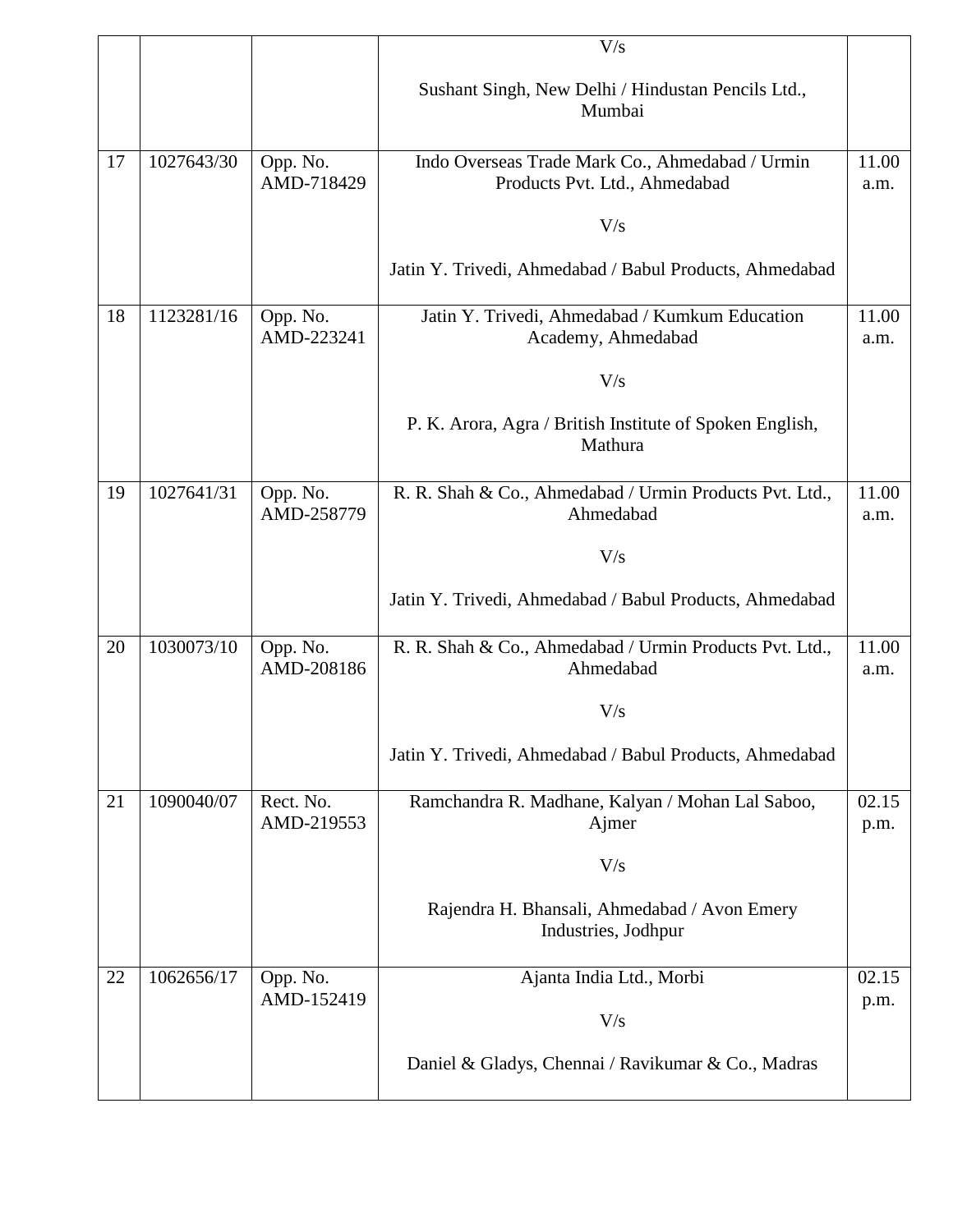| 23 | 3198434/05 | Opp. No.                   | Ashok Kumar Sharma, Jaipur / M/s. Medieos Lifesciences                     | 02.15         |
|----|------------|----------------------------|----------------------------------------------------------------------------|---------------|
|    |            | AMD-916994                 | LLP, Jaipur                                                                | p.m.          |
|    |            |                            | V/s                                                                        |               |
|    |            |                            | Fatehchand C. Shah & Co., Mumbai / DWD                                     |               |
|    |            |                            | Pharmaceuticals Limited, Mumbai                                            |               |
| 24 | 3537170/05 | Opp. No.                   | N. R. Srinath, Chennai / Carise Pharmaceuticals,                           | 02.15         |
|    |            | AMD-929722                 | Ahmedabad                                                                  | p.m.          |
|    |            |                            | V/s                                                                        |               |
|    |            |                            | Vishesh & Associates, Mumbai / Alkem Laboratories Ltd.,<br>Mumbai          |               |
|    |            |                            |                                                                            |               |
| 25 | 1062636/31 | Opp. No.                   | Ajanta India Ltd., Morbi                                                   | 02.15         |
|    |            | AMD-144942                 | V/s                                                                        | p.m.          |
|    |            |                            | C. Daniel & Gladys, Chennai / Ravikumar & Co., Madras                      |               |
| 26 | 741862/07  | Opp. No.<br>AMD-203066     | Y. J. Trivedi & Co., Ahmedabad / Precision Bearing Pvt.<br>Ltd., Ahmedabad | 02.15<br>p.m. |
|    |            |                            |                                                                            |               |
|    |            |                            | V/s                                                                        |               |
|    |            |                            | Remfry & Sagar, New Delhi                                                  |               |
| 27 | 1027639/34 | Opp. No.<br>AMD-221654     | R. R. Shah & Co., Ahmedabad / Urmin Products Pvt. Ltd.,<br>Ahmedabad       | 02.15<br>p.m. |
|    |            |                            | $\rm V/s$                                                                  |               |
|    |            |                            | Jatin Y. Trivedi, Ahmedabad / Babul Products, Ahmedabad                    |               |
| 28 | 996105/05  | Opp. No.                   | Vishal Dentocare Pvt. Ltd., Ahmedabad                                      | 02.15         |
|    |            | AMD-225177                 | V/s                                                                        | p.m.          |
|    |            |                            | Remfry & Sagar, New Delhi                                                  |               |
| 29 | 490026/05  | Opp. No.<br><b>AMD-528</b> | R. R. Shah & Co., Ahmedabad / Cadila Chemicals Ltd.,<br>Ahmedabad          | 02.15<br>p.m. |
|    |            |                            | V/s                                                                        |               |
|    |            |                            | M/s. Crawford Bayley & Co., Mumbai                                         |               |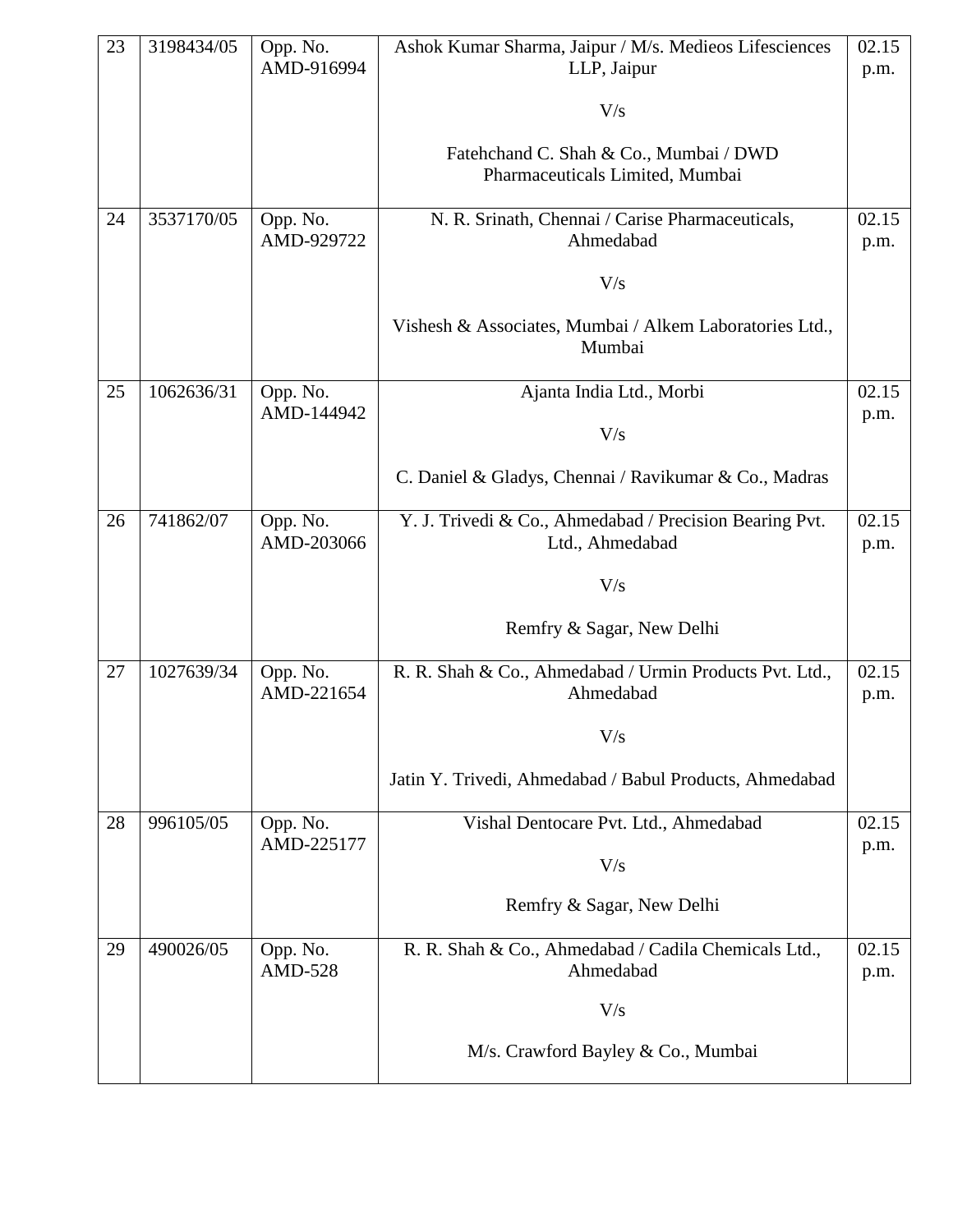| 30 | 993597/24  | Opp. No.<br>AMD-785614 | Karni Trade Marks, Surat / Ranjeet Singh Suarana, Surat                                   | 02.15<br>p.m. |
|----|------------|------------------------|-------------------------------------------------------------------------------------------|---------------|
|    |            |                        | V/s                                                                                       |               |
|    |            |                        | Sanjay Drashtee & Co., Surat / Rajnesh S. Mehta, Pune                                     |               |
| 31 | 1073210/33 | Opp. No.<br>AMD-164284 | United, Overseas Trade Mark Co., New Delhi / Gulraj<br>Vaswani, Jaipur                    | 02.15<br>p.m. |
|    |            |                        | V/s                                                                                       |               |
|    |            |                        | Jasani & Company, Rajkot / Kaveri Hotels Pvt. Ltd., Rajkot                                |               |
| 32 | 548941/05  | Opp. No.<br>AMD-54405  | Trinity Pharmaceuticals (India) Private Limited, Kerala                                   | 02.15<br>p.m. |
|    |            |                        | V/s                                                                                       |               |
|    |            |                        | M/s. Delhi Trade Mark Company, New Delhi / M/s. Three-<br>N-Products Pvt. Ltd., New Delhi |               |
| 33 | 855262/05  | Opp. No.<br>AMD-136337 | M/s. Nanavati Associates, Ahmedabad / M/s. Novocare                                       | 02.15         |
|    |            |                        | Private Limited, Vadodara                                                                 | p.m.          |
|    |            |                        | V/s                                                                                       |               |
|    |            |                        | M/s. Anand & Anand, New Delhi / M/s. Alembic Ltd.,<br>Baroda                              |               |
| 34 | 651369/24  | Opp. No.<br>AMD-197901 | M/s. Tradesafe, Jamnagar / M/s. New Kutch Kala, Kutch                                     | 02.15<br>p.m. |
|    |            |                        | V/s                                                                                       |               |
|    |            |                        | M/s. Fatehcahnd C. Shah & Co., Mumbai / M/s. Kachchh<br>Kala, Kachchh                     |               |
| 35 | 583413/30  | Opp. No.<br>AMD-163628 | M/s. Drashtee & Co., Surat / M/s. Shree Maheshwari<br>Confectioners, Surat                | 02.15<br>p.m. |
|    |            |                        | V/s                                                                                       |               |
|    |            |                        | Mr. Lalji Advocates, Delhi / M/s. Paras Rice<br>Products Private Limited, Delhi           |               |
| 36 | 483817/05  | Opp. No.<br>$AMD-450$  | Mr. Suresh M. Upadhyaya, Ahmedabad / M/s. Cadila<br>Laboratories Pvt. Ltd., Ahmedabad     | 02.15<br>p.m. |
|    |            |                        | V/s                                                                                       |               |
|    |            |                        | M/s. Crawford Bayley & Co., Mumbai                                                        |               |
|    |            |                        |                                                                                           |               |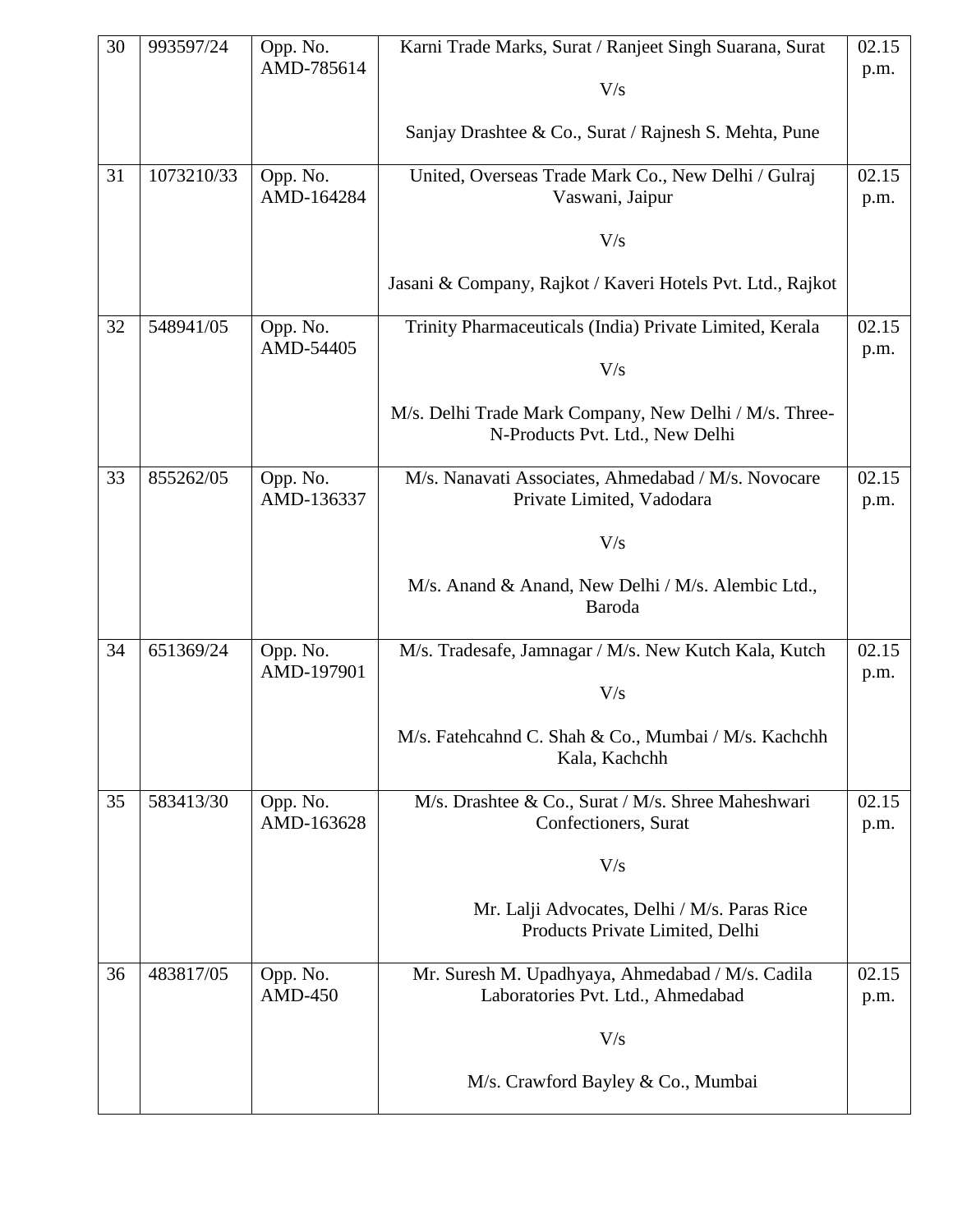| 37 | 903939/05  | Opp. No.   | M/s. K. C. Patel & Co., Ahmedabad / M/s. Indiana        | 02.15 |
|----|------------|------------|---------------------------------------------------------|-------|
|    |            | AMD-118320 | Opthalmics, Wadhwancity                                 | p.m.  |
|    |            |            |                                                         |       |
|    |            |            | V/s                                                     |       |
|    |            |            | M/s. Panacea Biotec Ltd., New Delhi                     |       |
|    |            |            |                                                         |       |
| 38 | 411410/24  | Opp. No.   | M/s. R. R. Shah & Co., Ahmedabad / M/s. Shri Dinesh     | 02.15 |
|    |            | AMD-510    | Mills Limited, Vadodara                                 | p.m.  |
|    |            |            |                                                         |       |
|    |            |            | V/s                                                     |       |
|    |            |            | M/s. Arora Registration Service, Amritsar / M/s. Dinesh |       |
|    |            |            | Woollen & Silk Mills, Amritsar                          |       |
|    |            |            |                                                         |       |
| 39 | 1101832/30 | Opp. No.   | Tradesafe, Jamnagar / Ajanta India Ltd., Morbi          | 02.15 |
|    |            | AMD-194787 |                                                         | p.m.  |
|    |            |            | V/s                                                     |       |
|    |            |            |                                                         |       |
|    |            |            | Manoj G. Menda Advocate, Mumbai / Ajanta                |       |
|    |            |            | Pharma Limited, Mumbai                                  |       |
| 40 | 1101832/30 | Opp. No.   | Tradesafe, Jamnagar / Ajanta India Ltd., Morbi          | 02.15 |
|    |            | AMD-194849 |                                                         | p.m.  |
|    |            |            | V/s                                                     |       |
|    |            |            |                                                         |       |
|    |            |            | P. K. Arora, Agra / Ajanta Dairy, Agra                  |       |
|    |            |            |                                                         |       |

### **DATE OF HEARING 10.04.2019**

| Sr.<br>N <sub>0</sub> | <b>Application</b><br>/R. T. M.<br>No. | Opp./Rect.<br>No.      | <b>Name of Parties</b>                                                                                                                               | <b>Time</b>   |
|-----------------------|----------------------------------------|------------------------|------------------------------------------------------------------------------------------------------------------------------------------------------|---------------|
| 1                     | 1500709/02                             | Opp. No.<br>AMD-726791 | Tradesafe, Jamnagar / Hanifbhai Majidbhai Galaria,<br>Ahmedabad<br>V/s<br>Mangla Registration Service, Delhi / Mahashian Di<br>Hatti Ltd., New Delhi | 11.00<br>a.m. |
| 2                     | 1503753/24                             | Opp. No.<br>AMD-746095 | Superfastaction Regn. Service, Surat / Ramesh Kumar L.<br>Chugh, Surat<br>V/s                                                                        | 11.00<br>a.m. |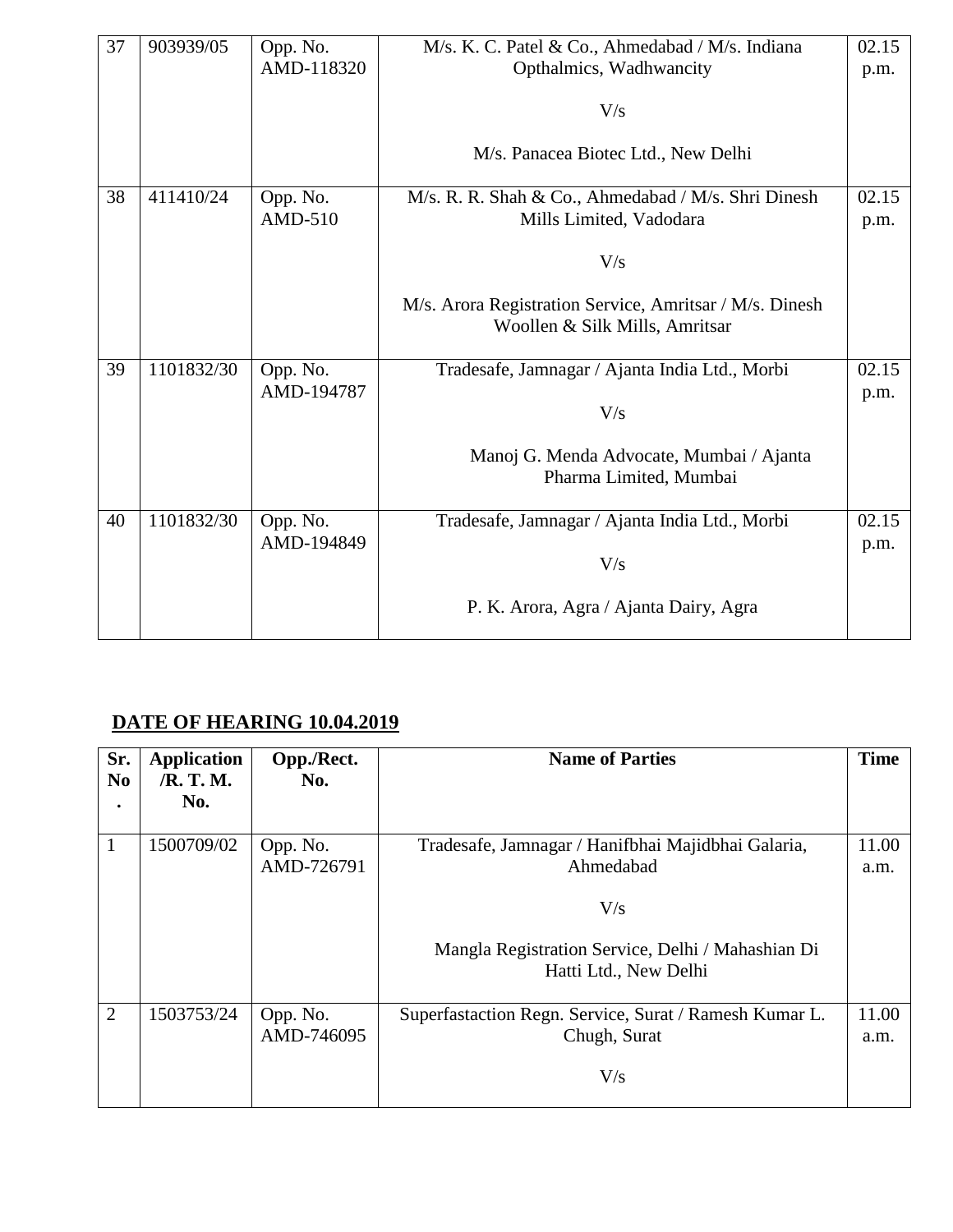|                |            |                        | Karni Trade Marks, Surat / Mohit Industries Limited, Surat                         |               |
|----------------|------------|------------------------|------------------------------------------------------------------------------------|---------------|
| 3              | 1500779/24 | Opp. No.<br>AMD-745551 | Rajendra H. Bhansali, Ahmedabad / Bhavna Processors Pvt.<br>Ltd., Ahmedabad        | 11.00<br>a.m. |
|                |            |                        | V/s                                                                                |               |
|                |            |                        | M. P. Mirchandani & Co., Mumbai / Bhavna Creations Pvt.<br>Ltd., Surat             |               |
| $\overline{4}$ | 1501592/05 | Opp. No<br>AMD-727257  | Y. J. Trivedi & Co., Ahmedabad / Zoetic Ayurvedics Pvt.<br>Ltd., Ahmedabad         | 11.00<br>a.m. |
|                |            |                        | V/s                                                                                |               |
|                |            |                        | Trade Mark Protec Company, New Delhi / Three-N-<br>Products Pvt. Ltd., New Delhi   |               |
| 5              | 1504231/12 | Opp. No.<br>AMD-732614 | R. K. Dewan & Co., Mumbai / Tushar Govindbhai Kalola,<br>Rajkot                    | 11.00<br>a.m. |
|                |            |                        | V/s                                                                                |               |
|                |            |                        | Depenning & Depenning, Chennai                                                     |               |
| 6              | 1500752/05 | Opp. No.<br>AMD-727728 | Anhox Healthcare Pvt. Ltd., Ahmedabad                                              | 11.00<br>a.m. |
|                |            |                        | V/s                                                                                |               |
|                |            |                        | India Law Service, Advocate & Legal Consultants, Mumbai<br>/ Lupin Limited, Mumbai |               |
| $\tau$         | 1503603/05 | Opp. No.<br>AMD-726774 | D. C. Dani & Associates, Ahmedabad / Nileshbhai<br>Ramanbhai Patel, Ahmedabad      | 11.00<br>a.m. |
|                |            |                        | V/s                                                                                |               |
|                |            |                        | R. K. Dewan & Co., Mumbai / Sigma Laboratories,<br>Bombay                          |               |
| 8              | 1503862/05 | Opp. No.<br>AMD-729234 | G. D. Bansal & Associates, Jaipur / Zeventis<br>Pharmaceuticals Pvt. Ltd., Jaipur  | 11.00<br>a.m. |
|                |            |                        | V/s                                                                                |               |
|                |            |                        | India Law Service, Advocate & Legal Consultants, Mumbai<br>/ Lupin Limited, Mumbai |               |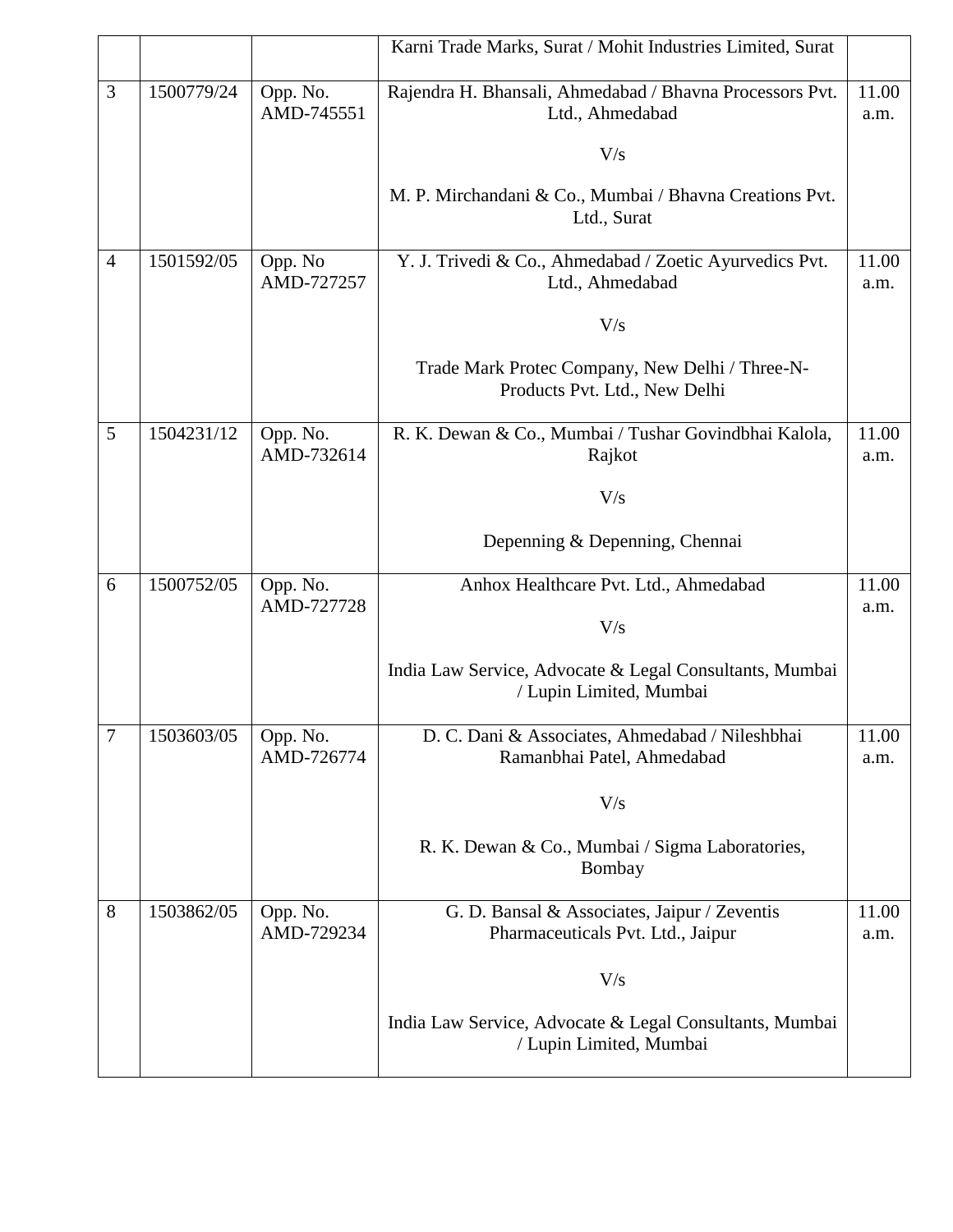| 9  | 1504228/07 | Opp. No.               | Chirag A. Shah, Advocate, Ahmedabad / Tushar                                        | 11.00         |
|----|------------|------------------------|-------------------------------------------------------------------------------------|---------------|
|    |            | AMD-732613             | Govindbhai Kalola, Rajkot                                                           | a.m.          |
|    |            |                        | V/s                                                                                 |               |
|    |            |                        | Depenning & Depenning, Chennai                                                      |               |
| 10 | 1500377/05 | Opp. No.<br>AMD-733824 | K. C. Patel & Co., Ahmedabad / Parth Parenteral Pvt. Ltd.,<br>Kalol                 | 11.00<br>a.m. |
|    |            |                        | V/s                                                                                 |               |
|    |            |                        | Aviat Health Care Pvt. Ltd., Mumbai                                                 |               |
| 11 | 1500928/30 | Opp. No.<br>AMD-728416 | J. T. Trivedi & Associates, Ahmedabad / Ashani Products<br>Pvt. Ltd., Ahmedabad     | 11.00<br>a.m. |
|    |            |                        | V/s                                                                                 |               |
|    |            |                        | Y. J. Trivedi & Company, Ahmedabad / The Gujarat Tea<br>Depot Co., Ahmedabad        |               |
| 12 | 1506658/30 | Opp. No.               | Nitinkumar V Patel, Ahmedabad                                                       | 11.00         |
|    |            | AMD-726083             | V/s                                                                                 | a.m.          |
|    |            |                        | Y. J. Trivedi & Co., Ahmedabad / Laxmi Protein Products<br>Pvt. Ltd., Vasad         |               |
| 13 | 1506658/30 | Opp. No.               | Nitinkumar V Patel, Ahmedabad                                                       | 11.00         |
|    |            | AMD-727960             | V/s                                                                                 | a.m.          |
|    |            |                        | Delhi Registration Service, Delhi / KRBL Limited, New<br>Delhi                      |               |
| 14 | 1505164/07 | Opp. No.               | Y. J. Trivedi & Co., Ahmedabad / La Gajjar Machineries                              | 11.00         |
|    |            | AMD-729027             | Pvt. Ltd., Ahmedabad                                                                | a.m.          |
|    |            |                        | V/s                                                                                 |               |
|    |            |                        | Solomon & Co. Legal Services LLP, Mumbai / Jain<br>Irrigation Systems Ltd., Jalgaon |               |
| 15 | 1504232/12 | Opp. No.<br>AMD-733500 | Chirag A. Shah Advocate, Ahmedabad / Tushar Govindbhai<br>Kalola, Rajkot            | 11.00<br>a.m. |
|    |            |                        | V/s                                                                                 |               |
|    |            |                        |                                                                                     |               |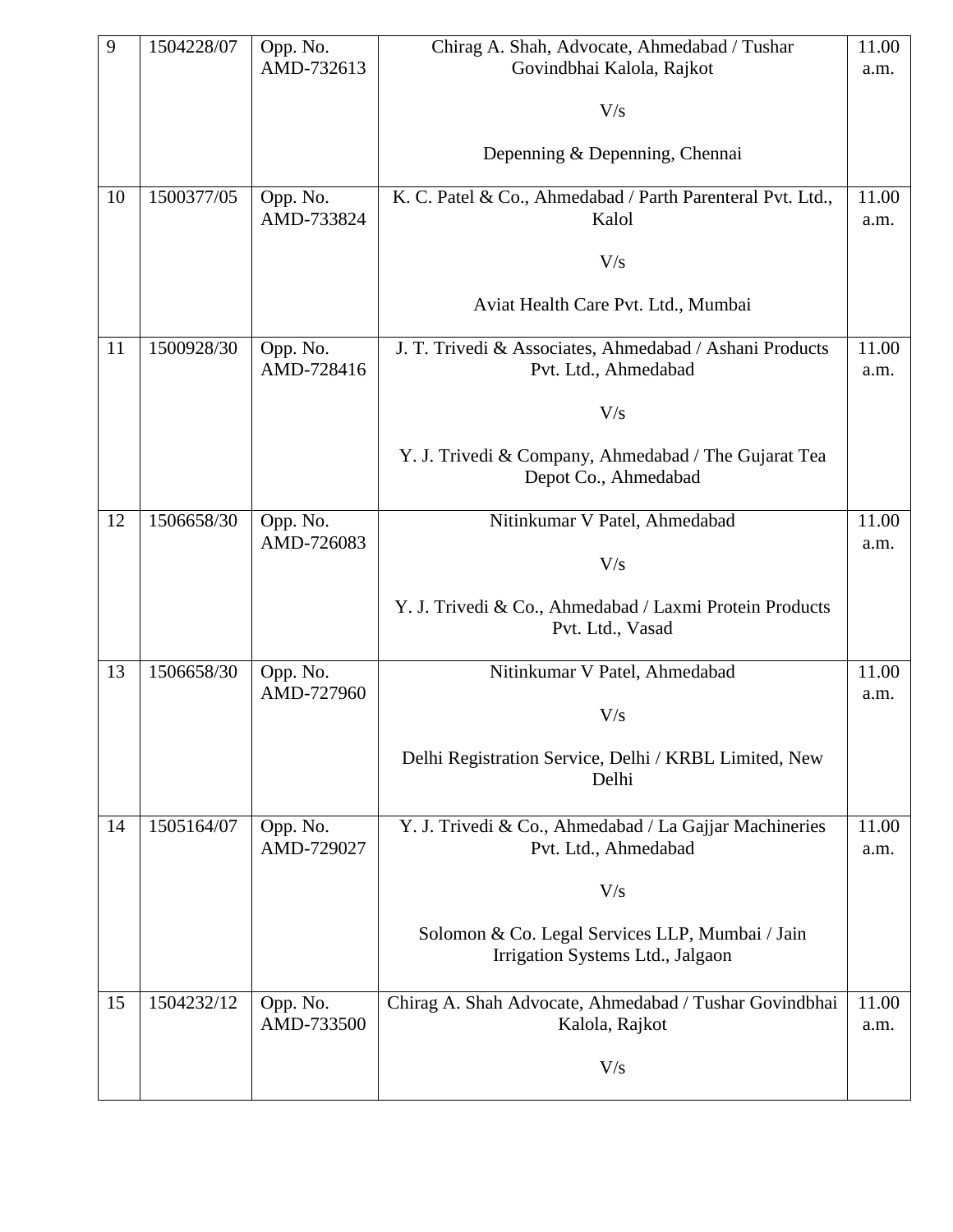|    |            |                        | <b>INTTL Advocare, New Delhi / Shriram Pistons &amp; Rings</b>            |               |
|----|------------|------------------------|---------------------------------------------------------------------------|---------------|
|    |            |                        | Limited, New Delhi                                                        |               |
|    | 1504868/19 |                        |                                                                           |               |
| 16 |            | Opp. No.<br>AMD-728625 | Tradesafe, Jamnagar / Birenbhai B Lunagariya, Jetpur                      | 11.00<br>a.m. |
|    |            |                        | V/s                                                                       |               |
|    |            |                        |                                                                           |               |
|    |            |                        | Surana & Surana International Attorneys, Chennai                          |               |
| 17 | 1504372/09 | Opp. No.               | Tradesafe, Jamnagar / Kiritbhai Raghavjibhai Kanani,                      | 11.00         |
|    |            | AMD-726728             | Rajkot                                                                    | a.m.          |
|    |            |                        | V/s                                                                       |               |
|    |            |                        | Delhi Registration Service, Delhi / Balar Marketing Private               |               |
|    |            |                        | Limited, Delhi                                                            |               |
| 18 | 1504229/07 | Opp. No.               | Chirag A. Shah Advocate, Ahmedabad / Tushar Govindbhai                    | 11.00         |
|    |            | AMD-733499             | Kalola, Rajkot                                                            | a.m.          |
|    |            |                        | V/s                                                                       |               |
|    |            |                        |                                                                           |               |
|    |            |                        | INTTL Advocare, New Delhi / Shriram Pistons & Rings<br>Limited, New Delhi |               |
|    |            |                        |                                                                           |               |
| 19 | 1504063/25 | Opp. No.               | Hemal P. Shah, Ahmedabad / Kishorchandra Bhagwandas                       | 11.00         |
|    |            | AMD-728310             | Chaliawala, Surat                                                         | a.m.          |
|    |            |                        | V/s                                                                       |               |
|    |            |                        |                                                                           |               |
|    |            |                        | Anand & Anand Advocates, Chennai                                          |               |
| 20 | 1504231/12 | Opp. No.               | Chirag A. Shah Advocate, Ahmedabad / Tushar Govindbhai                    | 11.00         |
|    |            | AMD-732138             | Kalola, Rajkot                                                            | a.m.          |
|    |            |                        | V/s                                                                       |               |
|    |            |                        | M. P. Mirchandani & Co., Mumbai / NRB Bearings Ltd.,                      |               |
|    |            |                        | Mumbai                                                                    |               |
| 21 | 1504391/05 | Opp. No.               | Y. J. Trivedi & Co., Ahmedabad / Mukesh B Raval, Navsari                  | 02.15         |
|    |            | AMD-727082             |                                                                           | p.m.          |
|    |            |                        | V/s                                                                       |               |
|    |            |                        | Fatehchand C. Shah & Co., Mumbai / The Zandu                              |               |
|    |            |                        | Pharmaceutical Works Limited, Mumbai                                      |               |
| 22 | 1503417/05 | Opp. No.               | M/s. R. R. Shah & Co., Ahmedabad / M/s. Torrent                           | 02.15         |
|    |            | AMD-724842             | Pharmaceuticals Ltd., Ahmedabad                                           | p.m.          |
|    |            |                        |                                                                           |               |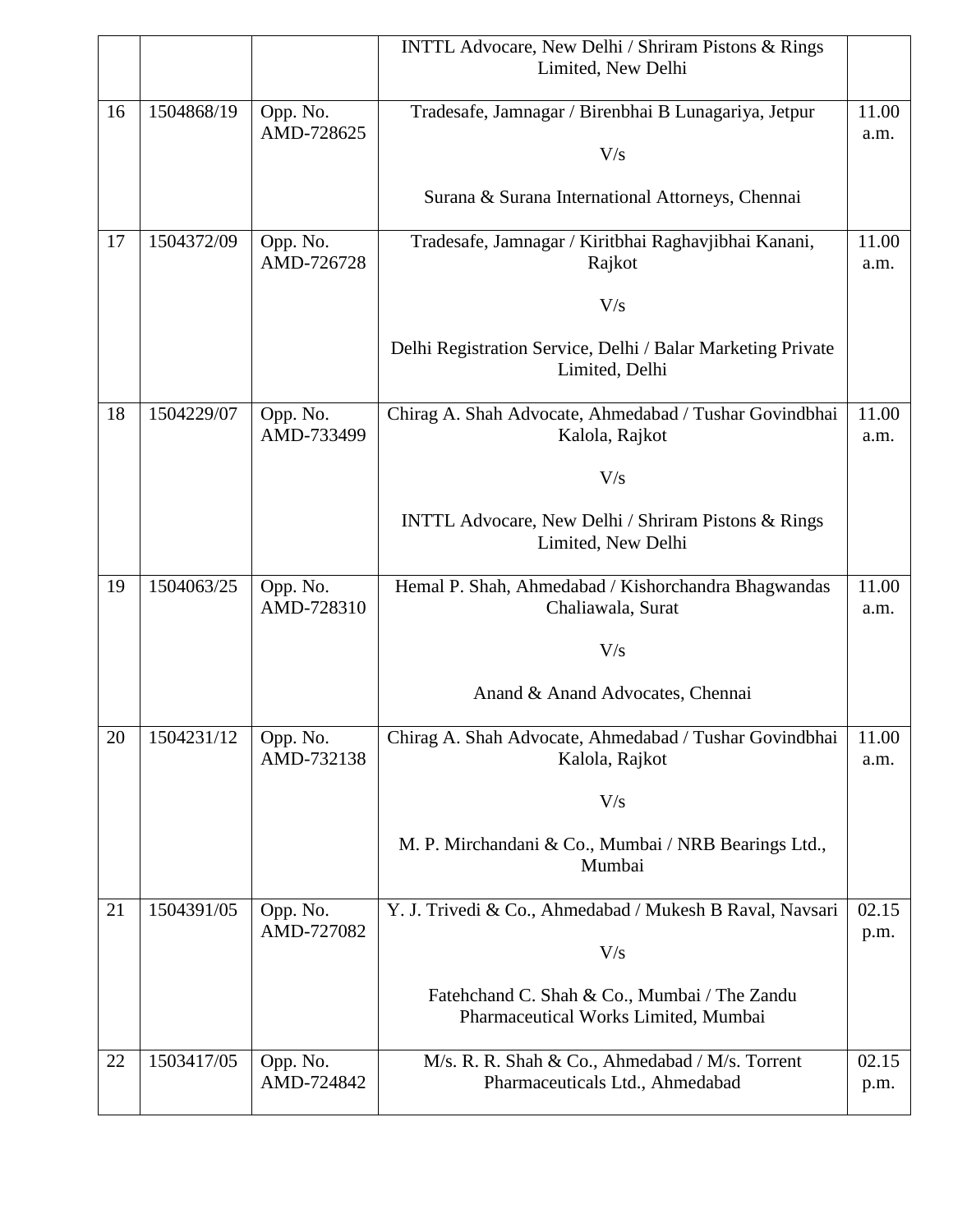|    |            |                        | V/s                                                                                     |               |
|----|------------|------------------------|-----------------------------------------------------------------------------------------|---------------|
|    |            |                        | M/s. Aristo Pharmaceuticals Limited, Mumbai                                             |               |
| 23 | 1503418/05 | Opp. No.<br>AMD-724844 | M/s. R. R. Shah & Co., Ahmedabad / M/s. Torrent<br>Pharmaceuticals Ltd., Ahmedabad      | 02.15<br>p.m. |
|    |            |                        | V/s                                                                                     |               |
|    |            |                        | M/s. Aristo Pharmaceuticals Limited, Mumbai                                             |               |
| 24 | 1503416/05 | Opp. No.<br>AMD-724841 | M/s. R. R. Shah & Co., Ahmedabad / M/s. Torrent<br>Pharmaceuticals Ltd., Ahmedabad      | 02.15<br>p.m. |
|    |            |                        | V/s                                                                                     |               |
|    |            |                        | M/s. Aristo Pharmaceuticals Limited, Mumbai                                             |               |
| 25 | 1500811/16 | Opp. No.<br>AMD-728285 | Karni Trade Marks, Surat / Nemlaxmi Books (India) Private<br>Limited, Surat             | 02.15<br>p.m. |
|    |            |                        | V/s                                                                                     |               |
|    |            |                        | Bharti Registration Service, New Delhi / Genus Power<br>Infrastructures Ltd., New Delhi |               |
| 26 | 1500811/16 | Opp. No<br>AMD-728313  | Karni Trade Marks, Surat / Nemlaxmi Books (India) Private<br>Limited, Surat             | 02.15<br>p.m. |
|    |            |                        | V/s                                                                                     |               |
|    |            |                        | Chandrakant M. Joshi, Mumbai / Manak Chand Jain,<br>Mumbai                              |               |
| 27 | 1500378/05 | Opp. No.               | Parth Parenteral Pvt. Ltd., Kalol                                                       | 02.15         |
|    |            | AMD-737434             | V/s                                                                                     | p.m.          |
|    |            |                        | Lall & Sethi, New Delhi                                                                 |               |
| 28 | 1503877/09 | Opp. No.<br>AMD-727961 | G. D. Bansal, Jaipur / Sakuntla Devi Kanwar, Jaipur                                     | 02.15<br>p.m. |
|    |            |                        | V/s                                                                                     |               |
|    |            |                        | Delhi Registration Service, Delhi / Balar Marketing Private<br>Limited, Delhi           |               |
| 29 | 1503877/09 | Opp. No.<br>AMD-728422 | G. D. Bansal & Associates, Jaipur / Sakuntla Devi Kanwar,<br>Jaipur                     | 02.15<br>p.m. |
|    |            |                        |                                                                                         |               |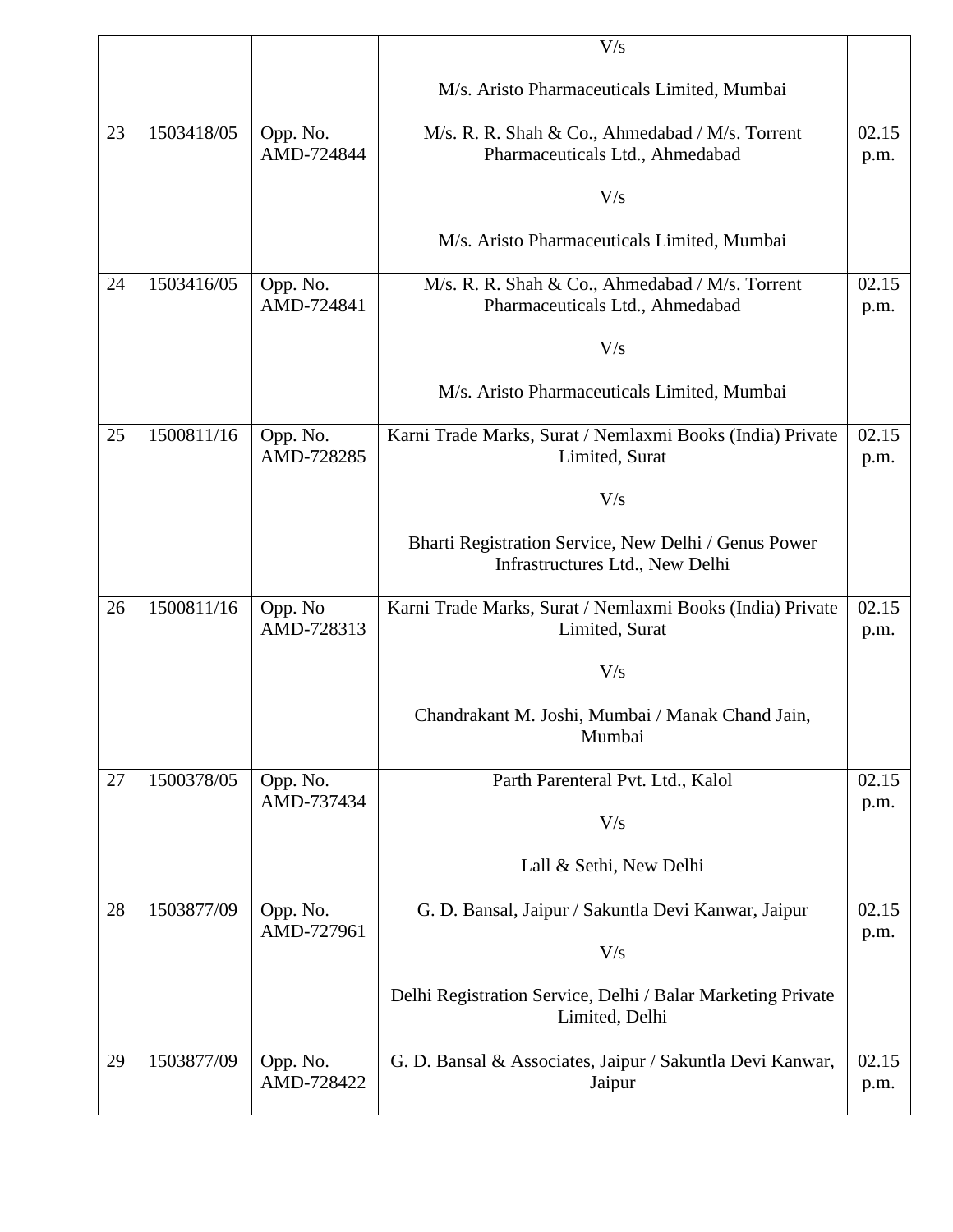|    |            |                        | V/s                                                                      |               |
|----|------------|------------------------|--------------------------------------------------------------------------|---------------|
|    |            |                        | Sushant M. Singh & Associates, New Delhi / Kundan<br>Cables India, Delhi |               |
| 30 | 1505456/30 | Opp. No.               | G. D. Bansal, Jaipur / Mr. Narayandass Tulsani, Bikaner                  | 02.15         |
|    |            | AMD-739984             |                                                                          | p.m.          |
|    |            |                        | V/s                                                                      |               |
|    |            |                        | Y. J. Trivedi & Co., Ahmedabad / Nagad Narayan Pan<br>House, Rajkot      |               |
| 31 | 1503415/05 | Opp. No.               | M/s. R. R. Shah & Co., Ahmedabad / M/s. Torrent                          | 02.15         |
|    |            | AMD-724843             | Pharmaceuticals Ltd., Ahmedabad                                          | p.m.          |
|    |            |                        | V/s                                                                      |               |
|    |            |                        | M/s. Aristo Pharmaceuticals Limited, Mumbai                              |               |
| 32 | 1503414/05 | Opp. No.               | M/s. R. R. Shah & Co., Ahmedabad / M/s. Torrent                          | 02.15         |
|    |            | AMD-726662             | Pharmaceuticals Ltd., Ahmedabad                                          | p.m.          |
|    |            |                        | V/s                                                                      |               |
|    |            |                        | M/s. Aristo Pharmaceuticals Limited, Mumbai                              |               |
| 33 | 1507651/07 | Opp. No.               | A. R. Shah & Co., Ahmedabad / Patel Kantibhai                            | 02.15         |
|    |            | AMD-728538             | Bahecharbhai, Ahmedabad                                                  | p.m.          |
|    |            |                        | V/s                                                                      |               |
|    |            |                        | Y. J. Trivedi & Co., Ahmedabad / Unnati Industries,<br>Vadodara          |               |
| 34 | 1507262/12 | Opp. No.<br>AMD-730684 | A. R. Shah & Co., Ahmedabad / Bhaveshbhai J Patel,<br>Ahmedabad          | 02.15<br>p.m. |
|    |            |                        | V/s                                                                      |               |
|    |            |                        | S. M. Gupta & Co., Delhi / G. S. Enterprises, Delhi                      |               |
| 35 | 1602715/05 | Opp. No.<br>AMD-753171 | K. C. Patel & Co., Ahmedabad / Amit R. Trivedi, Baroda                   | 02.15<br>p.m. |
|    |            |                        | V/s                                                                      |               |
|    |            |                        | Bajaj Registration Service, Jalandhar / Vestsfarma Ltd.,<br>Jalandhar    |               |
|    |            |                        |                                                                          |               |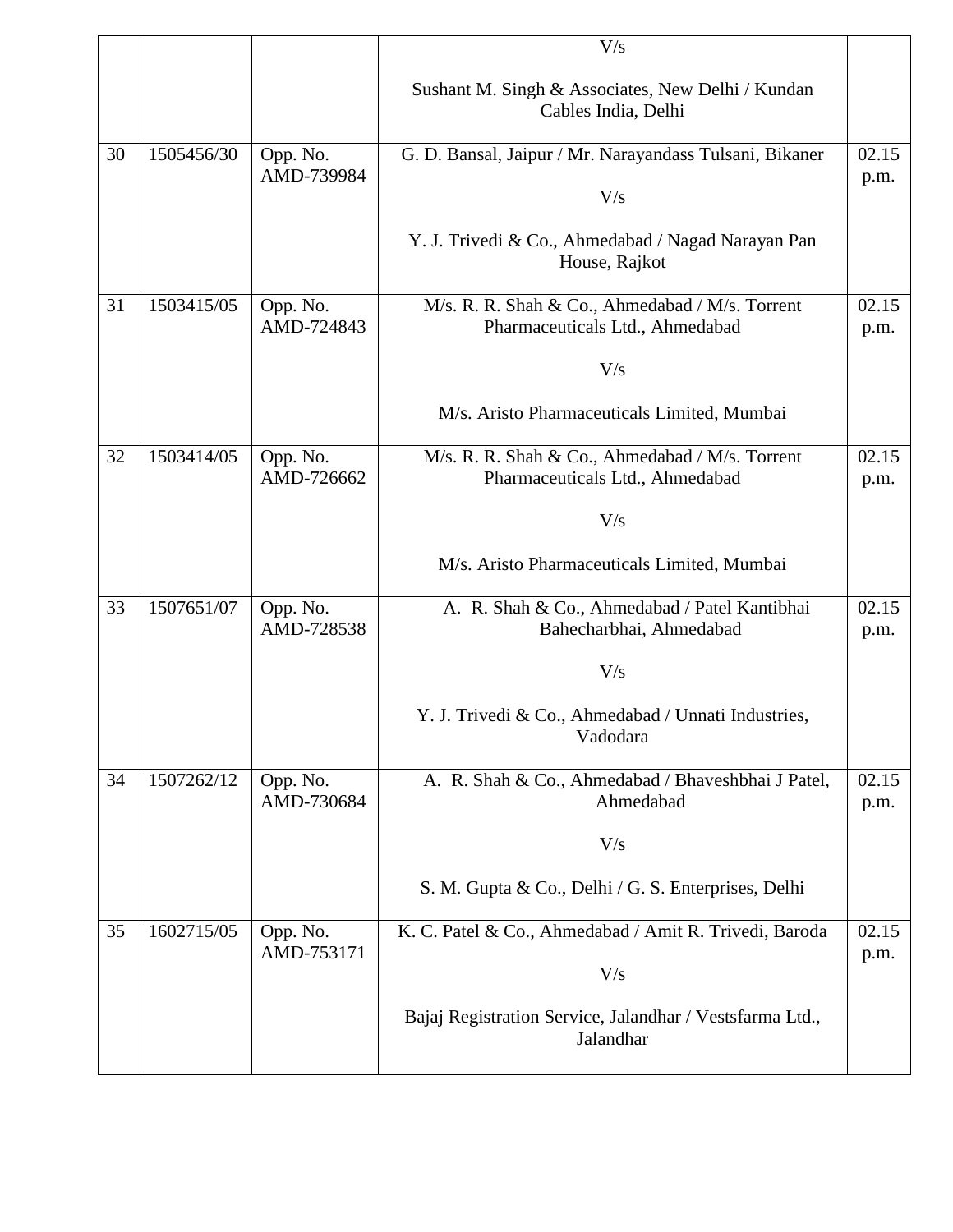| 36 | 1602715/05 | Opp. No.<br>AMD-756772 | K. C. Patel & Co., Ahmedabad / Amit R. Trivedi, Baroda<br>V/s<br>International Trade Marks Bureau, Mumbai / IPCA<br>Laboratories Limited, Mumbai   | 02.15<br>p.m. |
|----|------------|------------------------|----------------------------------------------------------------------------------------------------------------------------------------------------|---------------|
| 37 | 1506091/09 | Opp. No.<br>AMD-727640 | Gautam & Company, Tirupati Plastomatices Pvt. Ltd.,<br>Jaipur<br>V/s<br>Lalji Advocates, Delhi / Ashok Cables, Hyderabad                           | 02.15<br>p.m. |
| 38 | 1602712/05 | Opp. No.<br>AMD-742030 | K. C. Patel & Co., Ahmedabad / Amit R. Trivedi, Baroda<br>V/s<br>Vishesh & Associates, Mumbai / Navin Saxena Research &<br>Technology Ltd., Mumbai | 02.15<br>p.m. |
| 39 | 1602711/05 | Opp. No.<br>AMD-742623 | K. C. Patel & Co., Ahmedabad / Amit R. Trivedi, Baroda<br>V/s<br>Vishesh & Associates, Mumbai / Galpha Laboratories Ltd.,<br>Mumbai                | 02.15<br>p.m. |
| 40 | 1602714/05 | Opp. No.<br>AMD-742952 | K. C. Patel & Co., Ahmedabad / Amit R. Trivedi, Baroda<br>V/s<br>Aristo Pharmaceuticals Private Limited, Mumbai                                    | 02.15<br>p.m. |

# **DATE OF HEARING 11.04.2019**

| Sr.            | <b>Application</b> | Opp./Rect. | <b>Name of Parties</b>                                                        | <b>Time</b> |
|----------------|--------------------|------------|-------------------------------------------------------------------------------|-------------|
| N <sub>0</sub> | /R. T. M.<br>No.   | No.        |                                                                               |             |
|                |                    |            |                                                                               |             |
|                | 1617497/42         | Opp. No.   | Brahmbhatt & Associates, Ahmedabad / Dr. Aalap P. Shah,                       | 11.00       |
|                |                    | AMD-746325 | Ahmedabad                                                                     | a.m.        |
|                |                    |            | V/s                                                                           |             |
|                |                    |            | Fatehchand C. Shah & Co., Mumbai / Mission<br>Pharmaceuticals Limited, Mumbai |             |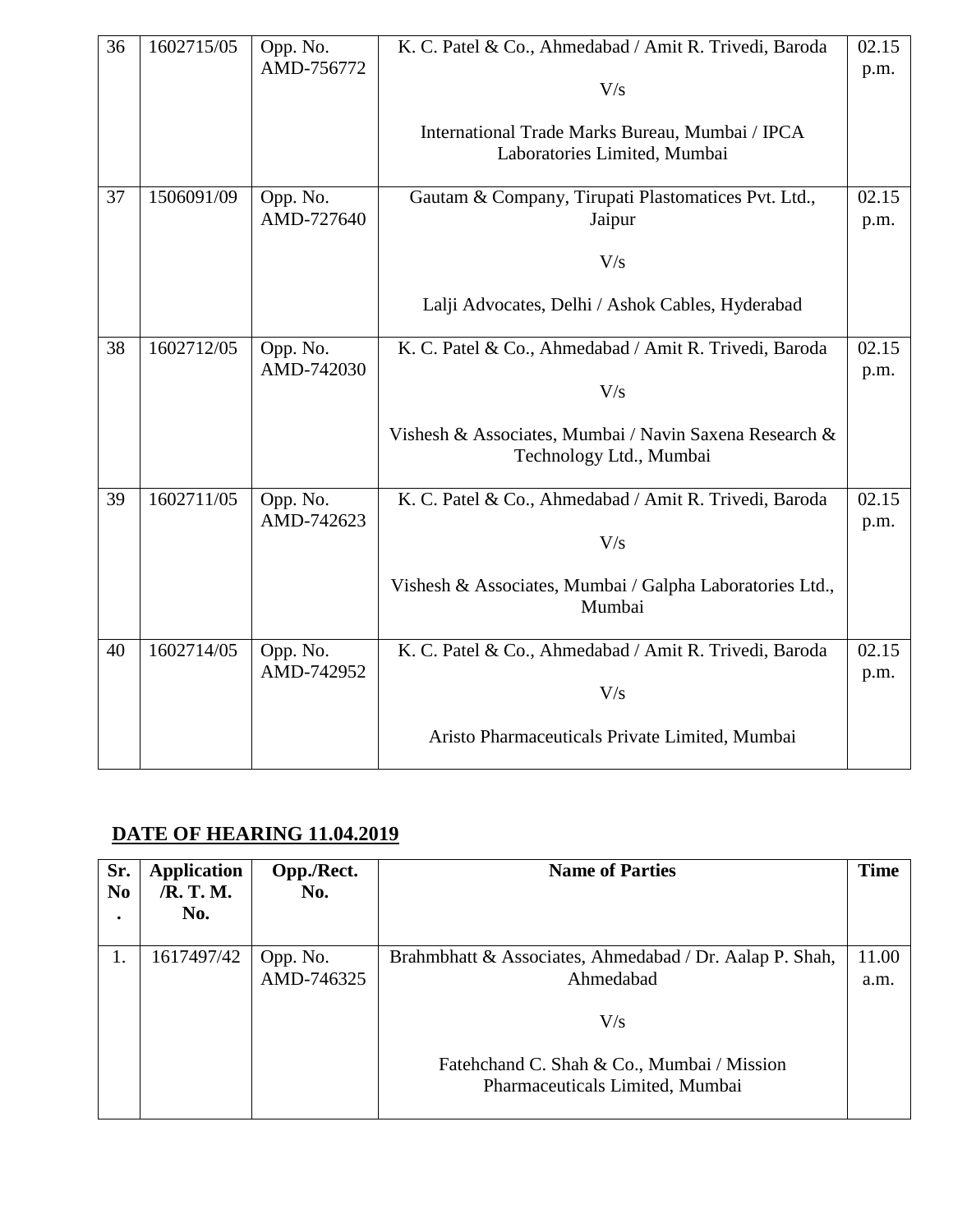| 2. | 1624739/42 | Opp. No.               | Y. J. Trivedi & Co., Ahmedabad / Dharmendrasinh                                    | 11.00         |
|----|------------|------------------------|------------------------------------------------------------------------------------|---------------|
|    |            | AMD-745078             | Mohansinh Jadeja, Ahmedabad                                                        | a.m.          |
|    |            |                        | V/s                                                                                |               |
|    |            |                        | Taj Trade Mark Pvt. Ltd., Agra / Mantora Oil Products Ltd.,<br>Kanpur              |               |
| 3. | 1601342/05 | Opp. No.<br>AMD-737436 | Karni Trade Marks, Surat / M/s. Sahajanand Life Sciences<br>Private Limited, Surat | 11.00<br>a.m. |
|    |            |                        | V/s                                                                                |               |
|    |            |                        | Vishesh & Associates, Mumbai / Cachet Pharma Pvt. Ltd.,<br>Mumbai                  |               |
| 4. | 1625555/03 | Opp. No.<br>AMD-745208 | Y. J. Trivedi & Co., Ahmedabad / Sanket Champakbhai<br>Shah, Ahmedabad             | 11.00<br>a.m. |
|    |            |                        | V/s                                                                                |               |
|    |            |                        | R. K. Dewan & Company, Mumbai / Planet M Retail<br>Limited, Mumbai                 |               |
| 5. | 1625059/25 | Opp. No.<br>AMD-744508 | H. K. Acharya & Company, Ahmedabad / Aparaajita<br>Fashions Pvt. Ltd., Ahmedabad   | 11.00<br>a.m. |
|    |            |                        | V/s                                                                                |               |
|    |            |                        | Y. J. Trivedi & Co., Ahmedabad / Aparajit, Ahmedabad                               |               |
| 6. | 1605392/06 | Opp. No.<br>AMD-742319 | K. C. Patel & Co., Ahmedabad / Jitendrakumar M. Gami,<br>Rajkot                    | 11.00<br>a.m. |
|    |            |                        | V/s                                                                                |               |
|    |            |                        | D. P. Ahuja & Co., Kolkata                                                         |               |
| 7. | 1604787/05 | Opp. No.<br>AMD-745241 | Y. J. Trivedi & Co., Ahmedabad / Meghmani Industries<br>Ltd., Ahmedabad            | 11.00<br>a.m. |
|    |            |                        | V/s                                                                                |               |
|    |            |                        | Inga Laboratories Pvt. Ltd., Mumbai                                                |               |
| 8. | 1601348/05 | Opp. No.<br>AMD-738801 | Karni Trade Marks, Surat / M/s. Sahajanand Life Sciences<br>Private Limited, Surat | 11.00         |
|    |            |                        |                                                                                    | a.m.          |
|    |            |                        | V/s                                                                                |               |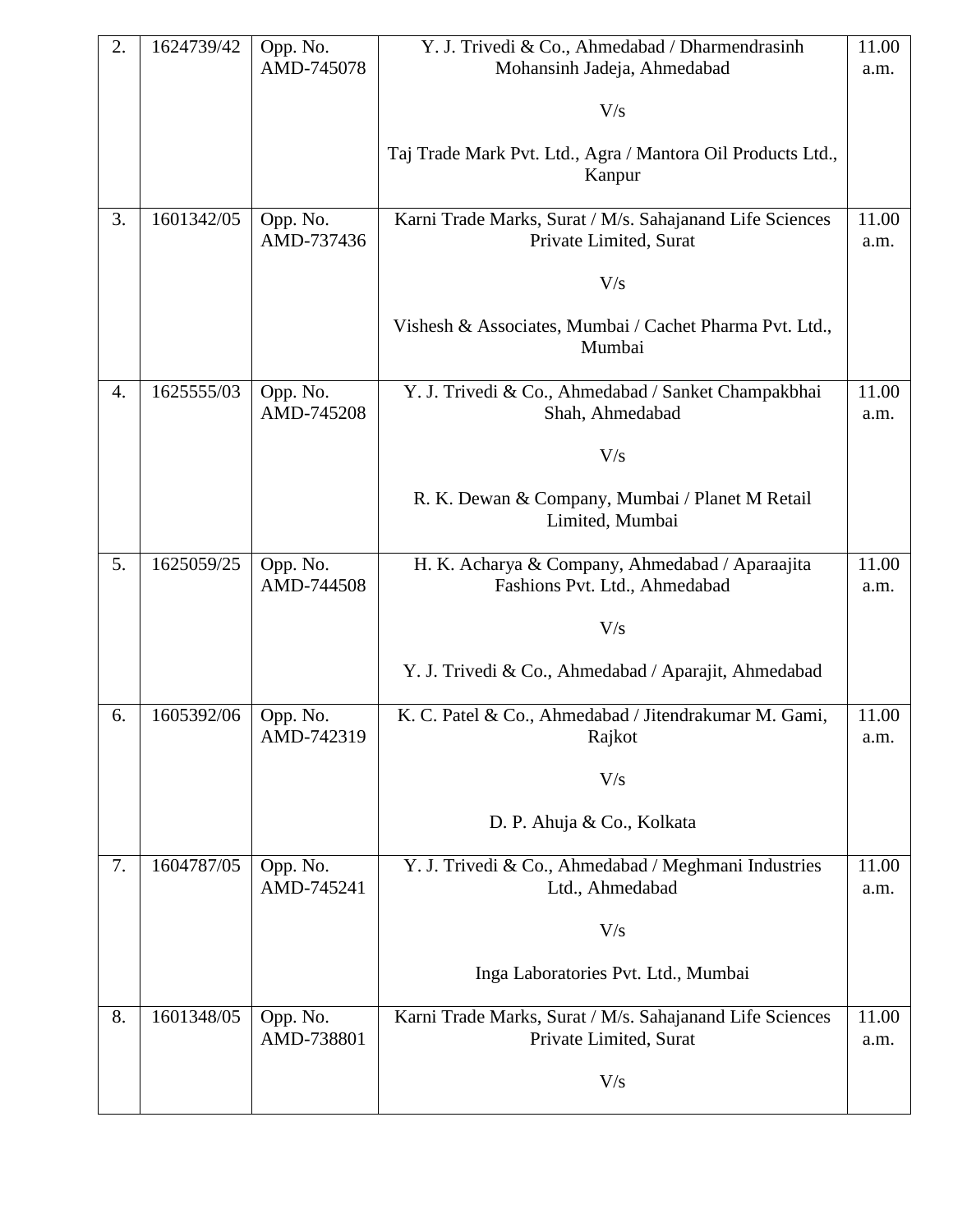|     |            |            | Vishesh & Associates, Mumbai / M/s. Galpha Laboratories                                    |       |
|-----|------------|------------|--------------------------------------------------------------------------------------------|-------|
|     |            |            | Ltd., Mumbai                                                                               |       |
| 9.  | 1601603/24 | Opp. No.   | Lakhmichand G. Ahuja, Ahmedabad                                                            | 11.00 |
|     |            | AMD-741512 | V/s                                                                                        | a.m.  |
|     |            |            |                                                                                            |       |
|     |            |            | S. S. Rana & Co., New Delhi / Benzer Retail Private<br>Limited, Mumbai                     |       |
| 10. | 1627058/05 | Opp. No.   | H. K. Acharya & Co., Ahmedabad / Jayeshbhai K. Mehta,                                      | 11.00 |
|     |            | AMD-748825 | Ahmedabad                                                                                  | a.m.  |
|     |            |            | V/s                                                                                        |       |
|     |            |            | Tas & Co., Mumbai / Welpure Pharma Pvt. Ltd., Mumbai                                       |       |
| 11. | 1627058/05 | Opp. No.   | H. K. Acharya & Co., Ahmedabad / Jayeshbhai K. Mehta,                                      | 11.00 |
|     |            | AMD-753095 | Ahmedabad                                                                                  | a.m.  |
|     |            |            | V/s                                                                                        |       |
|     |            |            | Satish K. Mehta, Mumbai                                                                    |       |
| 12. | 1608724/25 | Opp. No.   | G. D. Bansal & Associates, Jaipur / Suresh Agarawal,                                       | 11.00 |
|     |            | AMD-741057 | Jaipur                                                                                     | a.m.  |
|     |            |            | V/s                                                                                        |       |
|     |            |            | Mahtta & Co., Ludhiana / Shingar Hosiery Mill, Ludhiana                                    |       |
| 13. | 1632238/03 | Opp. No.   | G. D. Bansal & Associates, Jaipur / Subhash Chetani, Sikar                                 | 11.00 |
|     |            | AMD-747929 | V/s                                                                                        | a.m.  |
|     |            |            |                                                                                            |       |
|     |            |            | Taj Trade Mark Pvt. Ltd., Agra / Sabun Oudyogic Utpadan<br>Sahakari Samiti Ltd., Firozabad |       |
| 14. | 1629777/30 | Opp. No.   | Tradesec Intellectual Property Organisation Pvt. Ltd.,                                     | 11.00 |
|     |            | AMD-751574 | Ahmedabad / M/s. Shanti Foodchem Pvt. Ltd., Rajkot                                         | a.m.  |
|     |            |            | V/s                                                                                        |       |
|     |            |            | Anand & Anand, New Delhi                                                                   |       |
|     |            |            |                                                                                            |       |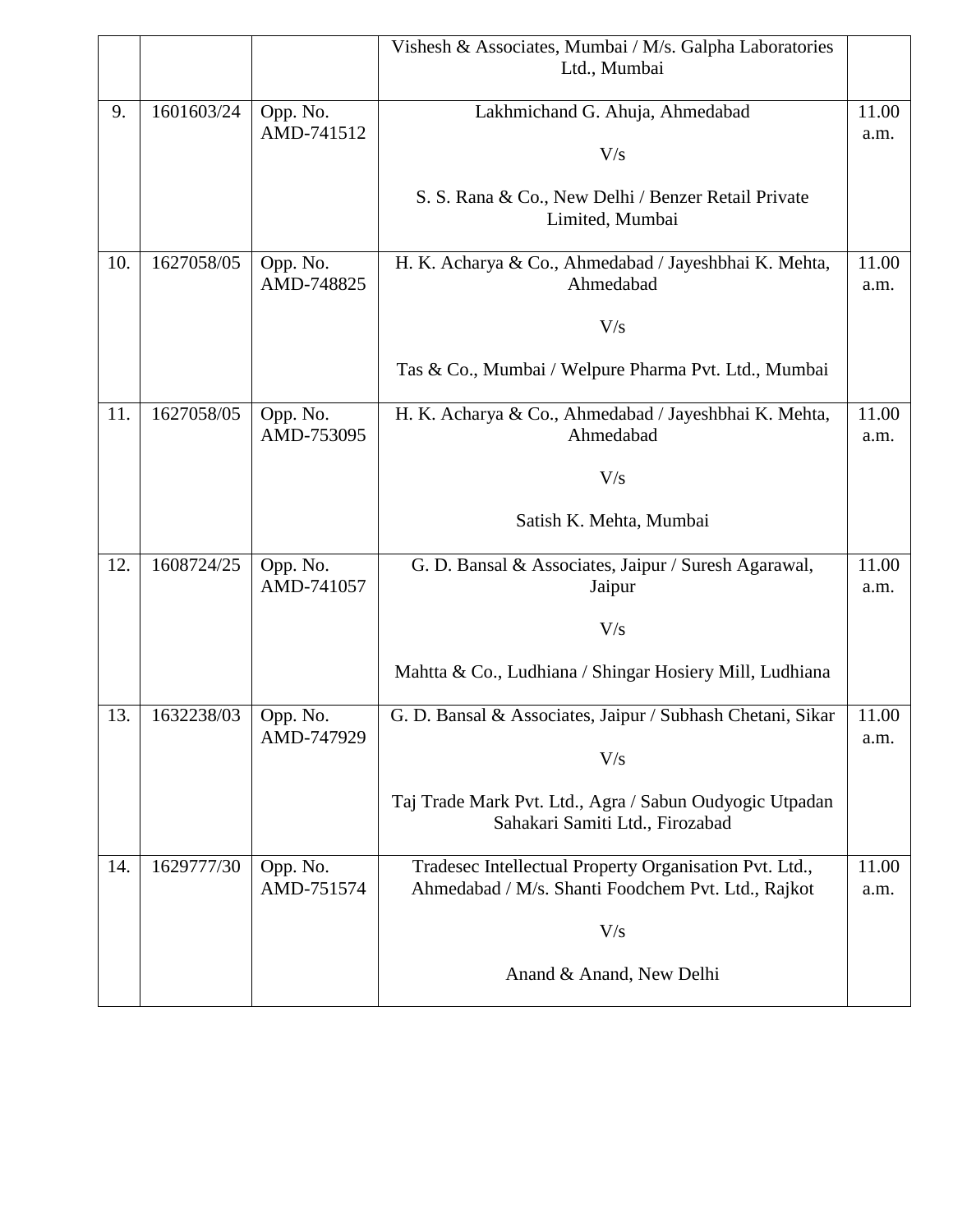| 15. | 1676817/07 | Opp. No.<br>AMD-263524 | Regal IPR Associates, Rajkot / Mr. Jitendrabhai J.<br>Vekariya, Rajkot                      | 11.00<br>a.m. |
|-----|------------|------------------------|---------------------------------------------------------------------------------------------|---------------|
|     |            |                        |                                                                                             |               |
|     |            |                        | V/s                                                                                         |               |
|     |            |                        | K. C. Patel & Co., Ahmedabad / Jitendrabhai M. Solanki,<br>Rajkot                           |               |
| 16. | 1647881/05 | Opp. No.               | G. D. Bansal, Jaipur / Mr. Naryan Das Tulsani, Bikaner                                      | 11.00         |
|     |            | AMD-755286             | V/s                                                                                         | a.m.          |
|     |            |                        | Delhi Registration Service, New Delhi / Preeti Supari Co.,<br>Bharatpur                     |               |
| 17. | 1618840/30 | Opp. No.<br>AMD-739837 | Pawankumar Kanvarlal Ajmera, Ahmedabad                                                      | 11.00         |
|     |            |                        | V/s                                                                                         | a.m.          |
|     |            |                        | Chandrakant M. joshi, Mumbai / Mahendrakumar Bhrabhai<br>& Co., Maharashtra                 |               |
| 18  | 1514104/05 | Opp. No.<br>AMD-727141 | M/s. G. D. Bansal & Associates, Jaipur / M/s. Zeventis                                      | 11.00         |
|     |            |                        | Pharmaceuticals Pvt. Ltd., Jaipur                                                           | a.m.          |
|     |            |                        | V/s                                                                                         |               |
|     |            |                        | M/s. Sun Pharmaceuticals Industries Limited, Mumbai                                         |               |
| 19  | 1514104/05 | Opp. No.<br>AMD-727133 | M/s. G. D. Bansal & Associates, Jaipur / M/s. Zeventis<br>Pharmaceuticals Pvt. Ltd., Jaipur | 11.00<br>a.m. |
|     |            |                        | V/s                                                                                         |               |
|     |            |                        | VHB Life Sciences Ltd., Mumbai                                                              |               |
| 20  | 1515595/19 | Opp. No.<br>AMD-723459 | Kamal V. Verms Advocate, Amul Boards Pvt. Limited,<br>Gandhidham                            | 11.00<br>a.m. |
|     |            |                        | V/s                                                                                         |               |
|     |            |                        | Nanavati Assocaiates, Ahmedabad / Kaira Dist.Co.Op. Milk                                    |               |
|     |            |                        | Producers Union Ltd., Anand                                                                 |               |
| 21  | 1519378/35 | Opp. No.<br>AMD-730786 | G. D. Bansal, Jaipur / Mr. Narayan Das Tulsani, Bikaner                                     | 11.00<br>a.m. |
|     |            |                        | V/s                                                                                         |               |
|     |            |                        | Y. J. Trivedi & Co., Ahmedabad / Nagad Narayan Pan<br>House, Rajkot                         |               |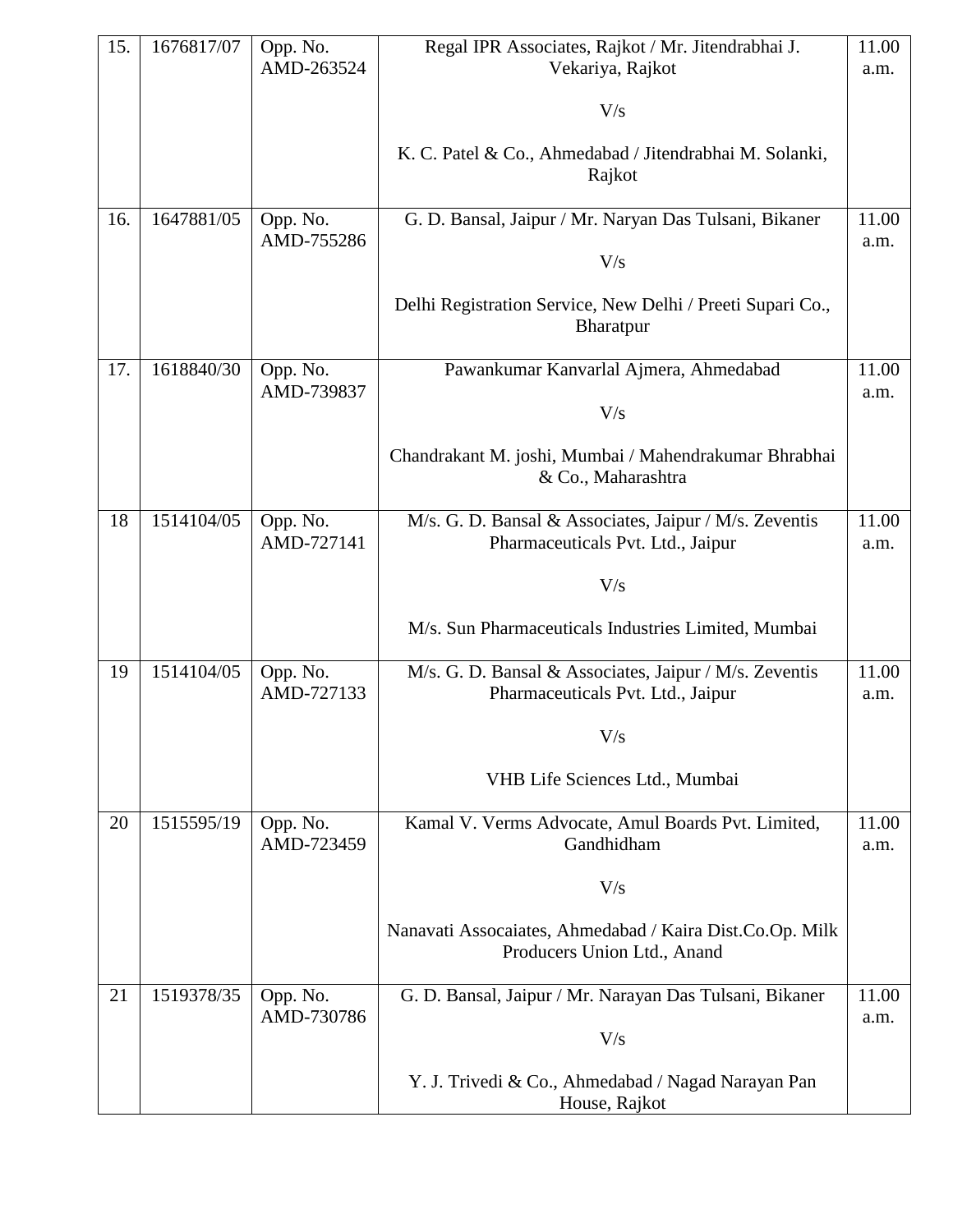| 22 | 1510850/05 | Opp. No.               | R. R. Shah & Co., Ahmedabad / Torrent Pharmaceuticals                                            | 11.00         |
|----|------------|------------------------|--------------------------------------------------------------------------------------------------|---------------|
|    |            | AMD-751657             | Ltd., Ahmedabad                                                                                  | a.m.          |
|    |            |                        | V/s                                                                                              |               |
|    |            |                        | Chandrakant M. Joshi, Mumbai / Dewsoft Solutions Pvt.<br>Ltd., Mumbai                            |               |
|    |            |                        |                                                                                                  |               |
| 23 | 1519209/31 | Opp. No.<br>AMD-729364 | Tradesafe, Jamnagar / M/s. Unim Pharma-Lab Pvt. Ltd.,<br>Himatnagar                              | 11.00<br>a.m. |
|    |            |                        | V/s                                                                                              |               |
|    |            |                        | Sushant M. Singh & Associates, New Delhi / Virbac<br>Animal Health India Private Limited, Mumbai |               |
| 24 | 1523422/37 | Opp. No.<br>AMD-729377 | D. C. Dani & Associates, Ahmedabad / Unique Mercantile<br>India Private Limited, Ahmedabad       | 11.00<br>a.m. |
|    |            |                        | V/s                                                                                              |               |
|    |            |                        | Bajaj Registration Service, Jalandhar / Unique<br>Manufacturing Co., Jalandhar                   |               |
| 25 | 1523421/36 | Opp. No.<br>AMD-729376 | D. C. Dani & Associates, Ahmedabad / Unique Mercantile<br>India Private Limited, Ahmedabad       | 11.00<br>a.m. |
|    |            |                        | V/s                                                                                              |               |
|    |            |                        | Bajaj Registration Service, Jalandhar / Unique<br>Manufacturing Co., Jalandhar                   |               |
| 26 | 1521913/05 | Opp. No.<br>AMD-728835 | Subhashchandra V. Purohit, Ahmedabad / Arvindbhai<br>Mody, Ahmedabad                             | 11.00<br>a.m. |
|    |            |                        | V/s                                                                                              |               |
|    |            |                        | De Penning & De Penning, Kolkata                                                                 |               |
| 27 | 1510943/05 | Opp. No.<br>AMD-745122 | Tradesafe, Ahmedabad / Cadila Pharmaceuticals Ltd.,<br>Ahmedabad                                 | 11.00<br>a.m. |
|    |            |                        | V/s                                                                                              |               |
|    |            |                        | The Acme Company, New Delhi / Systopic Laboratories<br>Limited, New Delhi                        |               |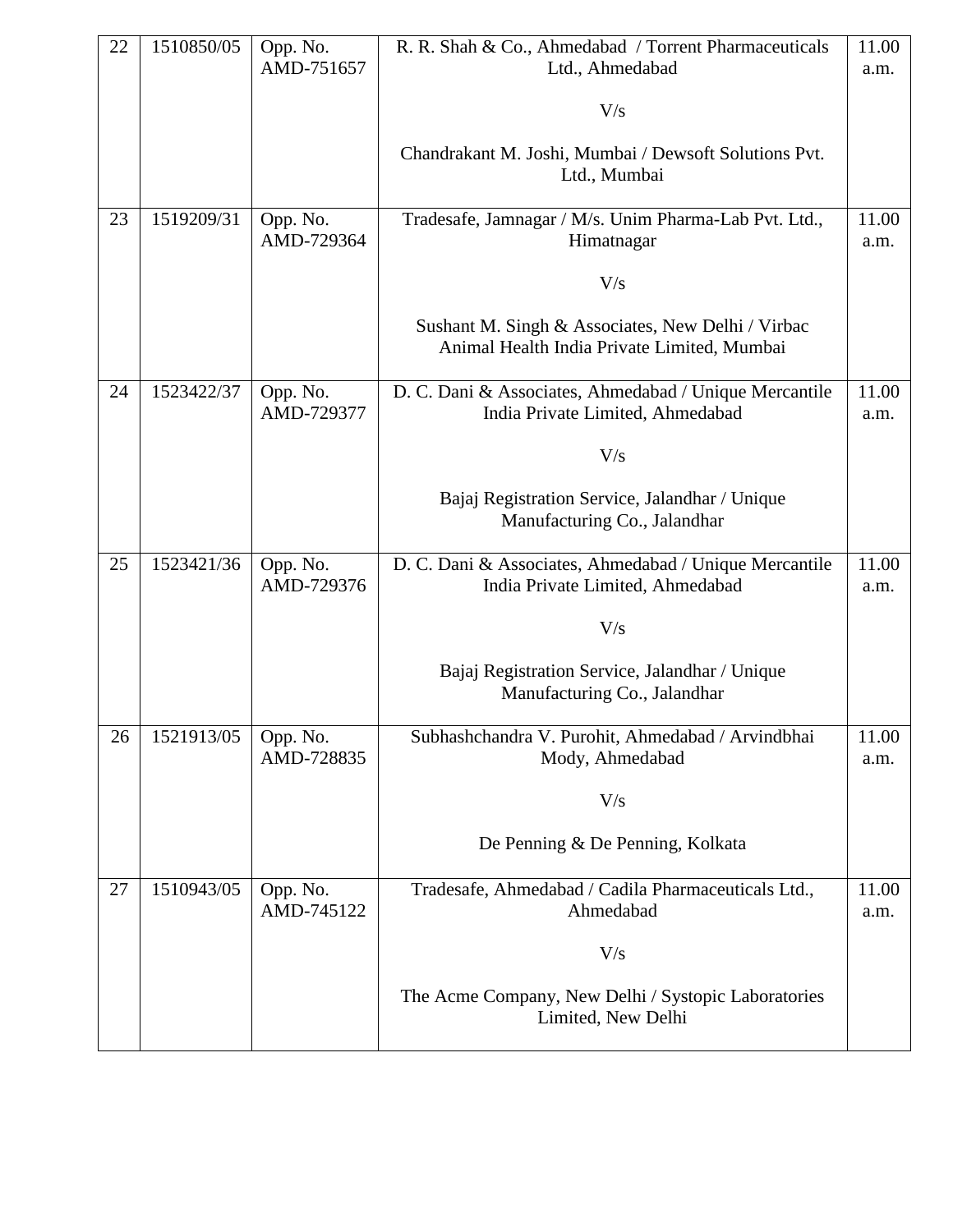| 28 | 1510943/05 | Opp. No.<br>AMD-744597 | Tradesafe, Ahmedabad / Cadila Pharmaceuticals Ltd.,<br>Ahmedabad                     | 11.00<br>a.m. |
|----|------------|------------------------|--------------------------------------------------------------------------------------|---------------|
|    |            |                        |                                                                                      |               |
|    |            |                        | V/s                                                                                  |               |
|    |            |                        | Shalina Laboratories Pvt. Ltd., Mumbai                                               |               |
| 29 | 1518748/30 | Opp. No.<br>AMD-730830 | Manjula Raval, Ahmedabad / Bhanubhai Shankerlal Joshi,<br>Unjha                      | 11.00<br>a.m. |
|    |            |                        |                                                                                      |               |
|    |            |                        | V/s                                                                                  |               |
|    |            |                        | D. C. Dani & Associates, Ahmedabad / Pawan Enterprise,<br>Unjha                      |               |
| 30 | 1518798/16 | Opp. No.<br>AMD-731541 | G. D. Bansal & Associates, Jaipur / ACA Edutech Ltd.,<br>Kolkata                     | 11.00<br>a.m. |
|    |            |                        | V/s                                                                                  |               |
|    |            |                        | V. Veeraraghavan, Madras / The Society of Certified Public<br>Accountants, Hyderabad |               |
|    |            |                        |                                                                                      |               |
| 31 | 1627971/19 | Opp. No.<br>AMD-743771 | Decora Cement Pvt. Ltd., Rajkot                                                      | 11.00<br>a.m. |
|    |            |                        | V/s                                                                                  |               |
|    |            |                        | W. S. Kane & Co., Mumbai / Ambuja Cement Ltd.,<br>Junagadh                           |               |
| 32 | 1628176/27 | Opp. No.               | Y. J. Trivedi & Co., Ahmedabad / Gelco Electronics Pvt.                              | 11.00         |
|    |            | AMD-745971             | Ltd., Ahmedabad                                                                      | a.m.          |
|    |            |                        | V/s                                                                                  |               |
|    |            |                        | G. S. Rijhwani & Co., Mumbai / Saloni Electronics &<br>Controls, Indore              |               |
| 33 | 1628176/27 | Opp. No.               | Y. J. Trivedi & Co., Ahmedabad / Gelco Electronics Pvt.                              | 02.15         |
|    |            | AMD-745955             | Ltd., Ahmedabad                                                                      | p.m.          |
|    |            |                        | V/s                                                                                  |               |
|    |            |                        | Dinesh & Co., Maharashtra / Nisha B. Patel, Thane                                    |               |
| 34 | 1625575/23 | Opp. No.               | Y. J. Trivedi & Co., Ahmedabad / Sanket Champakbhai                                  | 02.15         |
|    |            | AMD-745216             | Shah, Ahmedabad                                                                      | p.m.          |
|    |            |                        | V/s                                                                                  |               |
|    |            |                        |                                                                                      |               |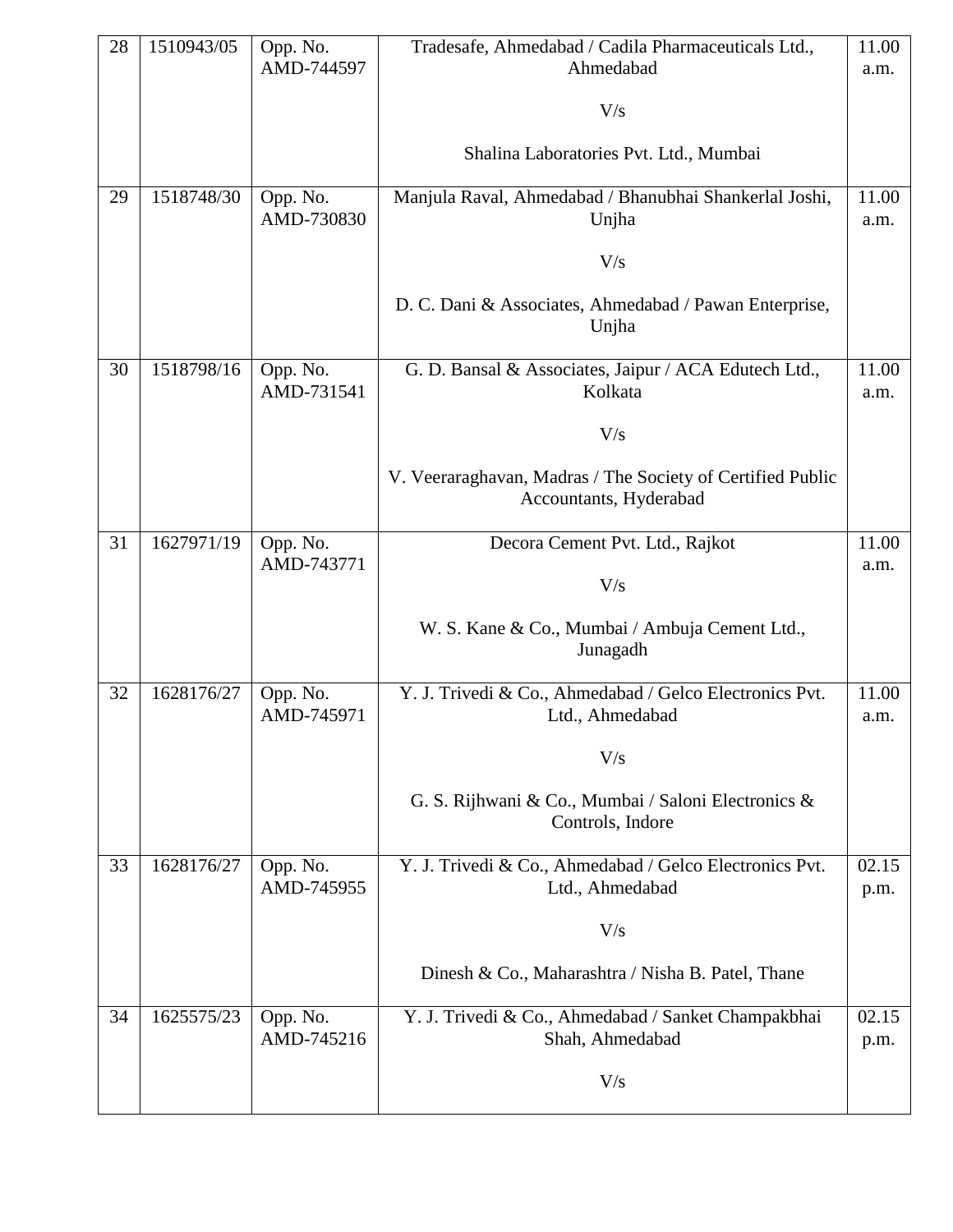|    |            |            | R. K. Dewan & Co., Mumbai / Planet Retail Limited,           |       |
|----|------------|------------|--------------------------------------------------------------|-------|
|    |            |            | Mumbai                                                       |       |
| 35 | 1625591/39 | Opp. No.   | Y. J. Trivedi & Co., Ahmedabad / Sanket Champakbhai          | 02.15 |
|    |            | AMD-745220 | Shah, Ahmedabad                                              | p.m.  |
|    |            |            | V/s                                                          |       |
|    |            |            |                                                              |       |
|    |            |            | R. K. Dewan & Co., Mumbai / Planet Retail Limited,<br>Mumbai |       |
| 36 | 1625581/29 | Opp. No.   | Y. J. Trivedi & Co., Ahmedabad / Sanket Champakbhai          | 02.15 |
|    |            | AMD-745318 | Shah, Ahmedabad                                              | p.m.  |
|    |            |            | V/s                                                          |       |
|    |            |            | R. K. Dewan & Co., Mumbai / Planet Retail Limited,<br>Mumbai |       |
| 37 | 1625574/22 | Opp. No.   | Y. J. Trivedi & Co., Ahmedabad / Sanket Champakbhai          | 02.15 |
|    |            | AMD-745211 | Shah, Ahmedabad                                              | p.m.  |
|    |            |            | V/s                                                          |       |
|    |            |            | R. K. Dewan & Co., Mumbai / Planet Retail Limited,           |       |
|    |            |            | Mumbai                                                       |       |
| 38 | 1625579/27 | Opp. No.   | Y. J. Trivedi & Co., Ahmedabad / Sanket Champakbhai          | 02.15 |
|    |            | AMD-745218 | Shah, Ahmedabad                                              | p.m.  |
|    |            |            | V/s                                                          |       |
|    |            |            | R. K. Dewan & Co., Mumbai / Planet Retail Limited,<br>Mumbai |       |
| 39 | 1625579/19 | Opp. No.   | Y. J. Trivedi & Co., Ahmedabad / Sanket Champakbhai          | 02.15 |
|    |            | AMD-750477 | Shah, Ahmedabad                                              | p.m.  |
|    |            |            | V/s                                                          |       |
|    |            |            | R. K. Dewan & Co., Mumbai / Planet Retail Limited,<br>Mumbai |       |
| 40 | 1625570/18 | Opp. No.   | Y. J. Trivedi & Co., Ahmedabad / Sanket Champakbhai          | 02.15 |
|    |            | AMD-745210 | Shah, Ahmedabad                                              | p.m.  |
|    |            |            | V/s                                                          |       |
|    |            |            | R. K. Dewan & Co., Mumbai / Planet Retail Limited,<br>Mumbai |       |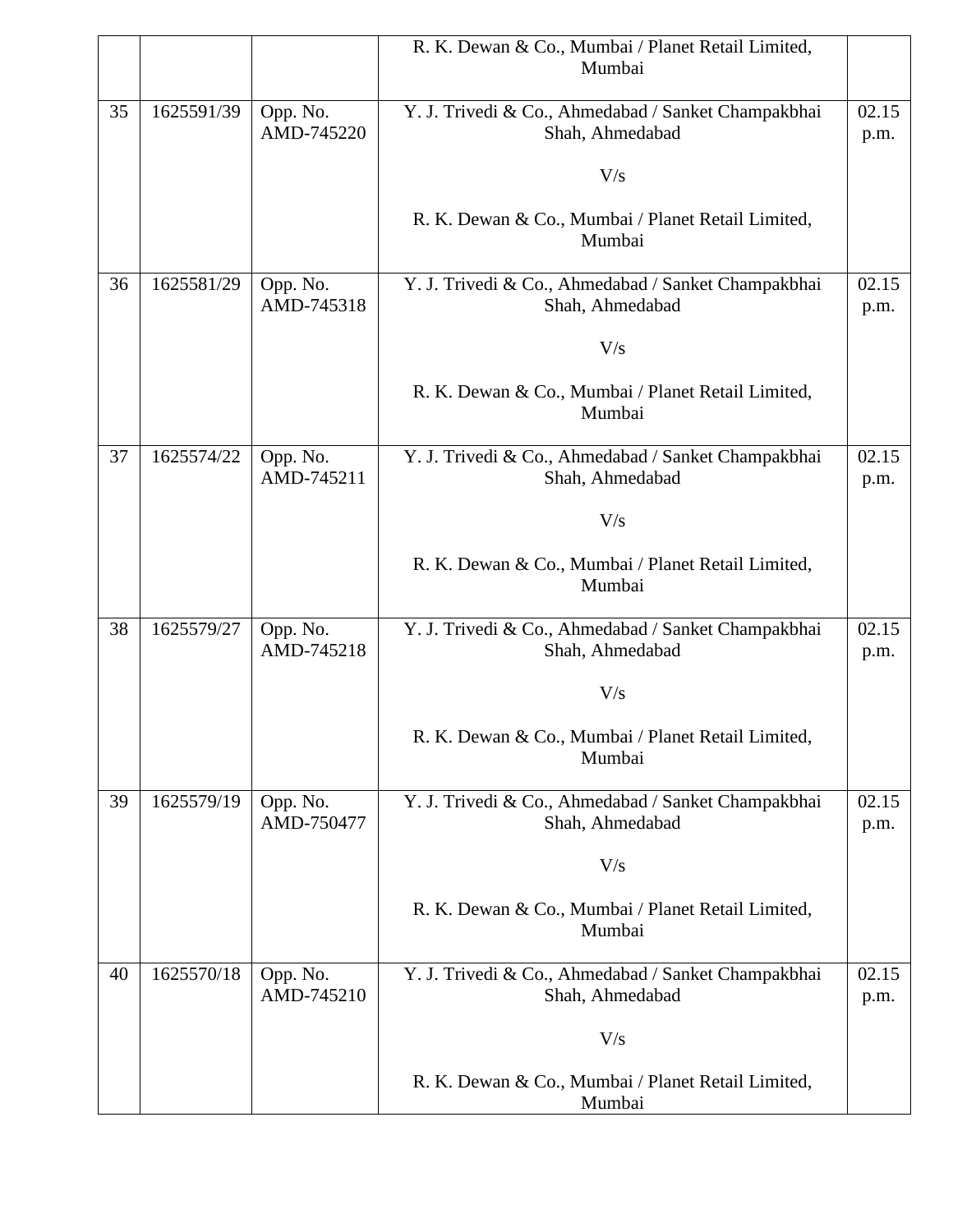### **DATE OF HEARING 15.04.2019**

| Sr.<br>N <sub>0</sub> | <b>Application</b><br>/R. T. M.<br>No. | Opp./Rect.<br>No.      | <b>Name of Parties</b>                                                       | <b>Time</b>   |
|-----------------------|----------------------------------------|------------------------|------------------------------------------------------------------------------|---------------|
| $\mathbf{1}$          | 1523333/35                             | Opp. No.<br>AMD-728312 | Nanavati Associates, Ahmedabad / Nilesh R. Arora,<br>Ahmedabad               | 11.00<br>a.m. |
|                       |                                        |                        | V/s                                                                          |               |
|                       |                                        |                        | Chandrakant M. Joshi, Mumbai / Manak Chand Jain,<br>Mumbai                   |               |
| $\overline{2}$        | 1505439/30                             | Opp. No.<br>AMD-728483 | G. D. Bansal & Associates, Jaipur / Mr. Anil Tulsani,<br><b>Bikaner</b>      | 11.00<br>a.m. |
|                       |                                        |                        | V/s                                                                          |               |
|                       |                                        |                        | Delhi Registration Service, Delhi / Preeti Supari & Co.,<br>Bharatpur        |               |
| 3                     | 1505435/30                             | Opp. No.<br>AMD-728978 | G. D. Bansal & Associates, Jaipur / Mr. Anil Tulsani,<br><b>Bikaner</b>      | 11.00<br>a.m. |
|                       |                                        |                        | V/s                                                                          |               |
|                       |                                        |                        | Delhi Registration Service, Delhi / Preeti Supari & Co.,<br><b>Bharatpur</b> |               |
| $\overline{4}$        | 1505436/30                             | Opp. No.<br>AMD-728979 | G. D. Bansal & Associates, Jaipur / Mr. Anil Tulsani,<br><b>Bikaner</b>      | 11.00<br>a.m. |
|                       |                                        |                        | V/s                                                                          |               |
|                       |                                        |                        | Delhi Registration Service, Delhi / Preeti Supari & Co.,<br>Bharatpur        |               |
| 5                     | 1609477/05                             | Opp. No.               | Reliance Healthcare Pvt. Ltd., Ahmedabad                                     | 11.00         |
|                       |                                        | AMD-745471             | V/s                                                                          | a.m.          |
|                       |                                        |                        | Reliance Industries Limited, Mumbai                                          |               |
| 6                     | 1605736/07                             | Opp. No.<br>AMD-740407 | Tradesafe, Jamnagar / Mansukhbhai Kantilal Shrimanker,<br>Rajkot             | 11.00<br>a.m. |
|                       |                                        |                        | V/s                                                                          |               |
|                       |                                        |                        | Y. J. Trivedi & Co., Ahmedabad / Nirma Limited,                              |               |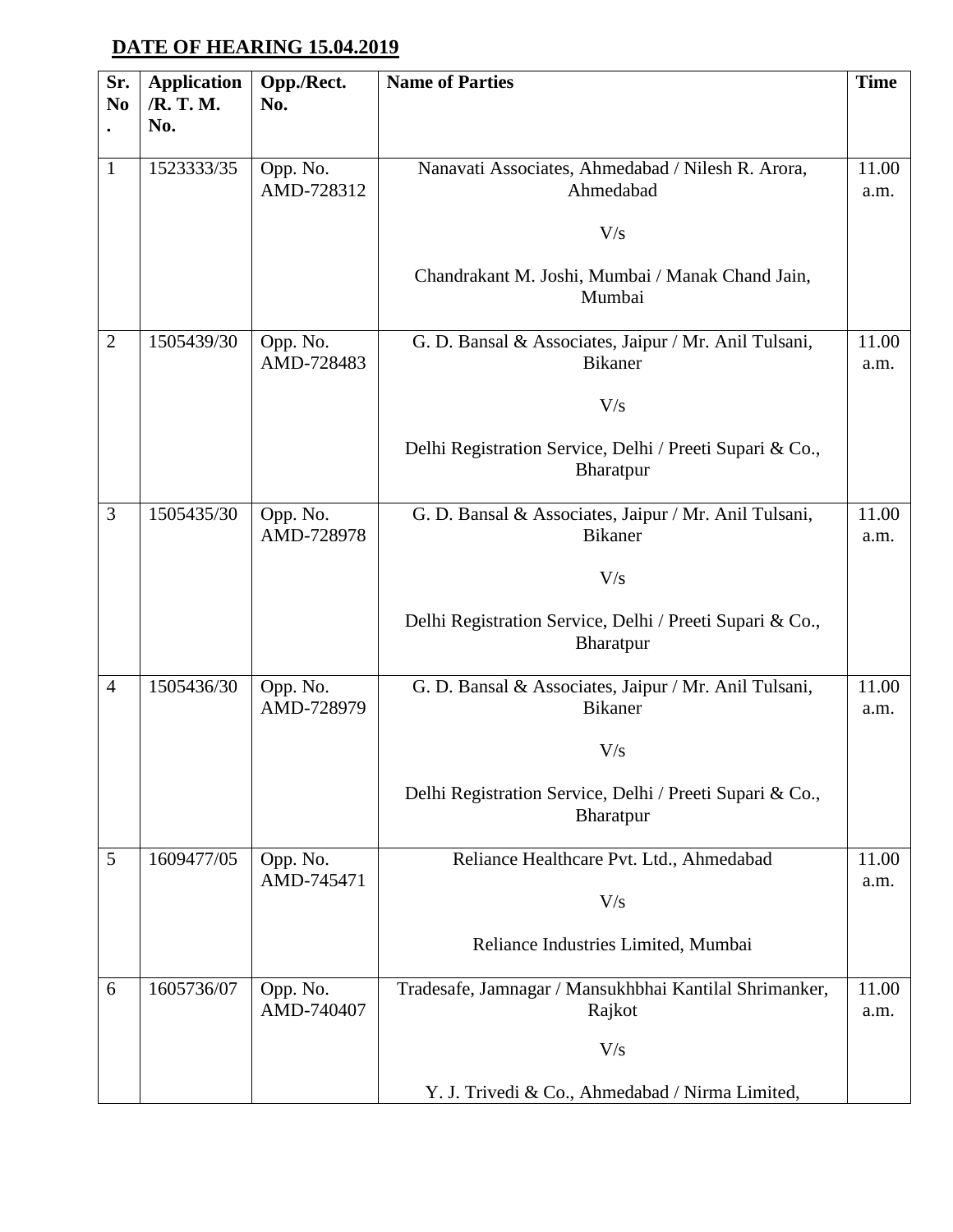|        |            |                        | Ahmedabad                                                                             |               |
|--------|------------|------------------------|---------------------------------------------------------------------------------------|---------------|
| $\tau$ | 1501126/30 | Opp. No.<br>AMD-736339 | Mr. Harsoda Piyushbhai Popatbhai, Rajkot / M/s. H. K.<br>Acharya & Company, Ahmedabad | 11.00<br>a.m. |
|        |            |                        | V/s                                                                                   |               |
|        |            |                        | M/s. The Apex Company, Delhi / M/s. Goyal Tea Co.,<br>Delhi                           |               |
| 8      | 1505708/06 | Opp. No.<br>AMD-728385 | Tradesafe, Jamnagar / Dilip Hirachand Shah, Jamnagar                                  | 11.00<br>a.m. |
|        |            |                        | V/s                                                                                   |               |
|        |            |                        | Delhi Registration Service, Delhi / Dream Bath, Ghazizbad                             |               |
| 9      | 1618270/07 | Opp. No.<br>AMD-741749 | H. K. Acharya & Company, Ahmedabad / Bhavesh<br>Chandulal Panchal, Ahmedabad          | 11.00<br>a.m. |
|        |            |                        | V/s                                                                                   |               |
|        |            |                        | Depenning & Depenning, Chennai                                                        |               |
| 10     | 1625553/01 | Opp. No.<br>AMD-745217 | Y. J. Trivedi & Company, Ahmedabad / Sanket<br>Champakbhai Shah, Ahmedabad            | 11.00<br>a.m. |
|        |            |                        | V/s                                                                                   |               |
|        |            |                        | R. K. Dewan & Co., Mumbai / Planet M. Retail Limited,<br>Mumbai                       |               |
| 11     | 1607712/12 | Opp. No.<br>AMD-745771 | T. C. Patel & CO., Ahmedabad / Sambhubhai L. Vaghasiya,<br>Rajkot                     | 11.00<br>a.m. |
|        |            |                        | V/s                                                                                   |               |
|        |            |                        | Jasani & Company, Rajkot / Vijay Machine Tools, Rajkot                                |               |
| 12     | 1606467/19 | Opp. No.<br>AMD-742647 | B. D. Shikla & Company, Ahmedabad / Sumati<br>Kamalchand Sethia, Ahmedabad            | 11.00<br>a.m. |
|        |            |                        | V/s                                                                                   |               |
|        |            |                        | Ashoka Trade Mark Co., New Delhi / Mirza International<br>Ltd., New Delhi             |               |
| 13     | 1613362/05 | Opp. No.<br>AMD-744730 | Vishwas S. Dave, Bhavnagar / Harshit Sureshbhai Trivedi,<br>Bhavnagar                 | 11.00<br>a.m. |
|        |            |                        | V/s                                                                                   |               |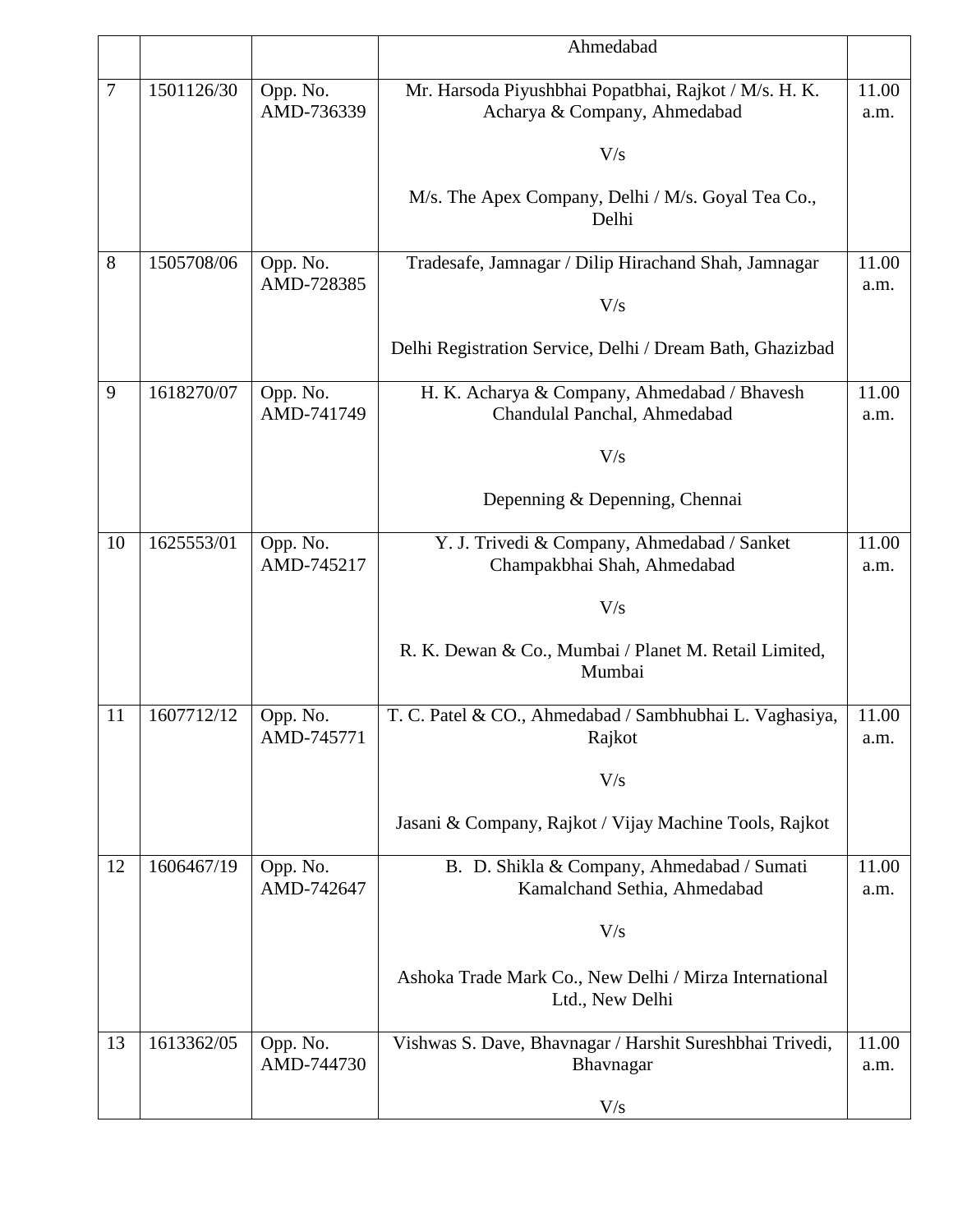|    |            |                        | Fatehchand C. Shah & Co., Mumbai / Ruchi Soya Industries<br>Ltd., Indore                  |               |
|----|------------|------------------------|-------------------------------------------------------------------------------------------|---------------|
| 14 | 1613361/31 | Opp. No.<br>AMD-745138 | Dave Registration Services, Bhavnagar / Harshit Sureshbhai<br>Trivedi, Bhavnagar          | 11.00<br>a.m. |
|    |            |                        | V/s                                                                                       |               |
|    |            |                        | Fatehchand C. Shah & Co., Mumbai / Ruchi Soya Industries<br>Ltd., Indore                  |               |
| 15 | 1612175/30 | Opp. No.<br>AMD-743786 | D. C. Dani & Associates, Ahmedabad / M/s.<br>Shivayur Health Care Pvt. Ltd., Vadodara     | 11.00<br>a.m. |
|    |            |                        | V/s                                                                                       |               |
|    |            |                        | Trade Mark Protec Company, New Delhi / Three-N-Product<br>Pvt. Ltd., New Delhi            |               |
| 16 | 1613328/05 | Opp. No.<br>AMD-743768 | M. P. Mirchandani & Co., Mumbai / Mehta Herbals Pvt.<br>Ltd., Rajkot                      | 11.00<br>a.m. |
|    |            |                        | V/s                                                                                       |               |
|    |            |                        | Medley Pharmaceuticals Limited, Mumbai                                                    |               |
| 17 | 1611547/32 | Opp. No.<br>AMD-757551 | Ashok Mishrilal Gupta, Ahmedabad                                                          | 11.00<br>a.m. |
|    |            |                        | V/s                                                                                       |               |
|    |            |                        | Asian Patent Bureau, Mumbai / Asian Patent Bureau,<br>Mumbai / R. M. Dhariwal (HUF), Pune |               |
| 18 | 1628178/29 | Opp. No.<br>AMD-746233 | Y. J. Trivedi & Co., Ahmedabad / Gelco Electronics Pvt.<br>Ltd., Ahmedabad                | 11.00<br>a.m. |
|    |            |                        | V/s                                                                                       |               |
|    |            |                        | G. S. Rijhwani & Co., Mumbai / Saloni Electronics &<br>Controls, Indore                   |               |
| 19 | 1628178/29 | Opp. No.<br>AMD-746259 | Y. J. Trivedi & Co., Ahmedabad / Gelco Electronics Pvt.<br>Ltd., Ahmedabad                | 11.00<br>a.m. |
|    |            |                        | V/s                                                                                       |               |
|    |            |                        | Dinesh & Co., Maharashtra / Nisha B. Patel, Thane                                         |               |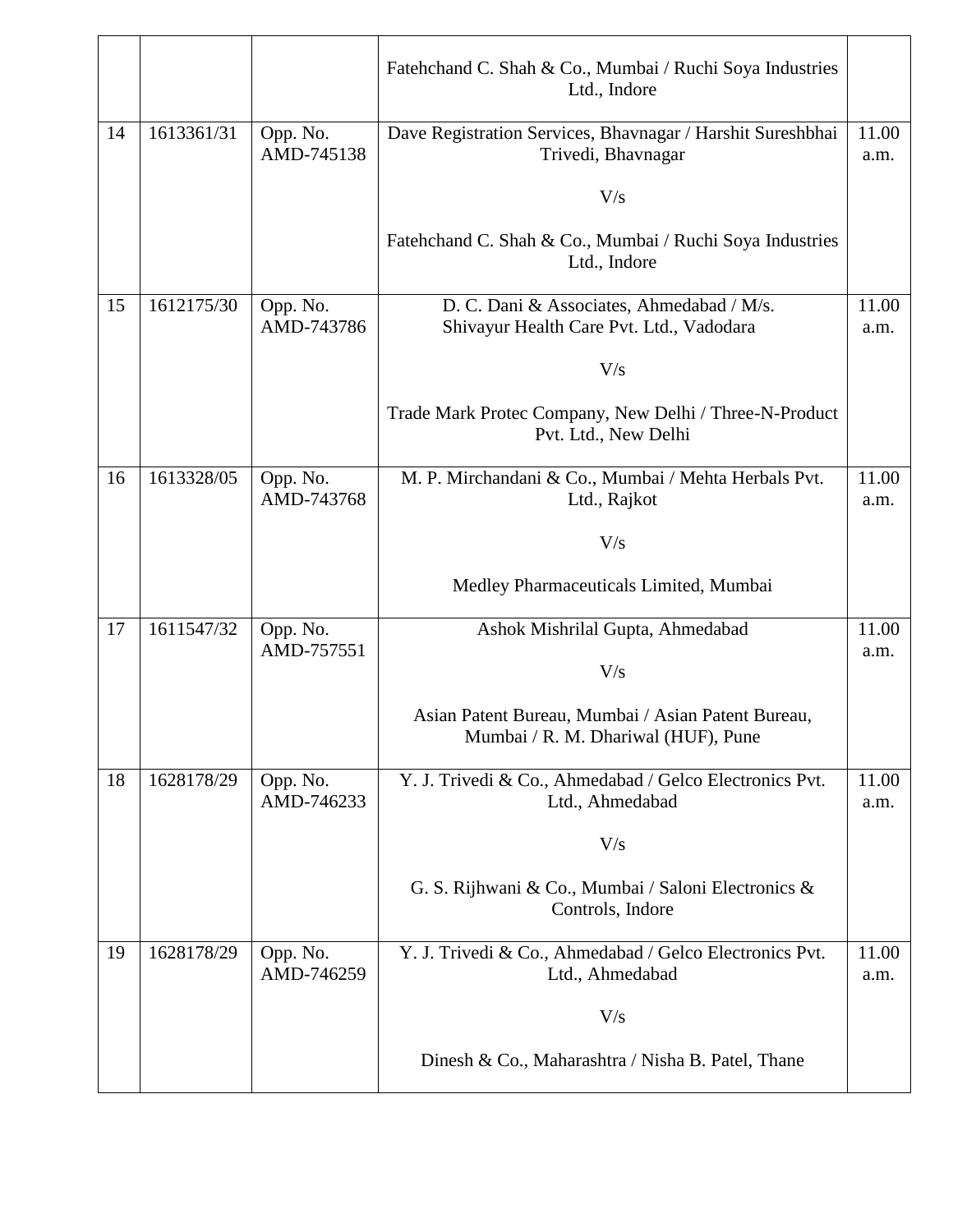| 20 | 1658150/19 | Opp. No.               | Square Ceramic Private Limited, Rajkot                                     | 11.00         |
|----|------------|------------------------|----------------------------------------------------------------------------|---------------|
|    |            | AMD-745307             | V/s                                                                        | a.m.          |
|    |            |                        |                                                                            |               |
|    |            |                        | Bharti Registration Service, New Delhi / Orient Ceramics &                 |               |
|    |            |                        | Industries Ltd., Sikandarabad                                              |               |
| 21 | 1631188/20 | Opp. No.               | M.N. Shah & Co., Ahmedabad / Mahendrsingh Mohansingh                       | 11.00         |
|    |            | AMD-746794             | Sisodia, Ahmedabad                                                         | a.m.          |
|    |            |                        | V/s                                                                        |               |
|    |            |                        | Delhi Registration Service, Delhi / Marc Enterprises Pvt.<br>Ltd., Delhi   |               |
| 22 | 1618914/05 | Opp. No.<br>AMD-743039 | G. D. Bansal & Associates, Jaipur / Nand Kishore Agarwal,                  | 11.00         |
|    |            |                        | Jaipur                                                                     | a.m.          |
|    |            |                        | V/s                                                                        |               |
|    |            |                        | Depenning & Deppenning, Chennai                                            |               |
| 23 | 1600276/41 | Opp. No.               | Rati Agnihotri, Mumbai / Prakash Joy, Kota                                 | 11.00         |
|    |            | AMD-745150             | V/s                                                                        | a.m.          |
|    |            |                        | Y. J. Trivedi & Co., Ahmedabad / Vision Stationery Pvt.<br>Ltd., Ahmedabad |               |
| 24 | 1670868/17 | Opp. No.<br>AMD-757468 | Gautam & Company, Jaipur / Pawan Polytex Pvt. Ltd.,<br>Nokha               | 11.00<br>a.m. |
|    |            |                        | $\rm V/s$                                                                  |               |
|    |            |                        | M/s. Rao & Rao, Secunderabad / Sujala Pipes Pvt. Ltd.,<br>Nandayal         |               |
| 25 | 1529335/05 | Opp. No.               | G. D. Bansal & Associates, Jaipur / Van Dalen Healthcare                   | 11.00         |
|    |            | AMD-728583             | Pvt. Ltd., Sriganganagar                                                   | a.m.          |
|    |            |                        | V/s                                                                        |               |
|    |            |                        | VHB Life Sciences Ltd., Mumbai                                             |               |
| 26 | 1636337/01 | Opp. No.               | K. C. Patel & Co., Ahmedabad / Mr. Ramesh Thareja,                         | 11.00         |
|    |            | AMD-749790             | Alwar                                                                      | a.m.          |
|    |            |                        | V/s                                                                        |               |
|    |            |                        | Y. J. Trivedi & Co., Ahmedabad / Meghmani Industries                       |               |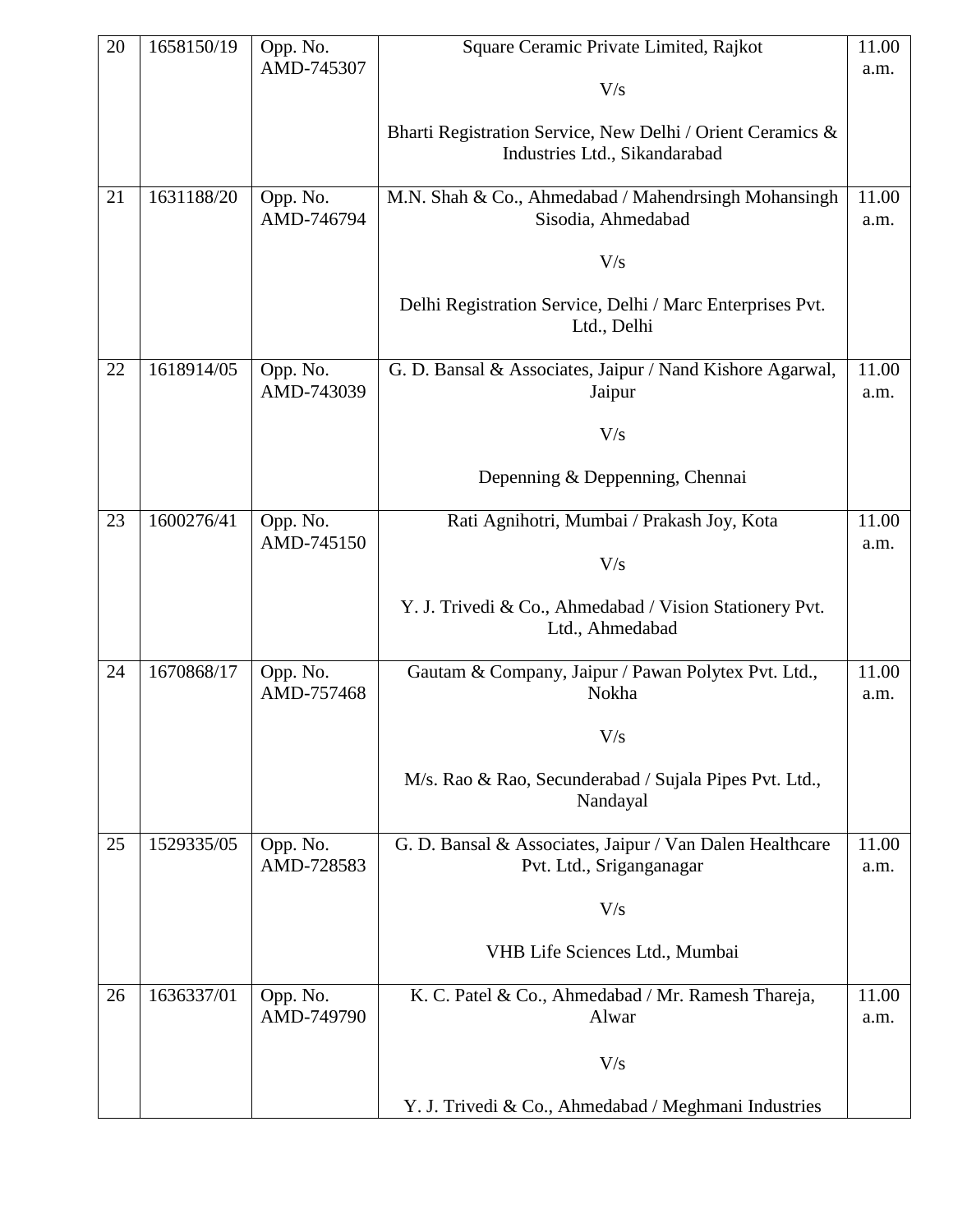|    |            |                        | Ltd., Ahmedabad                                                           |       |
|----|------------|------------------------|---------------------------------------------------------------------------|-------|
|    |            |                        |                                                                           |       |
| 27 | 1628155/06 | Opp. No.               | Y. J. Trivedi & Co., Ahmedabad / Gelco Electronics Pvt.                   | 11.00 |
|    |            | AMD-746409             | Ltd., Ahmedabad                                                           | a.m.  |
|    |            |                        |                                                                           |       |
|    |            |                        | V/s                                                                       |       |
|    |            |                        |                                                                           |       |
|    |            |                        | G. S. Rijhwani & Co., Mumbai / Saloni Electronics &                       |       |
|    |            |                        | Controls, Indore                                                          |       |
| 28 | 1628155/06 | Opp. No.               | Y. J. Trivedi & Co., Ahmedabad / Gelco Electronics Pvt.                   | 11.00 |
|    |            | AMD-746466             | Ltd., Ahmedabad                                                           | a.m.  |
|    |            |                        |                                                                           |       |
|    |            |                        | V/s                                                                       |       |
|    |            |                        |                                                                           |       |
|    |            |                        | Dinesh & Co., Maharashtra / Nisha B. Patel, Thane                         |       |
|    |            |                        |                                                                           |       |
| 29 | 1605509/29 | Opp. No.               | Y. J. Trivedi & Co., Ahmedabad / Adani Wilmar Limited,                    | 11.00 |
|    |            | AMD-750392             | Ahmedabad                                                                 | a.m.  |
|    |            |                        |                                                                           |       |
|    |            |                        | V/s                                                                       |       |
|    |            |                        | Delhi Registration Service, New Delhi / J. K. Oil Industries,             |       |
|    |            |                        | Jammu                                                                     |       |
|    |            |                        |                                                                           |       |
| 30 | 1519404/30 | Opp. No.               | Jasani & Company, Rajkot / Dineshbhai Jivanlal Morjariya,                 | 11.00 |
|    |            | AMD-728851             | Porbandar                                                                 | a.m.  |
|    |            |                        |                                                                           |       |
|    |            |                        | V/s                                                                       |       |
|    |            |                        |                                                                           |       |
|    |            |                        | Manchanda Associates, New Delhi / S. S. Food Industries,                  |       |
|    |            |                        | Delhi                                                                     |       |
|    |            |                        |                                                                           |       |
| 31 | 1615130/05 | Opp. No.<br>AMD-749019 | Y. J. Trivedi & Co., Ahmedabad / Intas Pharmaceuticals<br>Ltd., Ahmedabad | 02.15 |
|    |            |                        |                                                                           | p.m.  |
|    |            |                        | V/s                                                                       |       |
|    |            |                        |                                                                           |       |
|    |            |                        | Vishesh & Associates, Mumbai / Cachet Pharmaceuticals                     |       |
|    |            |                        | Pvt. Ltd., Mumbai                                                         |       |
|    |            |                        |                                                                           |       |
| 32 | 1612172/07 | Opp. No.               | Tradesafe, Jamnagar / Jitendra Jain, Bhilwara                             | 02.15 |
|    |            | AMD-743014             |                                                                           | p.m.  |
|    |            |                        | V/s                                                                       |       |
|    |            |                        |                                                                           |       |
|    |            |                        | Chandrakant M. Joshi, Mumbai                                              |       |
| 33 | 1609595/25 | Opp. No.               | K. C. Patel & Co., Ahmedabad / Manishkumar M. Gupta,                      | 02.15 |
|    |            | AMD-746328             | Surat                                                                     | p.m.  |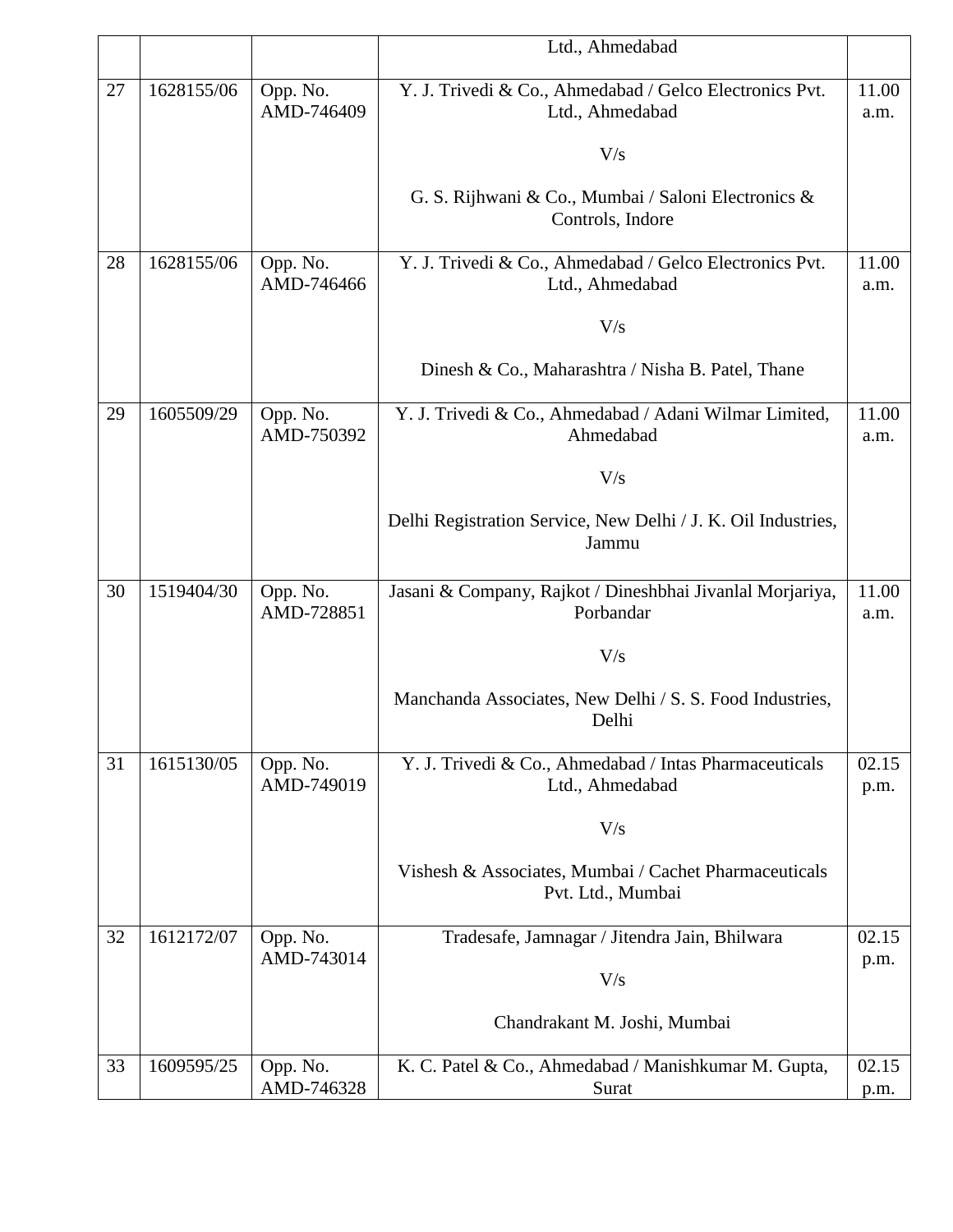|    |            |                        | V/s                                                                     |               |
|----|------------|------------------------|-------------------------------------------------------------------------|---------------|
|    |            |                        | Karni Trade Marks, Surat / Gupta Tex Prints Private<br>Limited, Surat   |               |
| 34 | 1614198/09 | Opp. No.               | Jagdishbhai B. Devjani, Ahmedabad                                       | 02.15         |
|    |            | AMD-744844             | V/s                                                                     | p.m.          |
|    |            |                        | Tradesafe, Jamnagar / Jay Industries, Rajkot                            |               |
| 35 | 1610544/05 | Opp. No.<br>AMD-741978 | G. D. Bansal & Associates, Jaipur / Amit Arora, Jaipur                  | 02.15         |
|    |            |                        | V/s                                                                     | p.m.          |
|    |            |                        | Vishesh & Associates, Mumbai / Galpha Laboratories Ltd.,<br>Mumbai      |               |
| 36 | 1609370/39 | Opp. No.               | Devesh A. Pathak, Vadodara / Nilesh Talegaonkar,                        | 02.15         |
|    |            | AMD-743145             | Vadodara                                                                | p.m.          |
|    |            |                        | V/s                                                                     |               |
|    |            |                        | Aggarwal Associates, New Delhi                                          |               |
| 37 | 1613760/25 | Opp. No.               | Bhupatbhai J. Lathia, Surat                                             | 02.15         |
|    |            | AMD-741657             | V/s                                                                     | p.m.          |
|    |            |                        | Mahtta & Co., Ludhiana / Venus Garments (India) Limited,<br>Ludhiana    |               |
| 38 | 1613689/30 | Opp. No.               | Y. J. Trivedi & Co., Ahmedabad / Jivraj Tea Limited, Surat              | 02.15         |
|    |            | AMD-743673             | V/s                                                                     | p.m.          |
|    |            |                        | H. K. Acharya & Co., Ahmedabad / Shah Jivraj Nanchand<br>& Sons, Udhna  |               |
| 39 | 1613766/24 | Opp. No.<br>AMD-741048 | M. N. Shah & Co., Ahmedabad / Manoharlal Dholumal<br>Peswani, Ahmedabad | 02.15<br>p.m. |
|    |            |                        | V/s                                                                     |               |
|    |            |                        | Loyal Registration Services, Delhi / RSWM Ltd., Noida                   |               |
| 40 | 1613765/25 | Opp. No.               | M. N. Shah & Co., Ahmedabad / Manoharlal Dholumal                       | 02.15         |
|    |            | AMD-741049             | Peswani, Ahmedabad                                                      | p.m.          |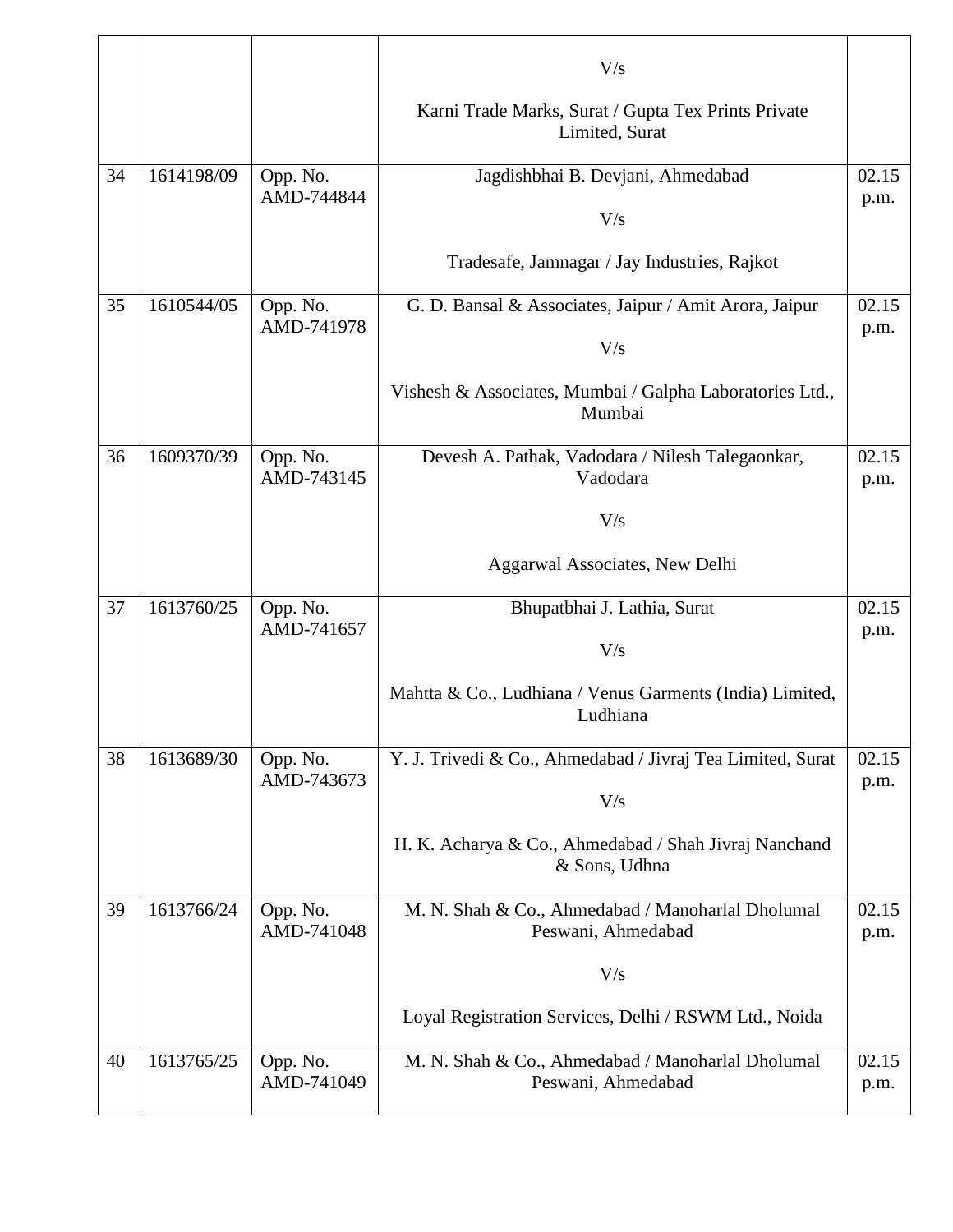|  | Loyal Registration Services, Delhi / RSWM Ltd., Noida |  |
|--|-------------------------------------------------------|--|

#### **DATE OF HEARING 16.04.2019**

| Sr.<br>N <sub>0</sub> | <b>Application</b><br>/R. T. M. | Opp./Rect.<br>No.      | <b>Name of Parties</b>                                                  | <b>Time</b>   |
|-----------------------|---------------------------------|------------------------|-------------------------------------------------------------------------|---------------|
|                       | No.                             |                        |                                                                         |               |
| 1.                    | 1638777/11                      | Opp. No.<br>AMD-745121 | Jasani & Company, Rajkot / Bhudarbhai Gangarambhai<br>Jetpariya, Morbi  | 11.00<br>a.m. |
|                       |                                 |                        | V/s                                                                     |               |
|                       |                                 |                        | Depenning & Depenning, Chennai                                          |               |
| 2.                    | 1632237/25                      | Opp. No.<br>AMD-751141 | Archana Mishra, Jaipur / Mrs. Manju Maheshwary, Jaipur                  | 11.00<br>a.m. |
|                       |                                 |                        | V/s                                                                     |               |
|                       |                                 |                        | Arjun T. Bhagat & Co., Mumbai                                           |               |
| 3.                    | 1602739/05                      | Opp. No.<br>AMD-745921 | K. C. Patel & Co., Ahmedabad / Pharmanza Herbal Pvt.                    | 11.00         |
|                       |                                 |                        | Ltd., Anand                                                             | a.m.          |
|                       |                                 |                        | V/s                                                                     |               |
|                       |                                 |                        | Neon Laboratories Limited, Mumbai                                       |               |
| $\overline{4}$ .      | 1518809/29                      | Opp. No.<br>AMD-731476 | G. D. Bansal & Associates, Jaipur / Suresh Kumar<br>Bhardwaj, Rajasthan | 11.00<br>a.m. |
|                       |                                 |                        | V/s                                                                     |               |
|                       |                                 |                        | Mahtta & Co., Ludhiana / Shakti Industries, Ahmedgarh                   |               |
| 5.                    | 1609501/29                      | Opp. No.               | G. D. Bansal & Associates, Jaipur / Jugal Kishore, Alwar                | 11.00         |
|                       |                                 | AMD-742772             | V/s                                                                     | a.m.          |
|                       |                                 |                        | Delhi Registration Service, Delhi / Kamdhenu Ispat<br>Limited, Gurgaon  |               |
|                       |                                 |                        |                                                                         |               |
| 6.                    | 1635194/11                      | Opp. No.<br>AMD-747334 | Tradesafe, Jamnagar / Amul Industries Private Limited,<br>Rajkot        | 11.00<br>a.m. |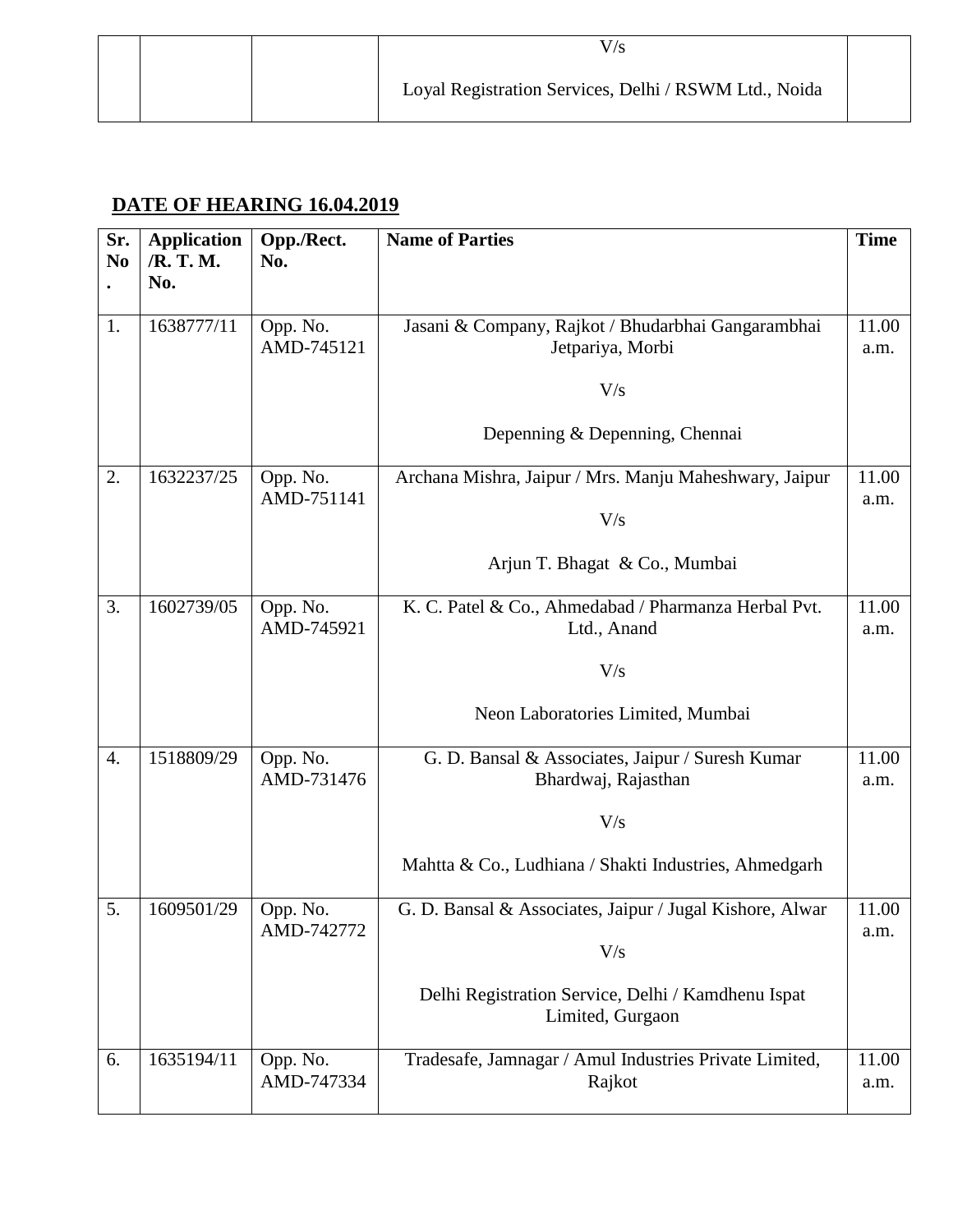|     |            |                        | V/s                                                                                               |               |
|-----|------------|------------------------|---------------------------------------------------------------------------------------------------|---------------|
|     |            |                        | Nanavati Associates, Ahmedabad / Kaira District Co-<br>Operative Milk Producers Union Ltd., Anand |               |
| 7.  | 1636959/05 | Opp. No.<br>AMD-745829 | Y. J. Trivedi & Co., Ahmedabad / Zoetic Ayurvedics Pvt.<br>Ltd., Ahmedabad                        | 11.00<br>a.m. |
|     |            |                        | V/s                                                                                               |               |
|     |            |                        | Remfry & Sagar, Guragaon                                                                          |               |
| 8.  | 1636959/05 | Opp. No.<br>AMD-745767 | Y. J. Trivedi & Co., Ahmedabad / Zoetic Ayurvedics Pvt.<br>Ltd., Ahmedabad                        | 11.00<br>a.m. |
|     |            |                        | V/s                                                                                               |               |
|     |            |                        | Sushant M. Singh & Associates, New Delhi / Virbac<br>Animal Health India Private Limited, Mumbai  |               |
| 9.  | 1623146/17 | Opp. No.<br>AMD-741929 | Chetan P. Pajwani Advocate, Rajkot / Godavari Pipes<br>Private Limited, Rajkot                    | 11.00<br>a.m. |
|     |            |                        | V/s                                                                                               |               |
|     |            |                        | M/s. Rao & Rao, Secunderabad / Godavri Polymers Pvt.<br>Ltd., Hyderabad                           |               |
| 10. | 1623146/17 | Opp. No.<br>AMD-744110 | Chetan P. Pajwani Advocate, Rajkot / Godavari Pipes<br>Private Limited, Rajkot                    | 11.00<br>a.m. |
|     |            |                        | V/s                                                                                               |               |
|     |            |                        | A. G. Mahajan & Co., Jalgaon / Tulsi Extrusions<br>Limited, Jalgaon                               |               |
| 11. | 1624732/30 | Opp. No.<br>AMD-742197 | M/s. Y. J. Trivedi & Co., Ahmedabad / M/s. Bawarchee<br>Restaurant, Ahmedabad                     | 11.00<br>a.m. |
|     |            |                        | V/s                                                                                               |               |
|     |            |                        | M/s. ABC Registration Service, Delhi / M/s. Mahaveera<br>Rice World, Delhi                        |               |
| 12. | 1624732/30 | Opp. No.<br>AMD-742197 | M/s. Y. J. Trivedi & Co., Ahmedabad / Dharmendrasinh<br>Mohansinh Jadeja, Ahmedabad               | 11.00<br>a.m. |
|     |            |                        | V/s                                                                                               |               |
|     |            |                        | Taj Trade Mark Pvt. Ltd., Agra / Mantora Oil Products Ltd.,                                       |               |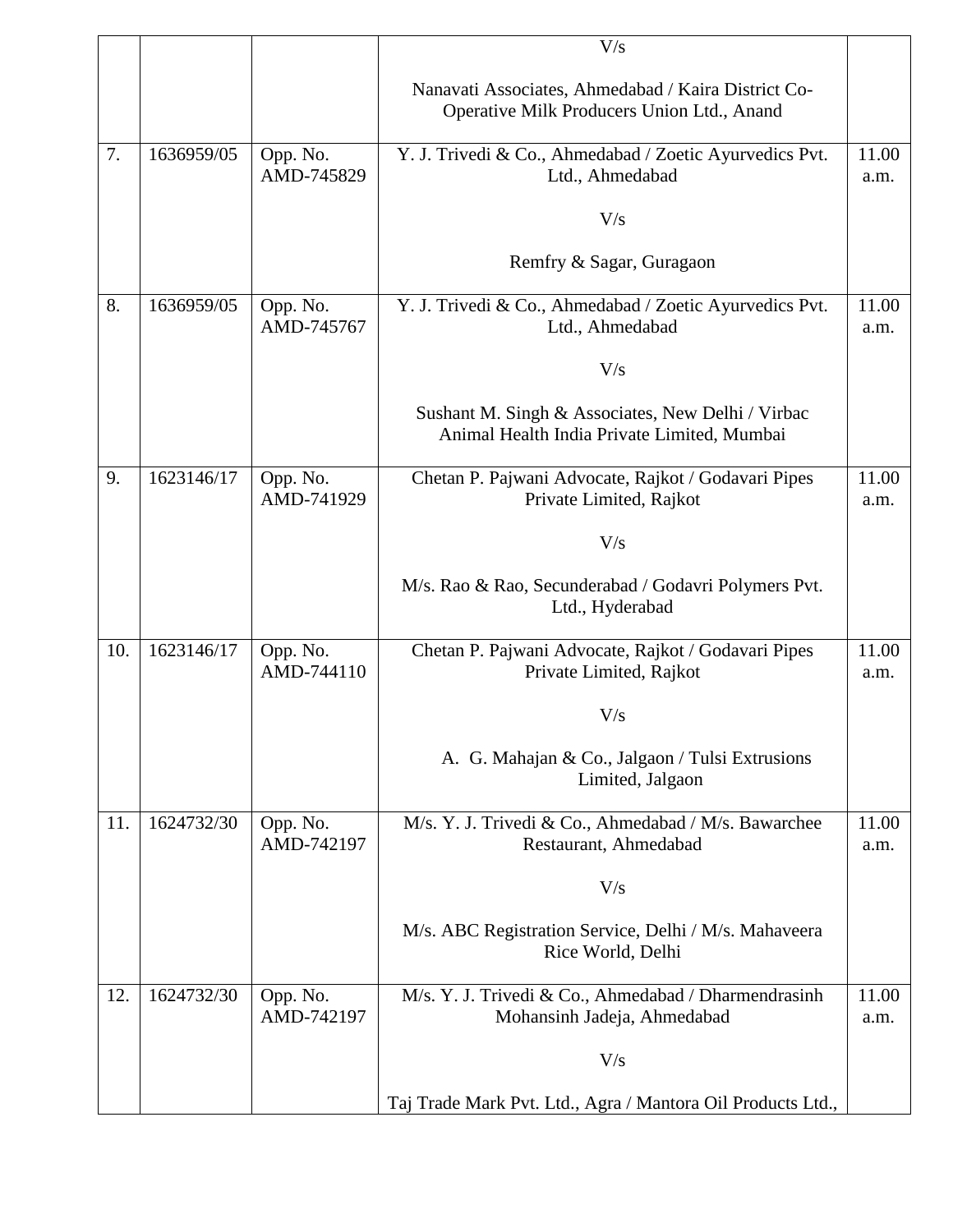|     |            |            | Kanpur                                                                  |       |
|-----|------------|------------|-------------------------------------------------------------------------|-------|
|     |            |            |                                                                         |       |
| 13  | 1679475/19 | Opp. No.   | T. C. Patel & Co., Ahmedabad / ARC Lamicraft Pvt. Ltd.,                 | 11.00 |
|     |            | AMD-743854 | Rajkot                                                                  | a.m.  |
|     |            |            |                                                                         |       |
|     |            |            | V/s                                                                     |       |
|     |            |            |                                                                         |       |
|     |            |            | Delhi Registration Services, Delhi / Marc Enterprises Pvt.              |       |
|     |            |            | Ltd., Delhi                                                             |       |
| 14  | 1628181/32 | Opp. No.   | Y. J. Trivedi & Co., Ahmedabad / Gelco Electronics Pvt.                 | 11.00 |
|     |            | AMD-746261 | Ltd., Ahmedabad                                                         | a.m.  |
|     |            |            |                                                                         |       |
|     |            |            | V/s                                                                     |       |
|     |            |            |                                                                         |       |
|     |            |            | Dinesh & Co., Maharashtra / Nisha B. Patel, Thane                       |       |
|     |            |            |                                                                         |       |
| 15  | 1628181/32 | Opp. No.   | Y. J. Trivedi & Co., Ahmedabad / Gelco Electronics Pvt.                 | 11.00 |
|     |            | AMD-746235 | Ltd., Ahmedabad                                                         | a.m.  |
|     |            |            |                                                                         |       |
|     |            |            | V/s                                                                     |       |
|     |            |            |                                                                         |       |
|     |            |            | G. S. Rijhwani & Co., Mumbai / Saloni Electronics &<br>Controls, Indore |       |
|     |            |            |                                                                         |       |
| 16. | 1628173/24 | Opp. No.   | Y. J. Trivedi & Co., Ahmedabad / Gelco Electronics Pvt.                 | 11.00 |
|     |            | AMD-745970 | Ltd., Ahmedabad                                                         | a.m.  |
|     |            |            |                                                                         |       |
|     |            |            | V/s                                                                     |       |
|     |            |            |                                                                         |       |
|     |            |            | G. S. Rijhwani & Co., Mumbai / Saloni Electronics &                     |       |
|     |            |            | Controls, Indore                                                        |       |
| 17. | 1605677/01 | Opp. No.   | Shilpa Gupta, Mumbai / Mrinal Bhatia, Surat                             | 11.00 |
|     |            | AMD-749107 |                                                                         | a.m.  |
|     |            |            | V/s                                                                     |       |
|     |            |            |                                                                         |       |
|     |            |            | Krishna & Saurastri, Mumbai / Pidilite Industries Ltd.,                 |       |
|     |            |            | Mumbai                                                                  |       |
| 18  | 1613685/34 | Opp. No.   | M/s. Y. J. Trivedi & Co., Ahmedabad / M/s. G.T.P.                       | 11.00 |
|     |            | AMD-744299 | Industries, Ahmedabad                                                   | a.m.  |
|     |            |            |                                                                         |       |
|     |            |            | V/s                                                                     |       |
|     |            |            |                                                                         |       |
|     |            |            | Mr. Lalji Advocates, Delhi / M/s. Golden Tobacco Mfg.                   |       |
|     |            |            | Co., (p) Ltd., Haryana                                                  |       |
|     |            |            |                                                                         |       |
| 19. | 1511489/05 | Opp. No.   | D.C. Dani & Associates, Ahmedabad / Vijaykumar                          | 11.00 |
|     |            | AMD-729277 | Kanaiyalal Patel, Mahesana                                              | a.m.  |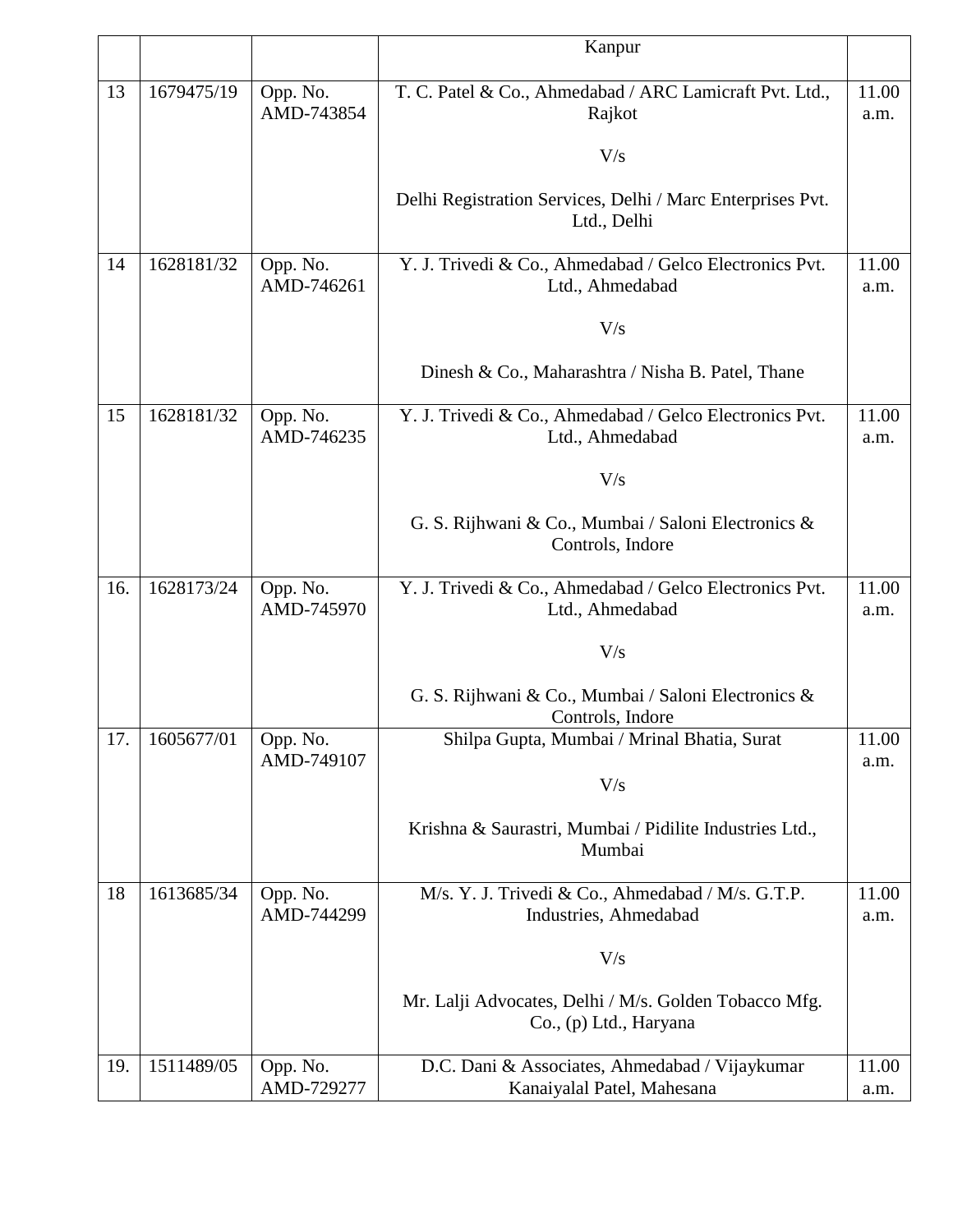|     |            |                        | V/s                                                                        |               |
|-----|------------|------------------------|----------------------------------------------------------------------------|---------------|
|     |            |                        | Sun Pharmaceutical Industries Ltd., Mumbai                                 |               |
| 20. | 1625567/15 | Opp. No.<br>AMD-745317 | Y. J. Trivedi & Company, Ahmedabad / Sanket<br>Champakbhai Shah, Ahmedabad | 11.00<br>a.m. |
|     |            |                        | V/s                                                                        |               |
|     |            |                        | R. K. Dewan & Co., Mumbai / Planet M. Retail Limited,<br>Mumbai            |               |
| 21  | 1625592/40 | Opp. No.<br>AMD-745213 | Y. J. Trivedi & Company, Ahmedabad / Sanket<br>Champakbhai Shah, Ahmedabad | 02.15<br>p.m. |
|     |            |                        | V/s                                                                        |               |
|     |            |                        | R. K. Dewan & Co., Mumbai / Planet M. Retail Limited,<br>Mumbai            |               |
| 22  | 1625569/17 | Opp. No.<br>AMD-745316 | Y. J. Trivedi & Company, Ahmedabad / Sanket<br>Champakbhai Shah, Ahmedabad | 02.15<br>p.m. |
|     |            |                        | V/s                                                                        |               |
|     |            |                        | R. K. Dewan & Co., Mumbai / Planet M. Retail Limited,<br>Mumbai            |               |
| 23. | 1625561/09 | Opp. No.<br>AMD-746322 | Y. J. Trivedi & Company, Ahmedabad / Sanket<br>Champakbhai Shah, Ahmedabad | 02.15<br>p.m. |
|     |            |                        | V/s                                                                        |               |
|     |            |                        | R. K. Dewan & Co., Mumbai / Planet M. Retail Limited,<br>Mumbai            |               |
| 24. | 1625568/16 | Opp. No.<br>AMD-745209 | Y. J. Trivedi & Company, Ahmedabad / Sanket<br>Champakbhai Shah, Ahmedabad | 02.15<br>p.m. |
|     |            |                        | V/s                                                                        |               |
|     |            |                        | R. K. Dewan & Co., Mumbai / Planet M. Retail Limited,<br>Mumbai            |               |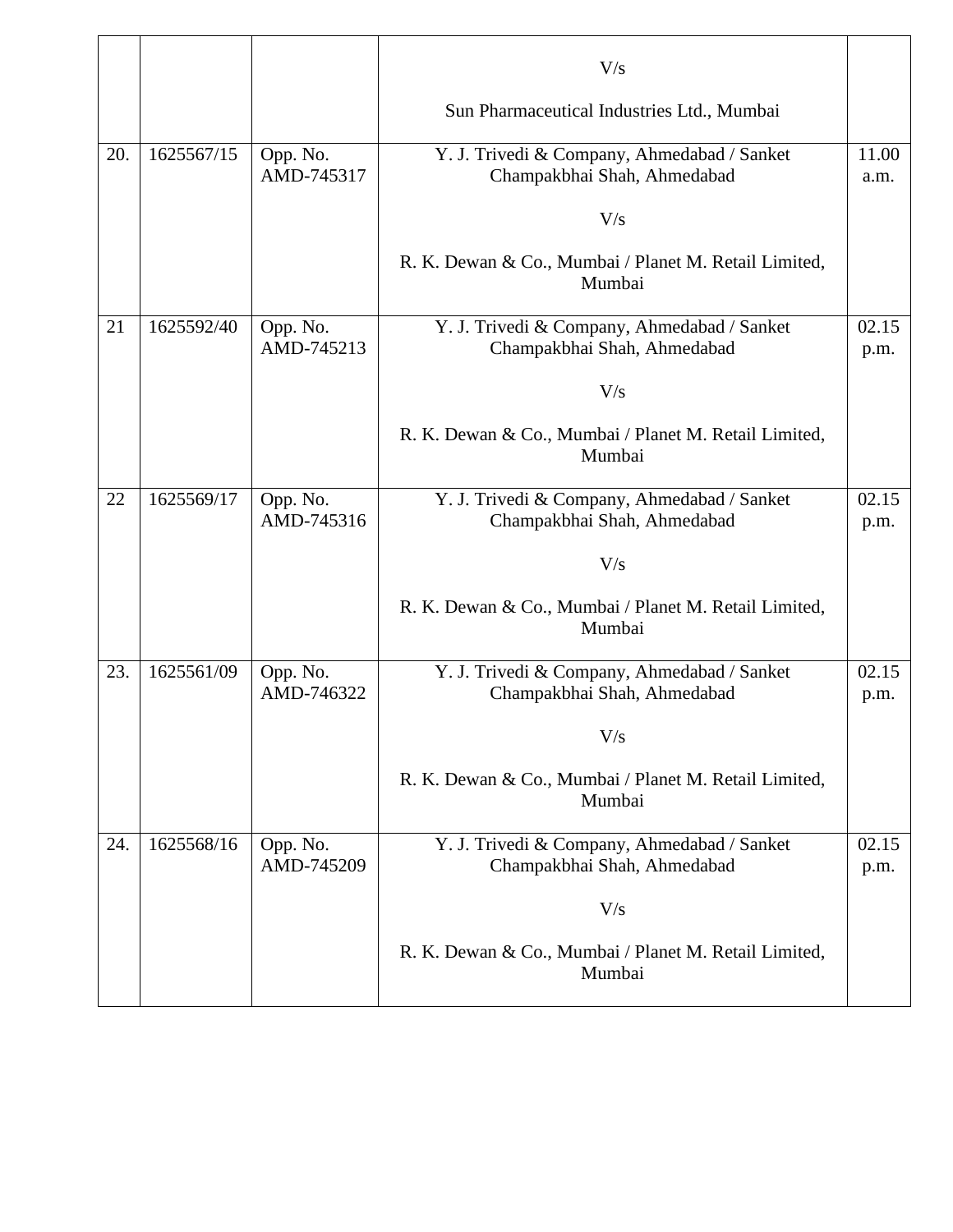| 25. | 1625590/38 | Opp. No.   | Y. J. Trivedi & Company, Ahmedabad / Sanket                     | 02.15 |
|-----|------------|------------|-----------------------------------------------------------------|-------|
|     |            | AMD-745219 | Champakbhai Shah, Ahmedabad                                     | p.m.  |
|     |            |            | V/s                                                             |       |
|     |            |            |                                                                 |       |
|     |            |            | R. K. Dewan & Co., Mumbai / Planet M. Retail Limited,           |       |
|     |            |            | Mumbai                                                          |       |
| 26. | 1625594/42 | Opp. No.   | Y. J. Trivedi & Company, Ahmedabad / Sanket                     | 02.15 |
|     |            | AMD-745214 | Champakbhai Shah, Ahmedabad                                     | p.m.  |
|     |            |            |                                                                 |       |
|     |            |            | V/s                                                             |       |
|     |            |            | R. K. Dewan & Co., Mumbai / Planet M. Retail Limited,<br>Mumbai |       |
|     |            |            |                                                                 |       |
| 27  | 1625577/25 | Opp. No.   | Y. J. Trivedi & Company, Ahmedabad / Sanket                     | 02.15 |
|     |            | AMD-746321 | Champakbhai Shah, Ahmedabad                                     | p.m.  |
|     |            |            | V/s                                                             |       |
|     |            |            | R. K. Dewan & Co., Mumbai / Planet M. Retail Limited,           |       |
|     |            |            | Mumbai                                                          |       |
| 28  | 1738606/31 | Opp. No.   | Gautam & Company, Jaipur / Shri Satyendrra Kumar                | 02.15 |
|     |            | AMD-761635 | Bansal, Jaipur                                                  | p.m.  |
|     |            |            |                                                                 |       |
|     |            |            | V/s                                                             |       |
|     |            |            | M/s. Rao & Rao, Secunderabad                                    |       |
| 29  | 1628182/33 | Opp. No.   | Y. J. Trivedi & Co., Ahmedabad / Gelco Electronics Pvt.         | 02.15 |
|     |            | AMD-745972 | Ltd., Ahmedabad                                                 | p.m.  |
|     |            |            | V/s                                                             |       |
|     |            |            | G. S. Rijhwani & Co., Mumbai / Saloni Electronics &             |       |
|     |            |            | Controls, Indore                                                |       |
| 30  | 1628175/26 | Opp. No.   | Y. J. Trivedi & Co., Ahmedabad / Gelco Electronics Pvt.         | 02.15 |
|     |            | AMD-746231 | Ltd., Ahmedabad                                                 | p.m.  |
|     |            |            | V/s                                                             |       |
|     |            |            | G. S. Rijhwani & Co., Mumbai / Saloni Electronics &             |       |
|     |            |            | Controls, Indore                                                |       |
|     |            |            |                                                                 |       |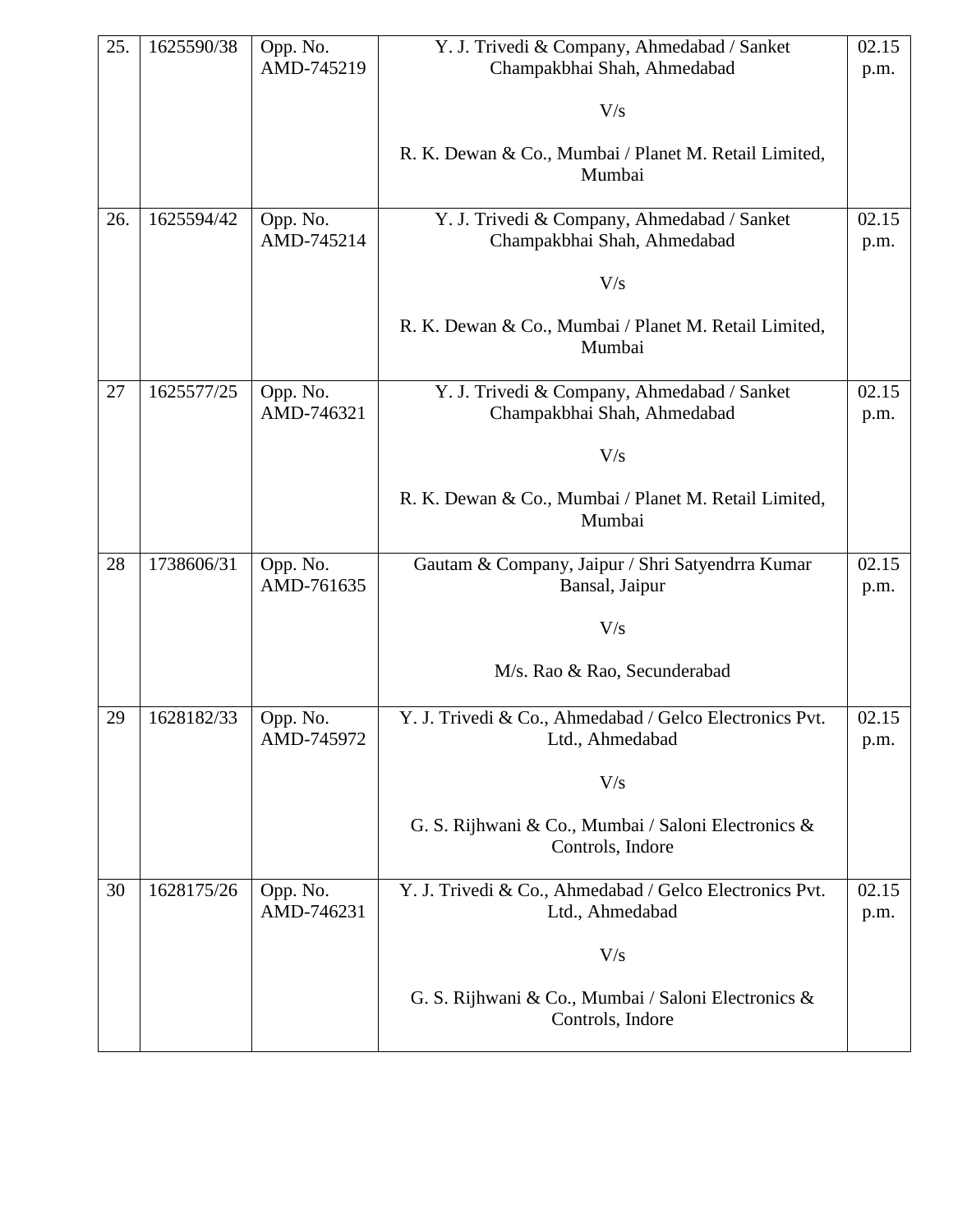| 31 | 1628165/16 | Opp. No.<br>AMD-746226 | Y. J. Trivedi & Co., Ahmedabad / Gelco Electronics Pvt.<br>Ltd., Ahmedabad      | 02.15<br>p.m. |
|----|------------|------------------------|---------------------------------------------------------------------------------|---------------|
|    |            |                        | V/s                                                                             |               |
|    |            |                        | G. S. Rijhwani & Co., Mumbai / Saloni Electronics &<br>Controls, Indore         |               |
| 32 | 1628183/34 | Opp. No.<br>AMD-745973 | Y. J. Trivedi & Co., Ahmedabad / Gelco Electronics Pvt.<br>Ltd., Ahmedabad      | 02.15<br>p.m. |
|    |            |                        | V/s                                                                             |               |
|    |            |                        | G. S. Rijhwani & Co., Mumbai / Saloni Electronics &<br>Controls, Indore         |               |
| 33 | 1628183/34 | Opp. No.<br>AMD-745957 | Y. J. Trivedi & Co., Ahmedabad / Gelco Electronics Pvt.<br>Ltd., Ahmedabad      | 02.15<br>p.m. |
|    |            |                        | V/s                                                                             |               |
|    |            |                        | Dinesh & Co., Maharashtra / Nisha B. Patel, Thane                               |               |
| 34 | 1628177/28 | Opp. No.<br>AMD-746232 | Y. J. Trivedi & Co., Ahmedabad / Gelco Electronics Pvt.<br>Ltd., Ahmedabad      | 02.15<br>p.m. |
|    |            |                        | V/s                                                                             |               |
|    |            |                        | G. S. Rijhwani & Co., Mumbai / Saloni Electronics &<br>Controls, Indore         |               |
| 35 | 1628177/28 | Opp. No.<br>AMD-746258 | Y. J. Trivedi & Co., Ahmedabad / Gelco Electronics Pvt.                         | 02.15         |
|    |            |                        | Ltd., Ahmedabad                                                                 | p.m.          |
|    |            |                        | V/s                                                                             |               |
|    |            |                        | Dinesh & Co., Maharashtra / Nisha B. Patel, Thane                               |               |
| 36 | 1760477/05 | Opp. No.<br>AMD-763235 | Claris Lifesciences Limited, Ahmedabad                                          | 02.15         |
|    |            |                        | V/s                                                                             | p.m.          |
|    |            |                        | Taj Trade Mark Pvt. Ltd., Agra / Safety Footwear India<br>Private Limited, Agra |               |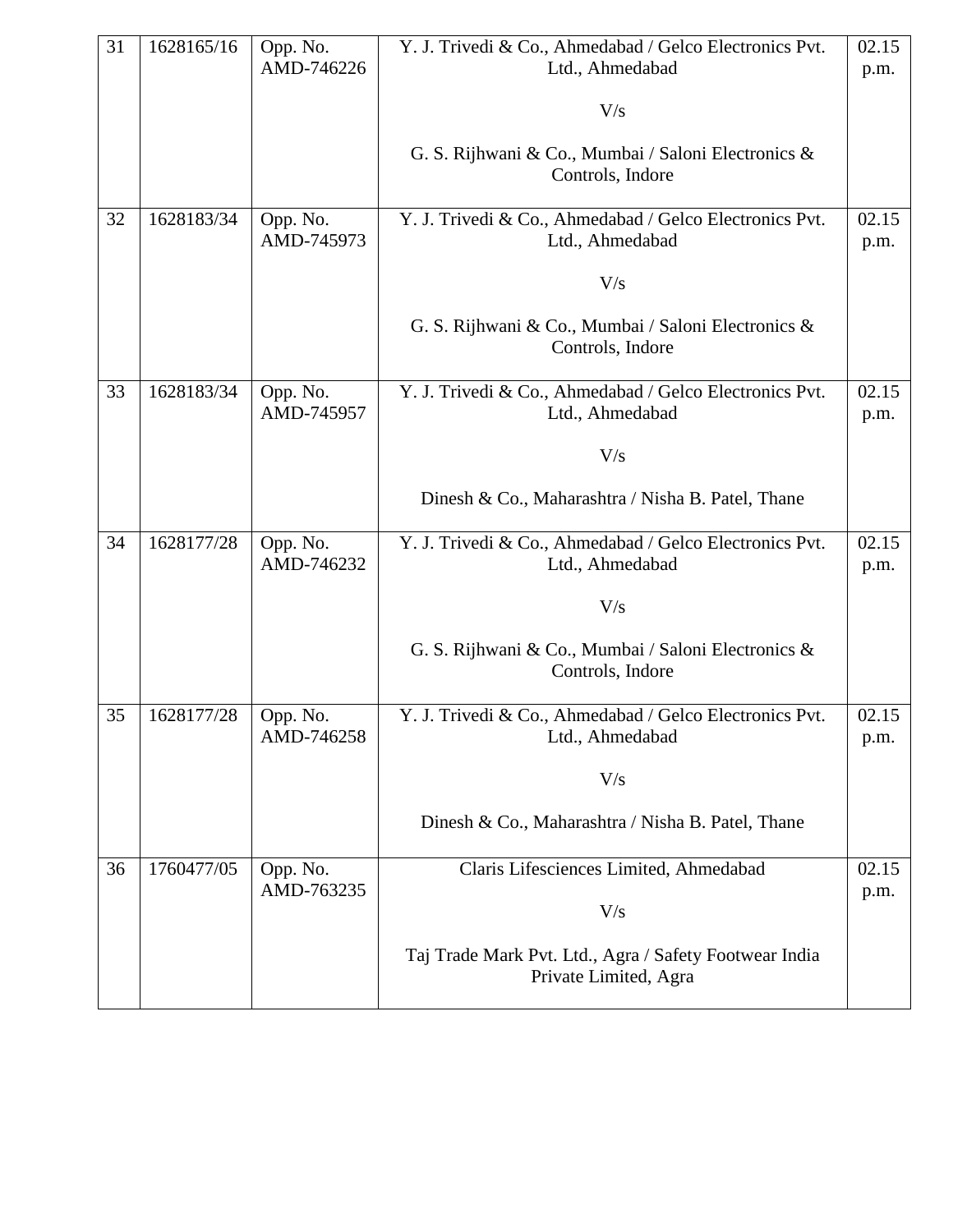| 37 | 1715135/10 | Opp. No.   | Chandrakant M. Joshi, Mumbai / Meril Life Sciences                                     | 02.15 |
|----|------------|------------|----------------------------------------------------------------------------------------|-------|
|    |            | AMD-752021 | Private Limited, Vapi                                                                  | p.m.  |
|    |            |            | V/s                                                                                    |       |
|    |            |            | Mace Corporate Associates, New Delhi / Jagsonpal<br>Pharmaceuticals Limited, New Delhi |       |
| 38 | 1715135/10 | Opp. No.   | Chandrakant M. Joshi, Mumbai / Meril Life Sciences                                     | 02.15 |
|    |            | AMD-754450 | Private Limited, Vapi                                                                  | p.m.  |
|    |            |            | V/s                                                                                    |       |
|    |            |            | Remfry & Sagar, Gurgaon                                                                |       |
| 39 | 1741189/11 | Opp. No.   | Kasyapbhai Arajanbhai Borad, Rajkot                                                    | 02.15 |
|    |            | AMD-762144 |                                                                                        | p.m.  |
|    |            |            | V/s                                                                                    |       |
|    |            |            | S. Majumdar & Co., Kolkata                                                             |       |
| 40 | 1611429/42 | Opp. No.   | Tradesafe, Jamnagar / M/s. Planet Women Health Solution                                | 02.15 |
|    |            | AMD-748947 | Pvt. Ltd., Ahmedabad                                                                   | p.m.  |
|    |            |            | V/s                                                                                    |       |
|    |            |            | Ashoka Trade Marks Co., New Delhi / Mirza International<br>Ltd., New Delhi             |       |

## **DATE OF HEARING 18.04.2019**

| Sr.<br>N <sub>0</sub> | <b>Application</b><br>/R. T. M.<br>No. | Opp./Rect.<br>No. | <b>Name of Parties</b>                               | <b>Time</b> |
|-----------------------|----------------------------------------|-------------------|------------------------------------------------------|-------------|
| 1.                    | 1500754/05                             | Opp. No.          | K. C. Patel & Co., Ahmedabad / Anhox Healthcare Pvt. | 11.00       |
|                       |                                        | AMD-725744        | Ltd., Ahmedabad                                      | a.m.        |
|                       |                                        |                   | V/s<br>Remfry & Sagar, Gurgaon                       |             |
| 2.                    | 1501865/31                             | Opp. No.          | M/s. R. K. Dewan & Company, Mumbai                   | 11.00       |
|                       |                                        | AMD-728635        | V/s                                                  | a.m.        |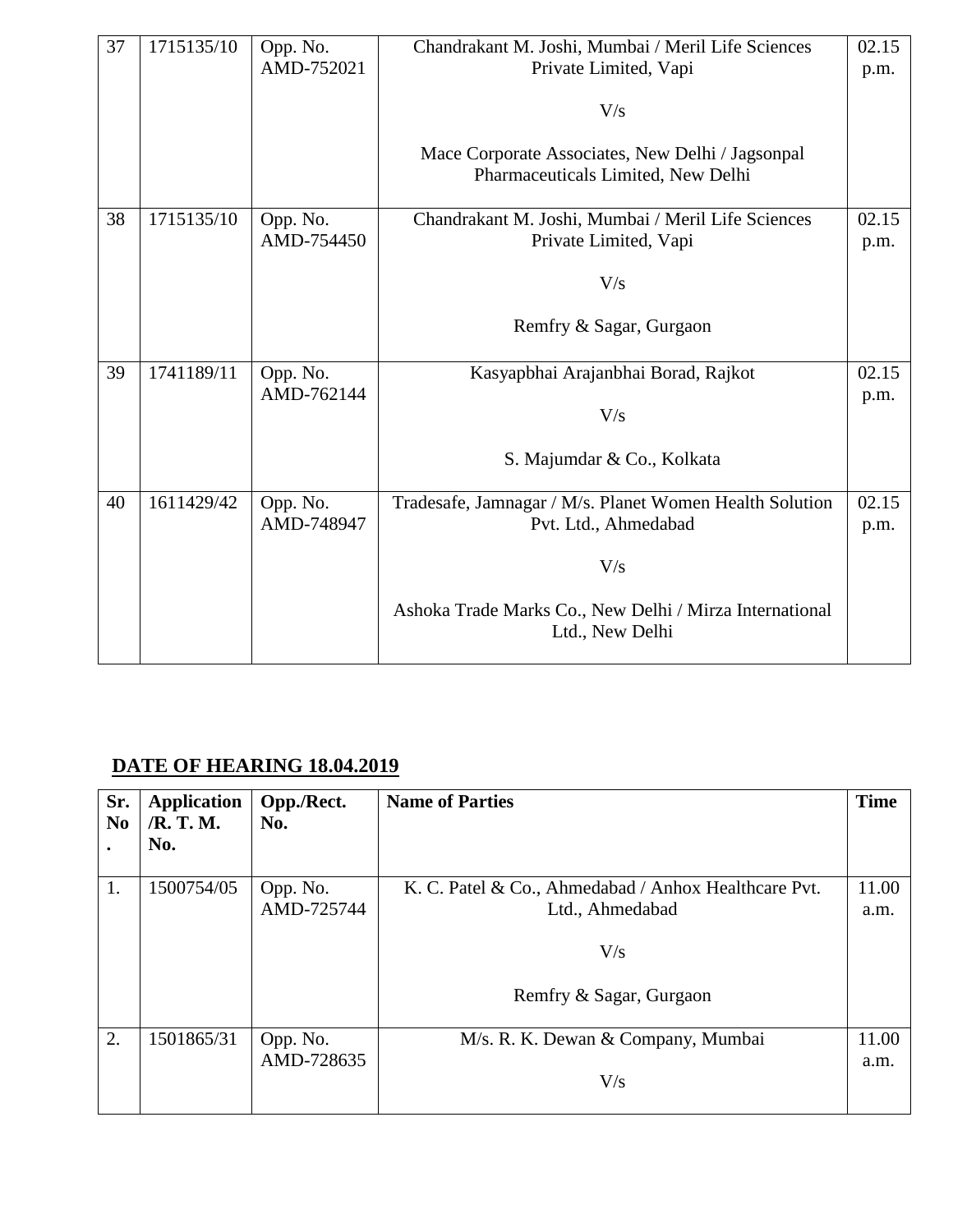|    |            |                        | M/s. Depenning & Depenning, Bombay / M/s. Godrej &<br>Boyce Mfg. Co. Ltd., Mumbai |       |
|----|------------|------------------------|-----------------------------------------------------------------------------------|-------|
|    |            |                        |                                                                                   |       |
| 3. | 1629320/06 | Opp. No.<br>AMD-744385 | H. K. Acharya & Company, Ahmedabad / Shantilal<br>Nathalal Gol, Rajkot            | 11.00 |
|    |            |                        |                                                                                   | a.m.  |
|    |            |                        | V/s                                                                               |       |
|    |            |                        | Madamser & Co., New Delhi / Avon Cycles Limited,<br>Ludhiana                      |       |
| 4. | 1629809/05 | Opp. No.               | D.C. Dani, Ahmedabad / Shri Kalpeshbhai Harilal                                   | 11.00 |
|    |            | AMD-743794             | Thakkar, Ahmedabad                                                                | a.m.  |
|    |            |                        | V/s                                                                               |       |
|    |            |                        | Shukla Trade Mark Company, Calcutta / Renovision<br>Exports Pvt. Ltd., Bihar      |       |
| 5. | 1618668/05 | Opp. No.               | Pfimaxx Organics Pvt. Ltd., Rajkot                                                | 11.00 |
|    |            | AMD-745123             | V/s                                                                               | a.m.  |
|    |            |                        |                                                                                   |       |
|    |            |                        | Y. J. Trivedi & Co., Ahmedabad / Paras Pharmaceuticals,<br>Ahmedabad              |       |
| 6. | 1625556/04 | Opp. No.               | Y. J. Trivedi & Co., Ahmedabad / Sanket Champakbhai                               | 11.00 |
|    |            | AMD-757483             | Shah, Ahmedabad                                                                   | a.m.  |
|    |            |                        | V/s                                                                               |       |
|    |            |                        | R. K. Dewan & Comapany, Mumbai / Planet M. Retail<br>Limited, Mumbai              |       |
| 7. | 1624738/30 | Opp. No.               | Y. J. Trivedi & Co., Ahmedabad / Dharmendrasinh                                   | 11.00 |
|    |            | AMD-743487             | Mohansinh Jadeja, Ahmedabad                                                       | a.m.  |
|    |            |                        | V/s                                                                               |       |
|    |            |                        | ABC Registration Services, Delhi / Mahaveer Rice Traders,                         |       |
|    |            |                        | Delhi                                                                             |       |
| 8. | 1632095/19 | Opp. No.               | Tradesec Intellectual Property Organisation Pvt. Ltd.,                            | 11.00 |
|    |            | AMD-744633             | Ahmedabad / Maheshbhai Parmanandbhai Daxini, Rajkot                               | a.m.  |
|    |            |                        | V/s                                                                               |       |
|    |            |                        | Fatehchand C. Shah & Co., Mumbai / Swastik Lime, Udhna                            |       |
|    |            |                        |                                                                                   |       |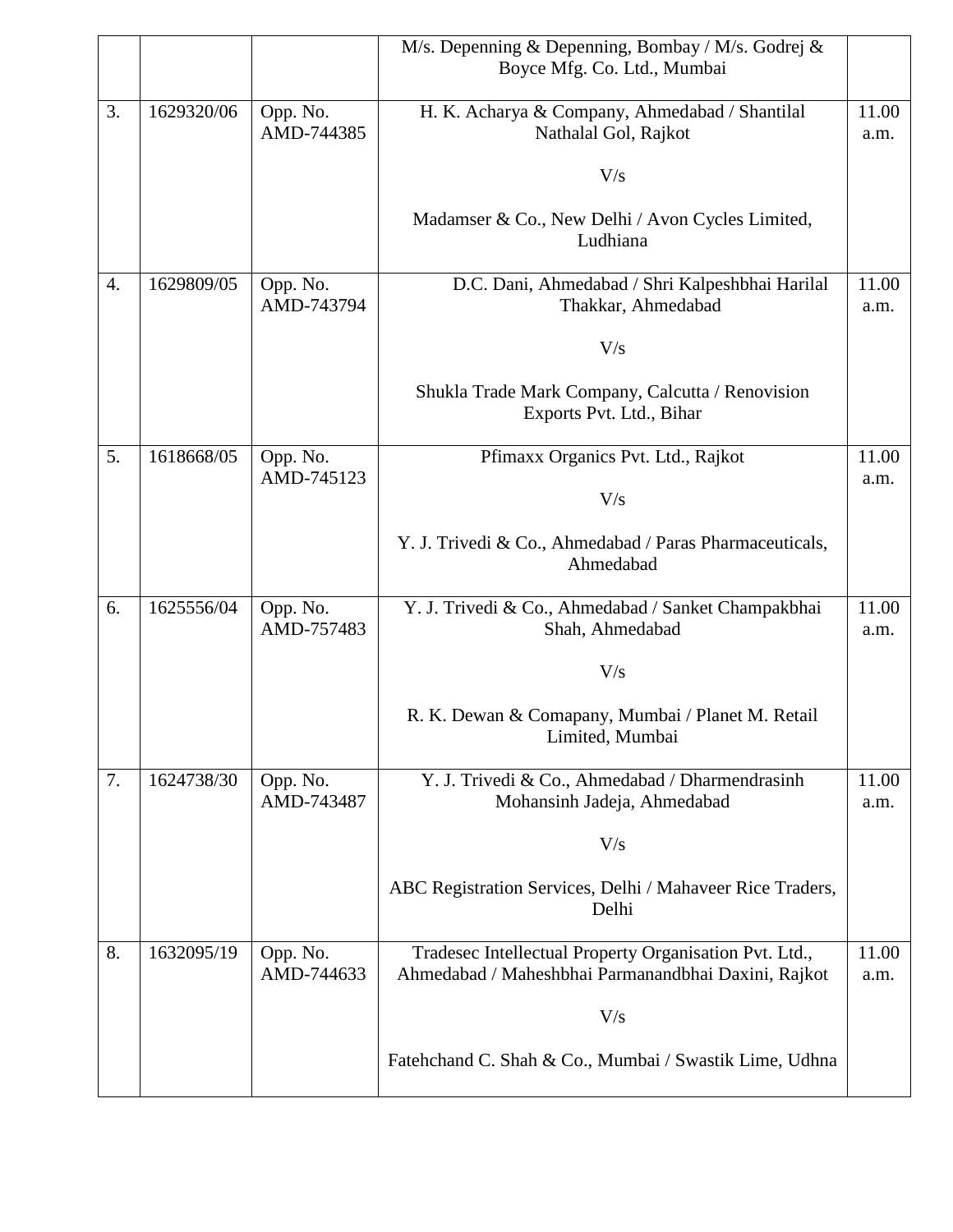| 9.  | 1628896/05 | Opp. No.<br>AMD-743766  | D.C. Dani & Associates, Ahmedabad / M/s.<br>Montage Laboratories Pvt. Ltd., Himatnagar | 11.00<br>a.m. |
|-----|------------|-------------------------|----------------------------------------------------------------------------------------|---------------|
|     |            |                         | V/s                                                                                    |               |
|     |            |                         |                                                                                        |               |
|     |            |                         | Medley Pharmaceuticals Limited, Mumbai                                                 |               |
| 10. | 1616661/29 | Opp. No.<br>AMD-736324  | Vimal Agro Products Pvt. Ltd., Bardoli                                                 | 11.00<br>a.m. |
|     |            |                         | V/s                                                                                    |               |
|     |            |                         | ABC Registration Services, Delhi / Paras Trading<br>Company, Delhi                     |               |
| 11. | 1718961/05 | Opp. No.<br>AMD-756458  | B. D. Shukla & Company, Ahmedabad / Jalpesh<br>Hasmukhbhai Modi, Ahmedabad             | 11.00<br>a.m. |
|     |            |                         | V/s                                                                                    |               |
|     |            |                         | VHB Medi Sciences Ltd., Mumbai                                                         |               |
| 12. | 1553824/30 | Opp. No.<br>AMD-748085  | Delhi Registration Services, New Delhi / Mrs. Deepa<br>Tulsani, Bikaner                | 11.00<br>a.m. |
|     |            |                         | V/s                                                                                    |               |
|     |            |                         |                                                                                        |               |
|     |            |                         | M. K. Teckchandani, Mumbai / Amber Food Products,<br>Gwalior                           |               |
| 13. | 1633264/30 | Rect. No.<br>AMD-260301 | Y. J. Trivedi & Co., Ahmedabad / Laxmi Snacks Pvt. Ltd.,<br>Anand                      | 11.00<br>a.m. |
|     |            |                         | $\rm V/s$                                                                              |               |
|     |            |                         | A. R. Shah & Co., Ahmedabad / Komboliwala Dairy,<br><b>Bharuch</b>                     |               |
| 14. | 1633862/03 | Opp. No.                | K. C. Patel & Co., Ahmedabad / Vrajlal Nagardas Thakkar,                               | 11.00         |
|     |            | AMD-746465              | Ahmedabad                                                                              | a.m.          |
|     |            |                         | V/s                                                                                    |               |
|     |            |                         | M. J. Chawla, Ulhasnangar / Azad Soap Factory,<br>Ulhasnangar                          |               |
| 15. | 1633095/05 | Opp. No.<br>AMD-744300  | G. D. Bansal & Associates, Jaipur / Sanjay Raisinghani,<br>Jaipur                      | 11.00<br>a.m. |
|     |            |                         |                                                                                        |               |
|     |            |                         | V/s                                                                                    |               |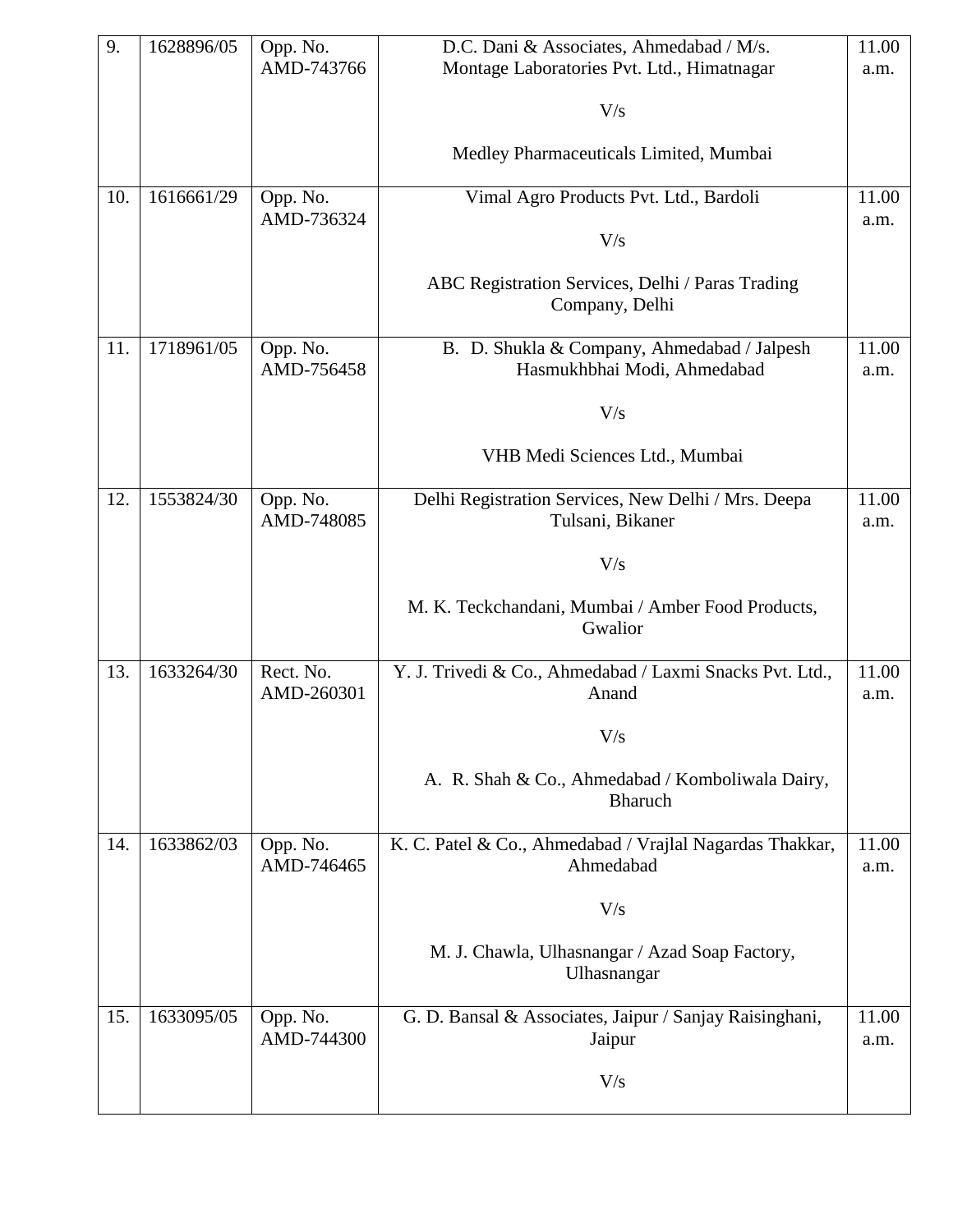|     |            |                        | Vishesh & Associates, Mumbai / Indchemie Health<br>Specialities Pvt. Ltd., Mumbai                    |               |
|-----|------------|------------------------|------------------------------------------------------------------------------------------------------|---------------|
| 16. | 1634649/34 | Opp. No.<br>AMD-753429 | Y. J. Trivedi & Co., Ahmedabad / Smt. Indumati Arora,<br>Beawar                                      | 11.00<br>a.m. |
|     |            |                        | V/s                                                                                                  |               |
|     |            |                        | Delhi Registration Service, Delhi / Balaji Products, Delhi                                           |               |
| 17. | 1634649/34 | Opp. No.<br>AMD-749759 | Y. J. Trivedi & Co., Ahmedabad / Smt. Indumati Arora,<br>Beawar                                      | 11.00<br>a.m. |
|     |            |                        | V/s                                                                                                  |               |
|     |            |                        | P.H. Patel, Amravati                                                                                 |               |
| 18. | 1510664/34 | Opp. No.<br>AMD-725827 | Rasulkha Nanekha Sheikh, Ahmeabad                                                                    | 11.00<br>a.m. |
|     |            |                        | V/s                                                                                                  |               |
|     |            |                        | The Acme Company, New Delhi / Satyapal Shiv Kumar,<br>Delhi                                          |               |
| 19. | 1510664/34 | Opp. No.<br>AMD-724629 | Rasulkha Nanekha Sheikh, Ahmeabad                                                                    | 11.00<br>a.m. |
|     |            |                        | V/s                                                                                                  |               |
|     |            |                        | The Acme Company, New Delhi / Babul Products Private<br>Limited, Ahmedabad                           |               |
| 20. | 1505693/25 | Opp. No.<br>AMD-728637 | Rajesh Ratilal Soni Advocate, Ahmedabad / Laxmanji<br>Kasturji Solanki, Ahmedabad                    | 11.00<br>a.m. |
|     |            |                        | V/s                                                                                                  |               |
|     |            |                        | Arjun T. Bhagat & Co., Mumbai / Shivanand Bhoja Shetty,<br>Mumbai                                    |               |
| 21. | 1632269/05 | Opp. No.<br>AMD-751588 | Frenz Biotech Pvt. Ltd., Udaipur                                                                     | 02.15<br>p.m. |
|     |            |                        | V/s                                                                                                  |               |
|     |            |                        | Sim & San Advocates, Haryana / United Biotech Pvt. Ltd.,<br>New Delhi                                |               |
| 22. | 1632727/29 | Opp. No.<br>AMD-742619 | Y. J. Trivedi & Co., Ahmedabad / Ahmedabad District Co.<br>Op. Milk Producer's Union Ltd., Ahmedabad | 02.15<br>p.m. |
|     |            |                        | V/s                                                                                                  |               |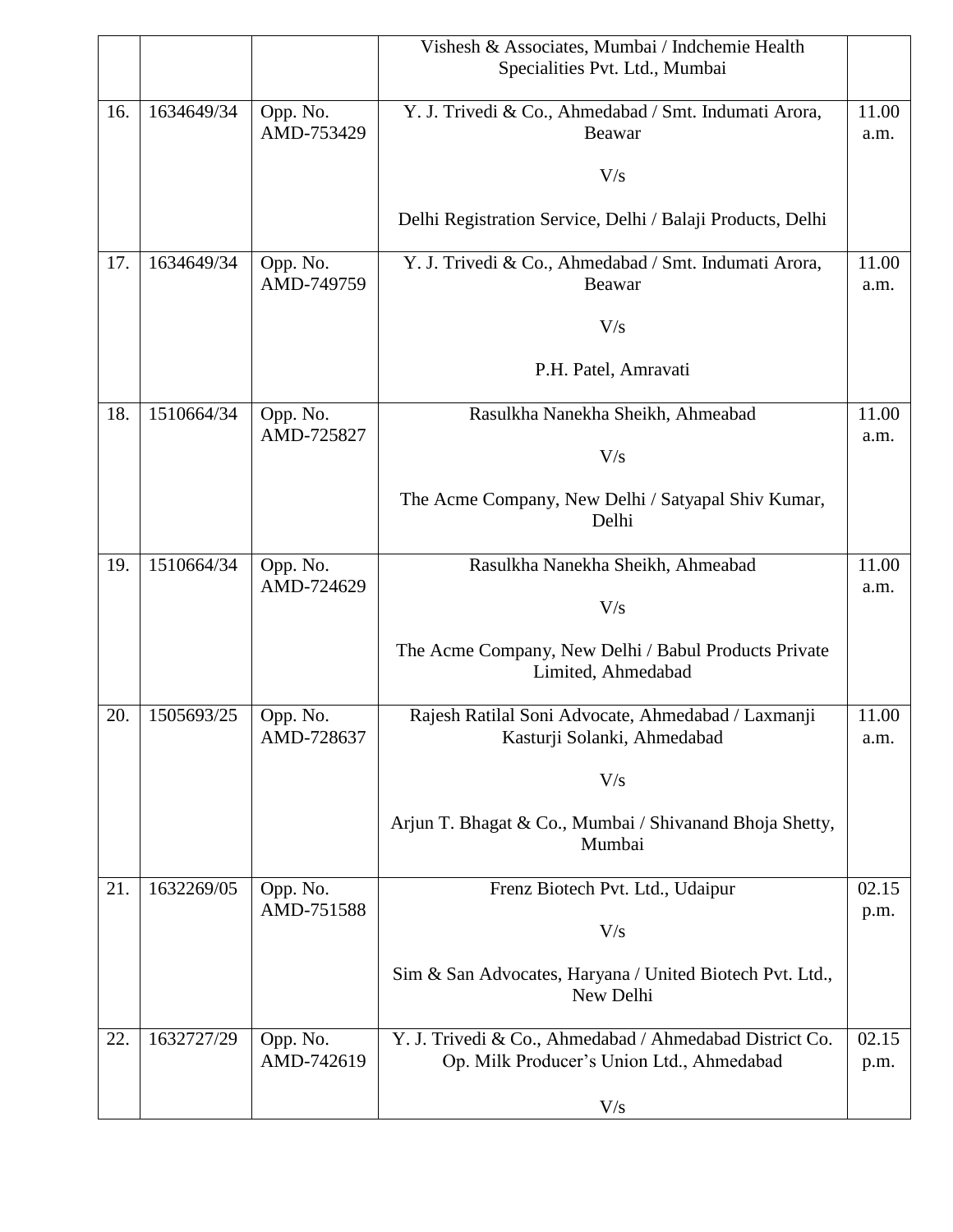|     |            |                        | D.K. Dhingra Advocate, Ludhiana / Supreme<br>Agrofoods Pvt. Ltd., Ludhiana                           |               |
|-----|------------|------------------------|------------------------------------------------------------------------------------------------------|---------------|
| 23. | 1632726/29 | Opp. No.<br>AMD-742614 | Y. J. Trivedi & Co., Ahmedabad / Ahmedabad District Co.<br>Op. Milk Producer's Union Ltd., Ahmedabad | 02.15<br>p.m. |
|     |            |                        | V/s                                                                                                  |               |
|     |            |                        | D.K. Dhingra Advocate, Ludhiana / Supreme<br>Agrofoods Pvt. Ltd., Ludhiana                           |               |
| 24. | 1632609/05 | Opp. No.<br>AMD-744530 | M/s. H. K. Acharya & Company, Ahmedabad / Bhimji<br>Jivrajbhai Patel, Gandhinagar                    | 02.15<br>p.m. |
|     |            |                        | V/s                                                                                                  |               |
|     |            |                        | R. K. Dewan & Co., Mumbai / New Chemi Industries<br>Limited, Mumbai                                  |               |
| 25. | 1633886/05 | Opp. No.<br>AMD-745889 | Mr. Vikash Rajgarhia, Ahmedabad                                                                      | 02.15         |
|     |            |                        | V/s                                                                                                  | p.m.          |
|     |            |                        | Vishesh & Associates, Mumbai / Cachet Pharmaceuticals<br>Pvt. Ltd., Mumbai                           |               |
| 26. | 1506647/06 | Opp. No.<br>AMD-727087 | K. C. Patel & Co., Ahmedabad / Sunshine Fasteners Pvt.<br>Ltd., Wadhwan City                         | 02.15<br>p.m. |
|     |            |                        | V/s                                                                                                  |               |
|     |            |                        | Inttl Advocare, New Delhi / Shriram Pistons & Rings Ltd.,<br>New Delhi                               |               |
| 27. | 1508220/18 | Opp. No.<br>AMD-728423 | G. D. Bansal & Associates, Jaipur / Ram Avatar, Rajasthan                                            | 02.15         |
|     |            |                        | V/s                                                                                                  | p.m.          |
|     |            |                        | Sushant M. Singh & Associates, New Delhi / Hindustan<br>Pencils Private Ltd., Bombay                 |               |
| 28  | 1607693/05 | Opp. No.<br>AMD-745470 | R. R. Shah & Co., Ahmedabad / Reliance Formulation Pvt.<br>Ltd., Ahmedabad                           | 02.15<br>p.m. |
|     |            |                        |                                                                                                      |               |
|     |            |                        | V/s                                                                                                  |               |
|     |            |                        | Reliance Industries Limited, Mumbai                                                                  |               |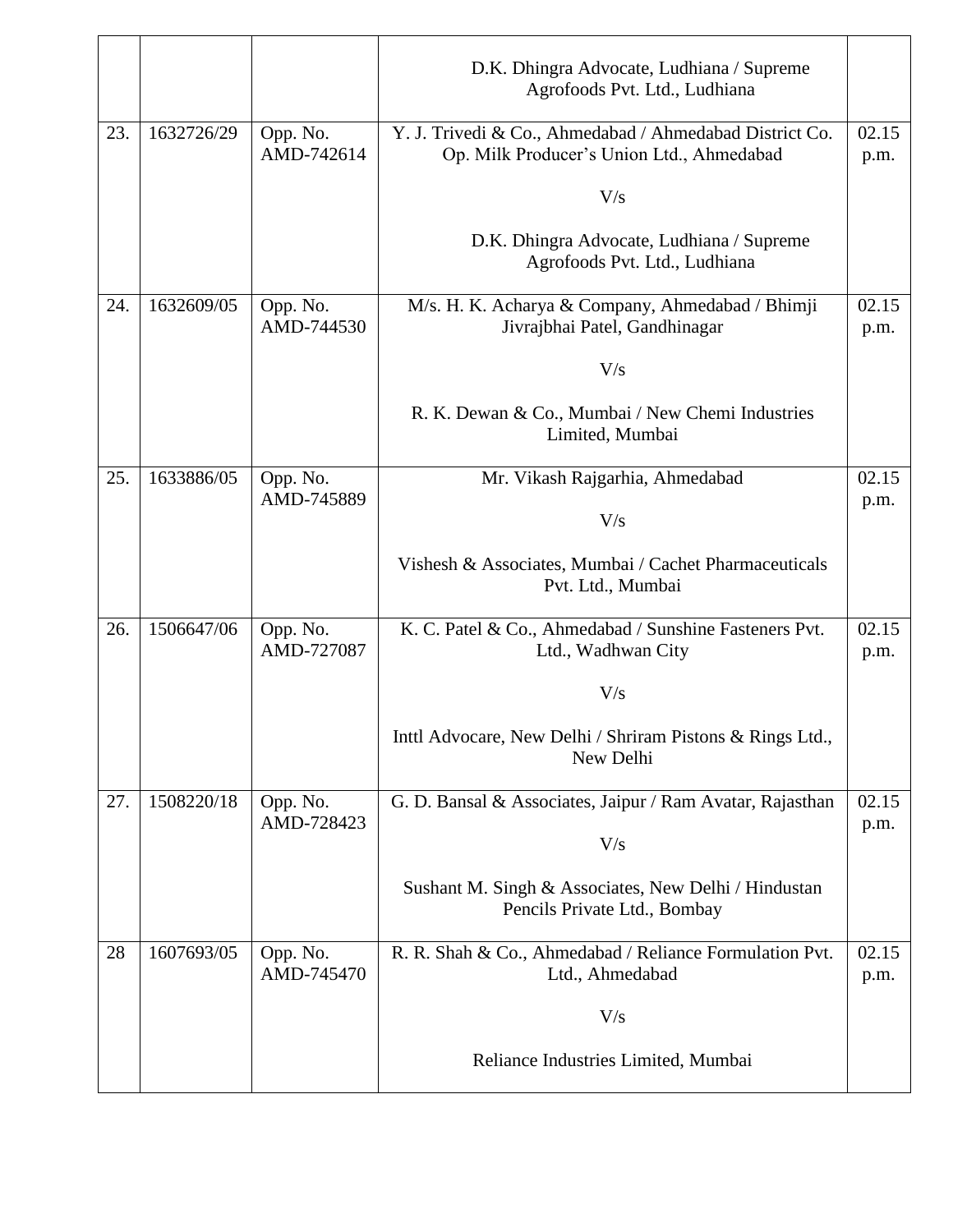| 29  | 1616281/19 | Opp. No.               | Jasani & Company, Rajkot / Somex Ceramics Private                                       | 02.15         |
|-----|------------|------------------------|-----------------------------------------------------------------------------------------|---------------|
|     |            | AMD-752644             | Limited, Rajkot                                                                         | p.m.          |
|     |            |                        | V/s                                                                                     |               |
|     |            |                        | H. K. Acharya & Company, Ahmedabad / Sonex Ceramic,<br>Rajkot                           |               |
| 30. | 1616283/30 | Opp. No.               | Tradesafe, Jamnagar / Vasudev Jamatlal Savlani,                                         | 02.15         |
|     |            | AMD-744114             | Ahmedabad                                                                               | p.m.          |
|     |            |                        | V/s                                                                                     |               |
|     |            |                        | Trade Mark Protec Company, New Delhi / M/s. Three-N-<br>Products Pvt. Ltd., New Delhi   |               |
| 31  | 1617110/25 | Opp. No.<br>AMD-742875 | Lall & Sethi, New Delhi / Dastkar Rathambore, Madhopur                                  | 02.15         |
|     |            |                        | V/s                                                                                     | p.m.          |
|     |            |                        | Capital Registration Service, New Delhi / Tiger Footwear &<br>Apparels Pvt. Ltd., Delhi |               |
| 32  | 1616236/05 | Opp. No.<br>AMD-745188 | Pfimaxx Organics Pvt. Ltd., Rajkot                                                      | 02.15         |
|     |            |                        | V/s                                                                                     | p.m.          |
|     |            |                        | Mapra Laboratories Private Limited, Mumbai                                              |               |
| 33  | 1622080/01 | Opp. No.               | Damjibhai K. Chad, Bhuj                                                                 | 02.15         |
|     |            | AMD-740733             | V/s                                                                                     | p.m.          |
|     |            |                        | Jasani & Company, Rajkot / T. J. Agro Industries, Junagadh                              |               |
| 34  | 1623648/30 | Opp. No.<br>AMD-746295 | Advocate Sangeeta Pal, Mumbai / Mrs. Sapna Jain,<br>Rajasthan                           | 02.15<br>p.m. |
|     |            |                        | V/s                                                                                     |               |
|     |            |                        | Mukesh H. Jani, Ahmedabad / K. P. Industries, Dhrangdhra                                |               |
| 35  | 1615969/05 | Opp. No.<br>AMD-742131 | Pankajkumar B. Sharma, Ahmedabad / M/s. Shrinivas<br>Laboratories Pvt. Ltd., Ahmedabad  | 02.15<br>p.m. |
|     |            |                        | V/s                                                                                     |               |
|     |            |                        |                                                                                         |               |
|     |            |                        | Mohan Associates, Chennai / Cavinkare Pvt. Ltd., Chennai                                |               |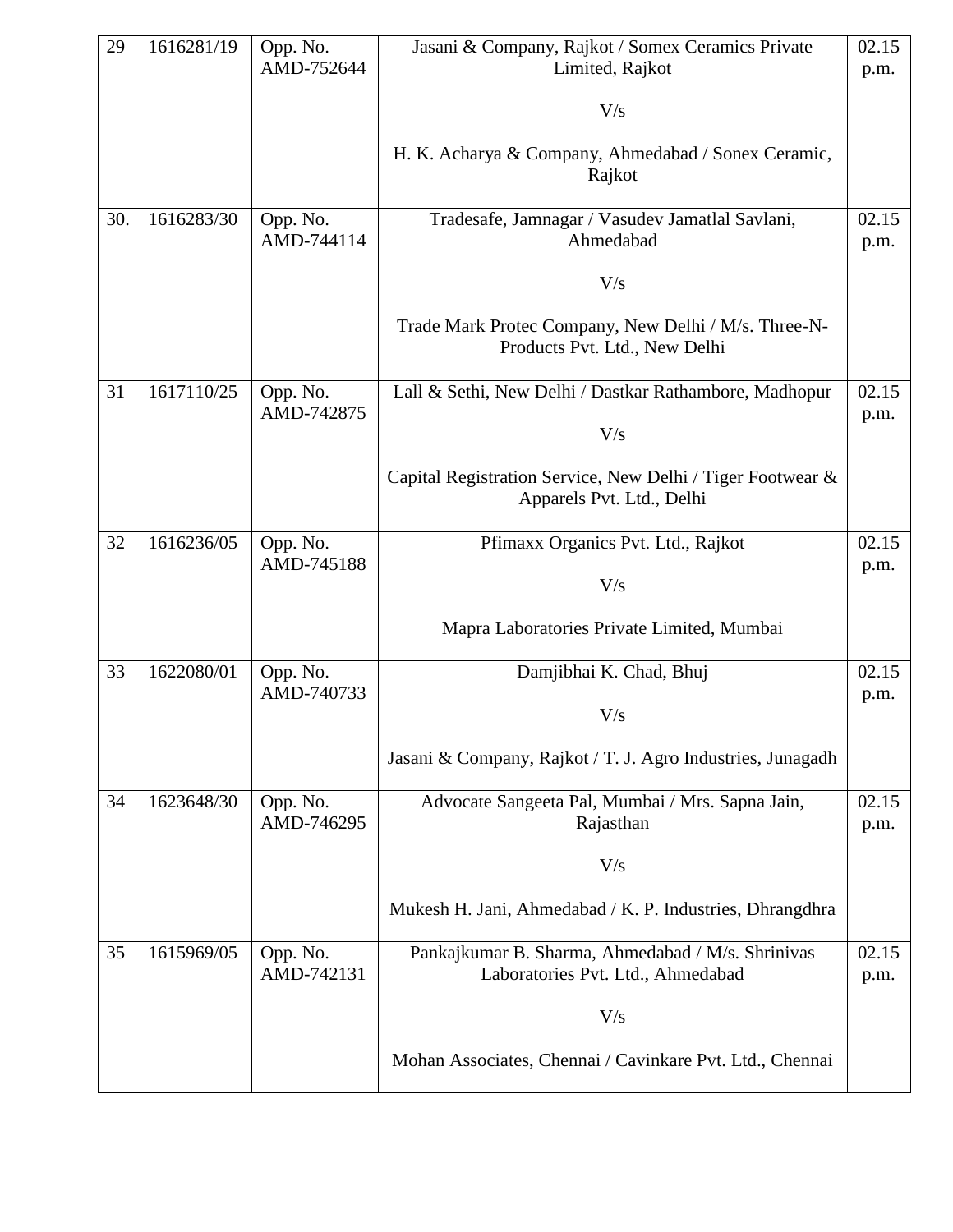| 36 | 1618658/05 | Opp. No.<br>AMD-741037 | Subhash Thanwardas Motiani, Ahmedabad / Dr. Chander<br>Bulchand Ambwani, Ahmedabad | 02.15<br>p.m. |
|----|------------|------------------------|------------------------------------------------------------------------------------|---------------|
|    |            |                        | V/s                                                                                |               |
|    |            |                        | Dabur India Limited, New Delhi                                                     |               |
| 37 | 1619181/05 | Opp. NO.<br>AMD-749500 | Tradesafe, Jamnagar / Cadila Pharmaceuticals Ltd.,<br>Ahmedabad                    | 02.15<br>p.m. |
|    |            |                        |                                                                                    |               |
|    |            |                        | V/s                                                                                |               |
|    |            |                        | Inpro Trade Mark Services, Chennai / Shield Health Care<br>Pvt. Ltd., Chennai      |               |
| 38 | 1619645/05 | Opp. No.               | D.C. Dani & Assocaites, Ahmedabad / Pankaj Pulasaria,                              | 02.15         |
|    |            | AMD-740708             | Jaipur                                                                             | p.m.          |
|    |            |                        | V/s                                                                                |               |
|    |            |                        | Neon Laboratories Limited, Mumbai                                                  |               |
| 39 | 1615795/25 | Opp. No.<br>AMD-745315 | Kedar G. Dave, Ahmedabad / Mohammed Habib                                          | 02.15         |
|    |            |                        | Mohmmed Kasam, Ahmedabad                                                           | p.m.          |
|    |            |                        | V/s                                                                                |               |
|    |            |                        | R. K. Dewan & Company, Mumbai / Lord's Exports,<br>Mumbai                          |               |
| 40 | 1615795/25 | Opp. No.               | Kedar G. Dave, Ahmedabad / Mohammed Habib                                          | 02.15         |
|    |            | AMD-745475             | Mohmmed Kasam, Ahmedabad                                                           | p.m.          |
|    |            |                        | V/s                                                                                |               |
|    |            |                        | Mahtta & Co., Ludhiana / R. Sons Knitwears, Ludhiana                               |               |

#### **DATE OF HEARING 24.04.2019**

| Sr.<br>N <sub>0</sub> | <b>Application</b><br>/R. T. M.<br>No. | Opp./Rect.<br>No. | <b>Name of Parties</b>                           | <b>Time</b> |
|-----------------------|----------------------------------------|-------------------|--------------------------------------------------|-------------|
|                       | 892944/29                              | Opp. No.          | Tradesafe, Ahmedabad / Ismail Abdulgadar, Rajkot | 11.00       |
|                       |                                        | AMD-717578        |                                                  | a.m.        |
|                       |                                        |                   | $V\!$                                            |             |
|                       |                                        |                   |                                                  |             |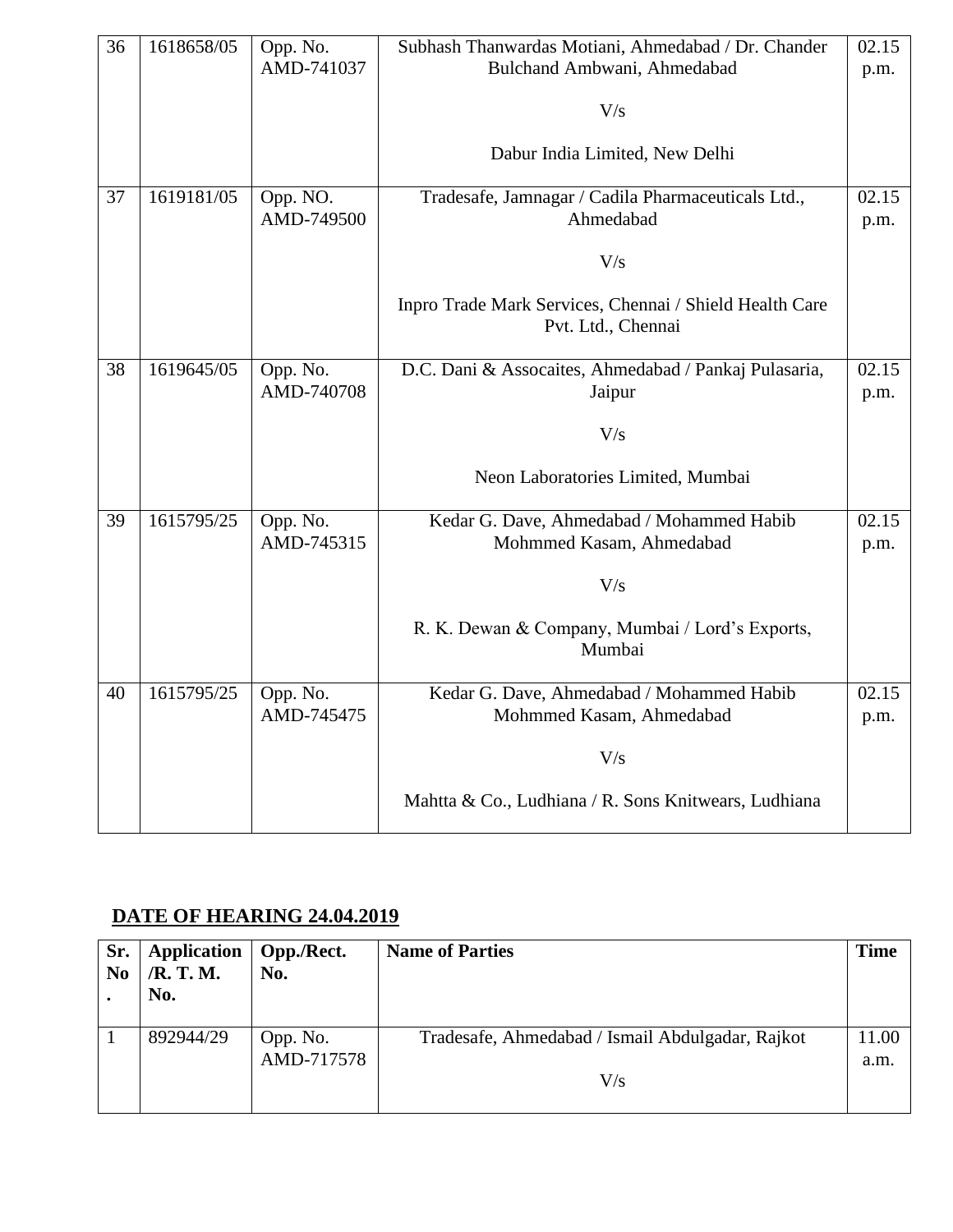|                |           |                         | Jasani & Company, Rajkot / Shree Mangrol Oil Mill,                                                |               |
|----------------|-----------|-------------------------|---------------------------------------------------------------------------------------------------|---------------|
|                |           |                         | Mangrol                                                                                           |               |
| $\overline{2}$ | 640431/30 | Opp. No.                | Jasani & Company, Rajkot / Smt. Kantaben Maganlal                                                 | 11.00         |
|                |           | AMD-203237              | Kariya                                                                                            | a.m.          |
|                |           |                         | V/s                                                                                               |               |
|                |           |                         | Jehangir Gulabbhai & Bilimoria & Daruwalla, Mumbai /<br>Girnar Food & Beverages Pvt. Ltd., Mumbai |               |
| 3              | 992109/30 | Rect. No.<br>AMD-260564 | Y. J. Trivedi & Co., Ahmedabad / Jivraj Tea Industries<br>Limited, Surat                          | 11.00<br>a.m. |
|                |           |                         | V/s                                                                                               |               |
|                |           |                         | H. K. Acharya & Company, Ahmedabad / Shah Jivraj<br>Nanchand & Sons, Udhna                        |               |
| $\overline{4}$ | 995570/12 | Opp. No.<br>AMD-207778  | Rajendra R. Raval, Jamnagar / Alpesh Bhimjibhai Patel,<br>Jamnagar                                | 11.00<br>a.m. |
|                |           |                         |                                                                                                   |               |
|                |           |                         | V/s                                                                                               |               |
|                |           |                         | Jasani & Company, Rajkot / Ruby Machine Tools, Rajkot                                             |               |
| 5              | 591020/24 | Opp. No.                | Superfastaction Registration Service, Surat / Om Prakash                                          | 11.00         |
|                |           | AMD-59425               | Jajoo, Surat                                                                                      | a.m.          |
|                |           |                         | V/s                                                                                               |               |
|                |           |                         | Arjun T. Bhagat & Co., Mumbai / Bansi Art & Print Pvt.<br>Ltd., Surat                             |               |
| 6              | 984195/24 | Opp. No.                | M. P. Mirchandani & Co., Mumbai / Madanlal Sohanlal                                               | 11.00         |
|                |           | AMD-162926              | Tawniya, Surat                                                                                    | a.m.          |
|                |           |                         | V/s                                                                                               |               |
|                |           |                         | Superfastaction Registration Service, Surat / Manidhari Silk<br>Mills, Surat                      |               |
| 7              | 872532/24 | Opp. No.<br>AMD-168204  | Superfastaction Regn. Service, Surat / Gautamchand R.<br>Gulechha, Surat                          | 11.00<br>a.m. |
|                |           |                         | V/s                                                                                               |               |
|                |           |                         | M. P. Mirchandani & Co., Mumbai / Manidhari Fabrics,<br>Surat                                     |               |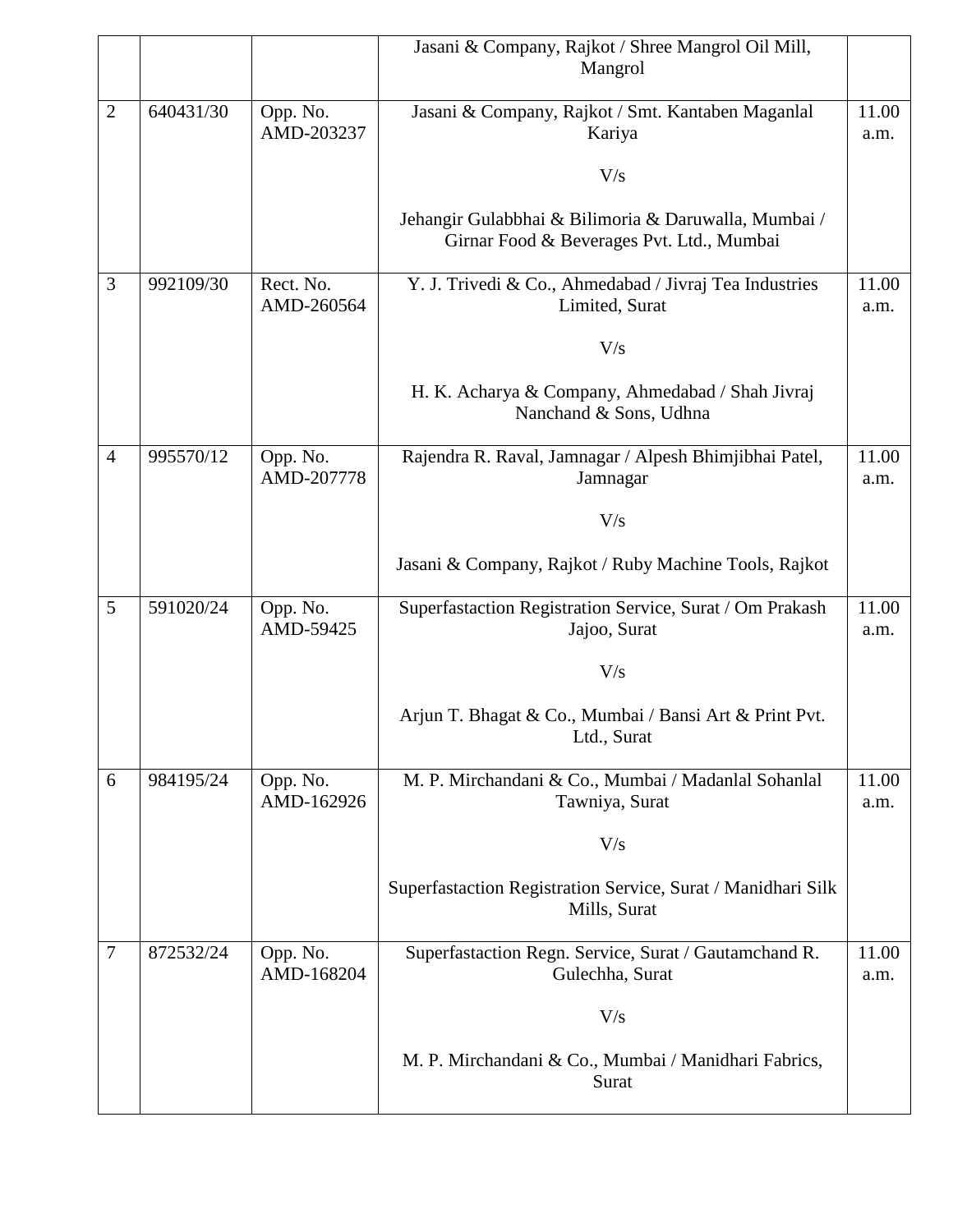| 8  | 522647/19 | Opp. No.<br>AMD-171399  | M/s. Jasani & Company, Rajkot / M/s. Galaxy Décor<br>Private Limited, Ahmedabad             | 11.00<br>a.m. |
|----|-----------|-------------------------|---------------------------------------------------------------------------------------------|---------------|
|    |           |                         |                                                                                             |               |
|    |           |                         | V/s                                                                                         |               |
|    |           |                         | M/s. Puri Trade Mark Co., Ludhiana / M/s. Galaxy Plywood<br>Industries (pvt.) Ltd., Haryana |               |
| 9  | 941124/05 | Opp. No.<br>AMD-160703  | Jatin Y. Trivedi, Ahmedabad / Intas Pharmaceuticals Ltd.,<br>Ahmedabad                      | 11.00<br>a.m. |
|    |           |                         | V/s                                                                                         |               |
|    |           |                         | VIshesh & Associates, Mumbai / Alkem Laboratories Ltd.,<br>Mumbai                           |               |
| 10 | 474897/30 | Rect. No.<br>AMD-244343 | Bhagwati Flour Milling Pvt. Ltd., Ahmedabad                                                 | 11.00<br>a.m. |
|    |           |                         | V/s                                                                                         |               |
|    |           |                         | Tradesafe, Jamnagar / Shri Bhagwati Floor Mills Private<br>Limited, Ahmedabad               |               |
| 11 | 872525/29 | Rect. No.<br>AMD-248362 | Prakash Javaria Advocate, Udaipur / M/s. Mittal Oil Mills<br>Pvt. Ltd., Kekri               | 11.00<br>a.m. |
|    |           |                         | V/s                                                                                         |               |
|    |           |                         | J. T. Trivedi & Associates, Ahmedabad / Hindustan Sales,<br>Ahmedabad                       |               |
| 12 | 915668/05 | Opp. No.<br>AMD-234063  | Suresh M. Upadhyaya, Ahmedabad / Cadila Healthcare<br>Ltd., Ahmedabad                       | 11.00<br>a.m. |
|    |           |                         | V/s                                                                                         |               |
|    |           |                         | Shruti K. Shah, Ahmedabad / Medley Pharmaceuticals Ltd.,<br>Mumbai                          |               |
| 13 | 659950/05 | Rect. No.<br>AMD-59468  | M/s. Fatehchand C. Shah& Co., Mumbai / M/s. Helios<br>Pharmaceuticals, Ahmedabad            | 11.00<br>a.m. |
|    |           |                         | V/s                                                                                         |               |
|    |           |                         | M/s. International Trade Marks Bureau, Mumbai / M/s.<br>Lupin Limited, Mumbai               |               |
| 14 | 914603/05 | Opp. No.                | M/s. M. P. Mirchandani & Co., Mumbai / Gopal Mittal,                                        | 11.00         |
|    |           | AMD-186413              | Kota                                                                                        | a.m.          |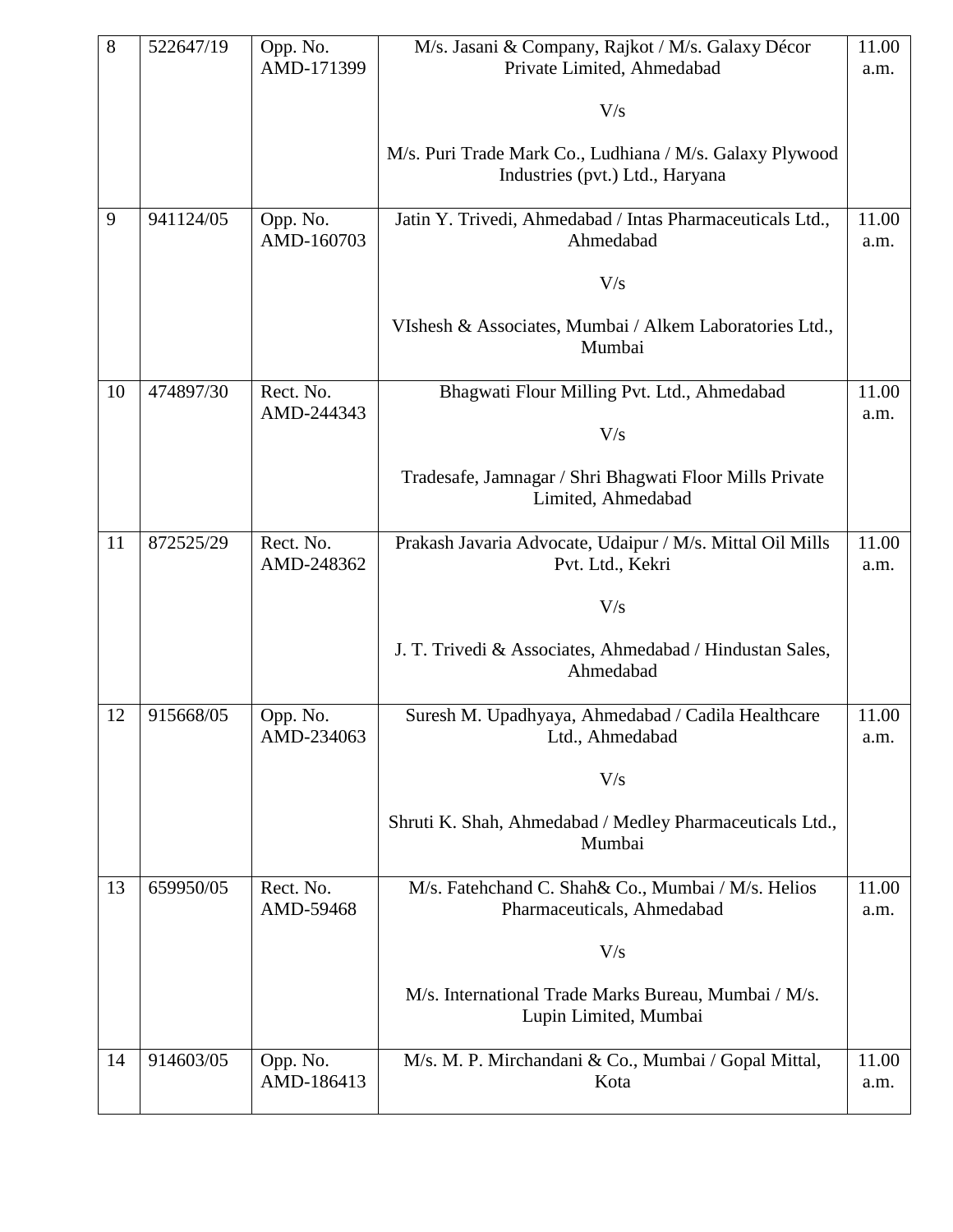|    |           |                         | V/s                                                                                  |               |
|----|-----------|-------------------------|--------------------------------------------------------------------------------------|---------------|
|    |           |                         | Suresh M. Upadhyaya, Ahmedabad / Cadila Healthcare<br>Ltd., Ahmedabad                |               |
| 15 | 920522/05 | Opp. No.<br>AMD-168170  | M/s. Y. J. Trivedi & Co., Ahmedabad / M/s. Cadila<br>Pharmaceuticals Ltd., Ahmedabad | 11.00<br>a.m. |
|    |           |                         | V/s                                                                                  |               |
|    |           |                         | M/s. Emcure Pharmaceutical Ltd., Pune                                                |               |
| 16 | 924977/05 | Opp. No.<br>AMD-176453  | R. R. Shah & Co., Ahmedabad / Torrent Pharmaceuticals<br>Ltd., Ahmedabad             | 11.00<br>a.m. |
|    |           |                         | V/s                                                                                  |               |
|    |           |                         | Anand & Anand, New Delhi                                                             |               |
| 17 | 721299/11 | Rect. No.<br>AMD-225449 | M. P. Mirchandani & Co., Mumbai / Anchor Electricals Pvt.<br>Ltd., Mumbai            | 11.00<br>a.m. |
|    |           |                         | V/s                                                                                  |               |
|    |           |                         | H. R. Gupta Trade Mark Bureau, Mumbai / Cello Plastic<br>Industrial Works, Mumbai    |               |
| 18 | 692279/29 | Rect. No.<br>AMD-260985 | S. Mjumdar & Co., Calcutta / Ellora Time Pvt. Ltd., Morbi                            | 11.00<br>a.m. |
|    |           |                         | V/s                                                                                  |               |
|    |           |                         | Elloras Bakers & Confectioners, Dehradun                                             |               |
| 19 | 645119/19 | Opp. No.<br>AMD-62056   | A.R. Shah & Co., Ahmedabad / Minar Prebab Pvt. Ltd.,<br>Baroda                       | 11.00<br>a.m. |
|    |           |                         | V/s                                                                                  |               |
|    |           |                         | Agarwal Tiles Industry, Gurgaon                                                      |               |
| 20 | 940161/05 | Rect. No.<br>AMD-257224 | Nabros Pharma Pvt. Ltd., Ahmedabad                                                   | 11.00<br>a.m. |
|    |           |                         | V/s                                                                                  |               |
|    |           |                         | Makhija & Associates, Thane                                                          |               |
| 21 | 691050/07 | Opp. No.<br>AMD-176080  | Sharp Trade Mark Co., New Delhi / Guru Nanak & Foundry<br>Works, Amritsar            | 02.15<br>p.m. |
|    |           |                         | V/s                                                                                  |               |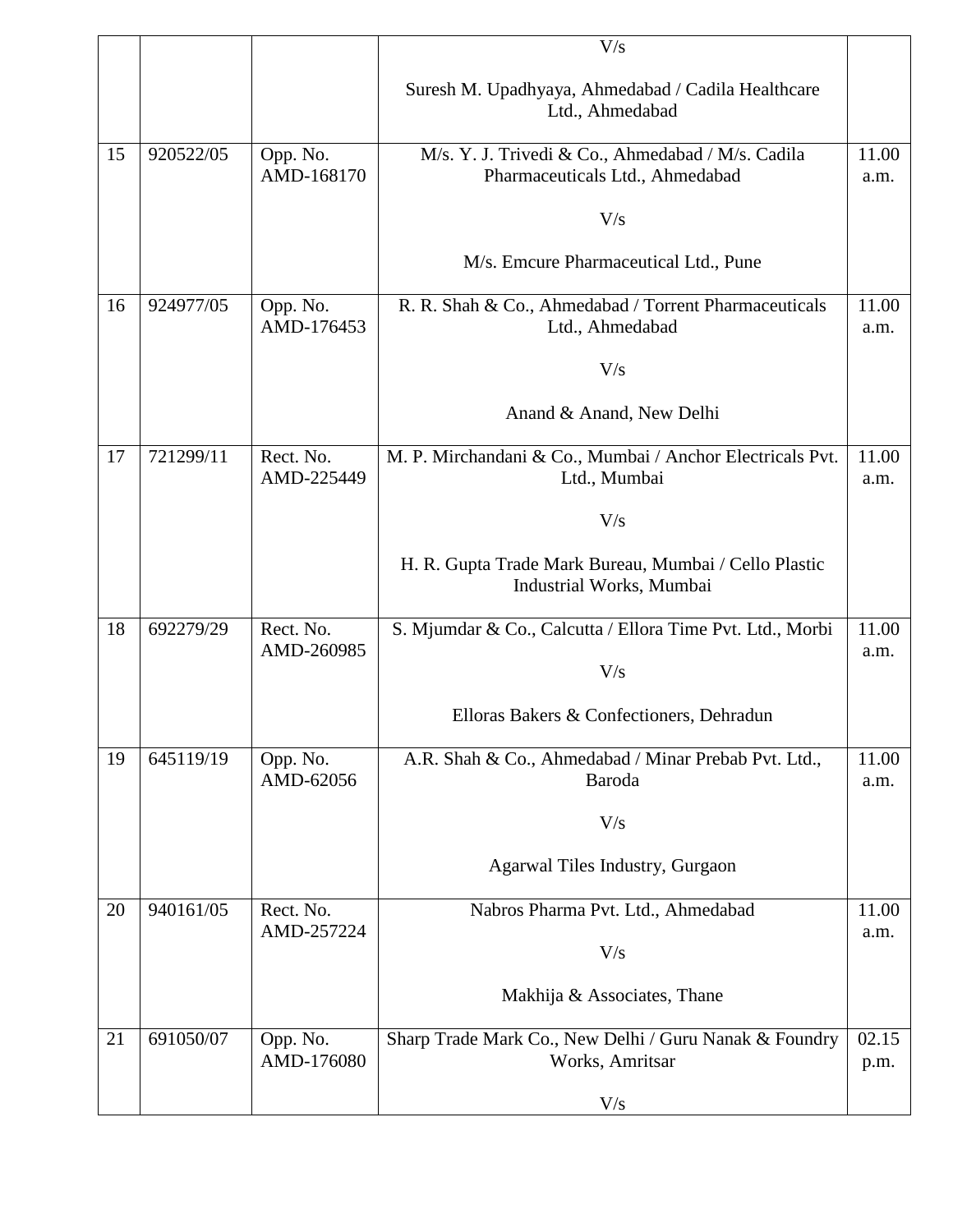|    |           |                         | Mahtta & Co., Ludhiana / Friends Auto Ind., Punjab                         |               |
|----|-----------|-------------------------|----------------------------------------------------------------------------|---------------|
| 22 | 641495/29 | Opp. No.<br>AMD-202089  | Y. J. Trivedi & Co., Ahmedabad / Shree Damodar Oil<br>Mills, Rajkot        | 02.15<br>p.m. |
|    |           |                         | V/s                                                                        |               |
|    |           |                         | Jasani & Company, Rajkot / National Export Industries,<br>Rajkot           |               |
| 23 | 918125/30 | Opp. No.<br>AMD-247129  | R. K. Dewan & Co., Mumbai / Parshotambhai Ukabhai,<br>Surat                | 02.15<br>p.m. |
|    |           |                         | V/s                                                                        |               |
|    |           |                         | Jatin Y. Trivedi, Ahmedabad / Kanaiya Dairy Farms Pvt.<br>Ltd., Surat      |               |
| 24 | 918124/29 | Opp. No.                | R. K. Dewan & Co., Mumbai / Parshotambhai Ukabhai,                         | 02.15         |
|    |           | AMD-247131              | Surat                                                                      | p.m.          |
|    |           |                         | V/s                                                                        |               |
|    |           |                         | Jatin Y. Trivedi, Ahmedabad / Kanaiya Dairy Farms Pvt.<br>Ltd., Surat      |               |
| 25 | 894001/24 | Rect. No.<br>AMD-263836 | M/s. GNK Legal, Mumbai / M/s. Vimal Caliber Private<br>Limited, Bhilwara   | 02.15<br>p.m. |
|    |           |                         | V/s                                                                        |               |
|    |           |                         | M/s. Jasraj Legal, Ahmedabad / M/s. Reliance Industries<br>Ltd., Ahmedabad |               |
| 26 | 721338/24 | Rect. No.<br>AMD-263835 | G. S. Rijhwani & Co., Mumbai / Shri Ashok Kumar Nahta,<br>Bhilwara         | 02.15<br>p.m. |
|    |           |                         | V/s                                                                        |               |
|    |           |                         | M/s. Jasraj Legal, Ahmedabad / M/s. Reliance Industries<br>Ltd., Ahmedabad |               |
| 27 | 925864/05 | Opp. No.<br>AMD-169237  | R. R. Shah & Co., Ahmedabad / Torrent Pharmaceuticals<br>Ltd., Ahmedabad   | 02.15<br>p.m. |
|    |           |                         | V/s                                                                        |               |
|    |           |                         | Glaxosmithkline Pharmaceuticals Ltd., Mumbai                               |               |
|    |           |                         |                                                                            |               |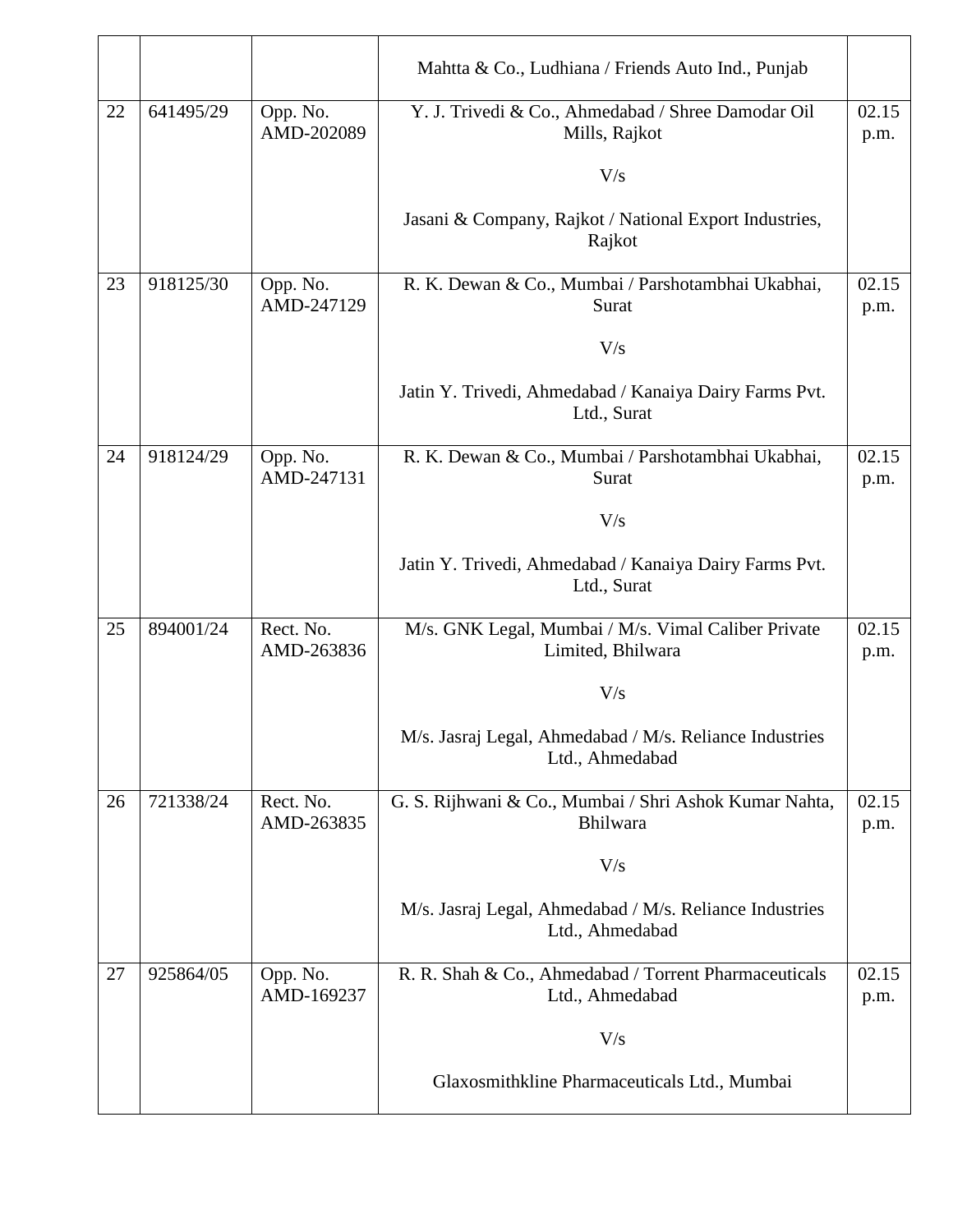| 28 | 779508/29 | Opp. No.               | P. K. Arora, Agra / Sunita Rani Agarwal, Bharatpur                                           | 02.15         |
|----|-----------|------------------------|----------------------------------------------------------------------------------------------|---------------|
|    |           | AMD-153560             | V/s                                                                                          | p.m.          |
|    |           |                        |                                                                                              |               |
|    |           |                        | Arora Registration Service, Amritsar / Sachdeva & Sons,<br>Amritsar                          |               |
|    |           |                        |                                                                                              |               |
| 29 | 948869/05 | Opp. No.               | J. T. Jhala & Co., Ahmedabad / Eden Health Care (P) Ltd.,                                    | 02.15         |
|    |           | AMD-191028             | Ahmedabad                                                                                    | p.m.          |
|    |           |                        | V/s                                                                                          |               |
|    |           |                        | Lall Lahiri & Salhotra, New Delhi                                                            |               |
| 30 | 704573/30 | Opp. No.               | Rameshbhai Punamchand Padhiar, Ahmedabad                                                     | 02.15         |
|    |           | AMD-219932             | V/s                                                                                          | p.m.          |
|    |           |                        | Devan M. Desai Advocate, Ahmedabad / K. P. Industries,                                       |               |
|    |           |                        | Dhrangdhra                                                                                   |               |
| 31 | 468990/12 | Rect. No.              |                                                                                              | 02.15         |
|    |           | $AMD-2$                | M/s. Everest Trade Mark Co., Delhi / M/s. Jai Shri Auto<br>Enterprise, Jaipur                | p.m.          |
|    |           |                        | V/s                                                                                          |               |
|    |           |                        |                                                                                              |               |
|    |           |                        | Mr. D. Kumar Dhingra Advocate, Ludhiana / M/s. G. S.<br>Auto International Limited, Ludhiana |               |
|    |           |                        |                                                                                              |               |
| 32 | 696052/05 | Opp. No.               | Indo Overseas Trade Marks Co., Ahmedabad / Smt.                                              | 02.15         |
|    |           | AMD-184944             | Hansagauri Himmatlal Ganatra, Ahmedabad                                                      | p.m.          |
|    |           |                        | $\rm V/s$                                                                                    |               |
|    |           |                        | Remfry & Sagar, Gurgaon                                                                      |               |
|    |           |                        |                                                                                              |               |
| 33 | 851462/03 | Opp. No.<br>AMD-711597 | Mr. Jatin Y. Trivdi, Ahmedabad / M/s. Shri Pawar<br>Chemical Works, Ahmedabad                | 02.15<br>p.m. |
|    |           |                        | V/s                                                                                          |               |
|    |           |                        |                                                                                              |               |
|    |           |                        | M/s. L. R. Swami & Co., Chennai / M/s. Power Soaps<br>Limited, Pondicherry                   |               |
|    |           |                        |                                                                                              |               |
| 34 | 981585/17 | Opp. No.<br>AMD-724446 | D.C. Dani & Associates, Ahmedabad / Shirish Ramanlal<br>Shah, Ahmedabad                      | 02.15<br>p.m. |
|    |           |                        |                                                                                              |               |
|    |           |                        | V/s                                                                                          |               |
|    |           |                        | Y. J. Trivedi & Co., Ahmedabad / Nirma Ltd., Ahmedabad                                       |               |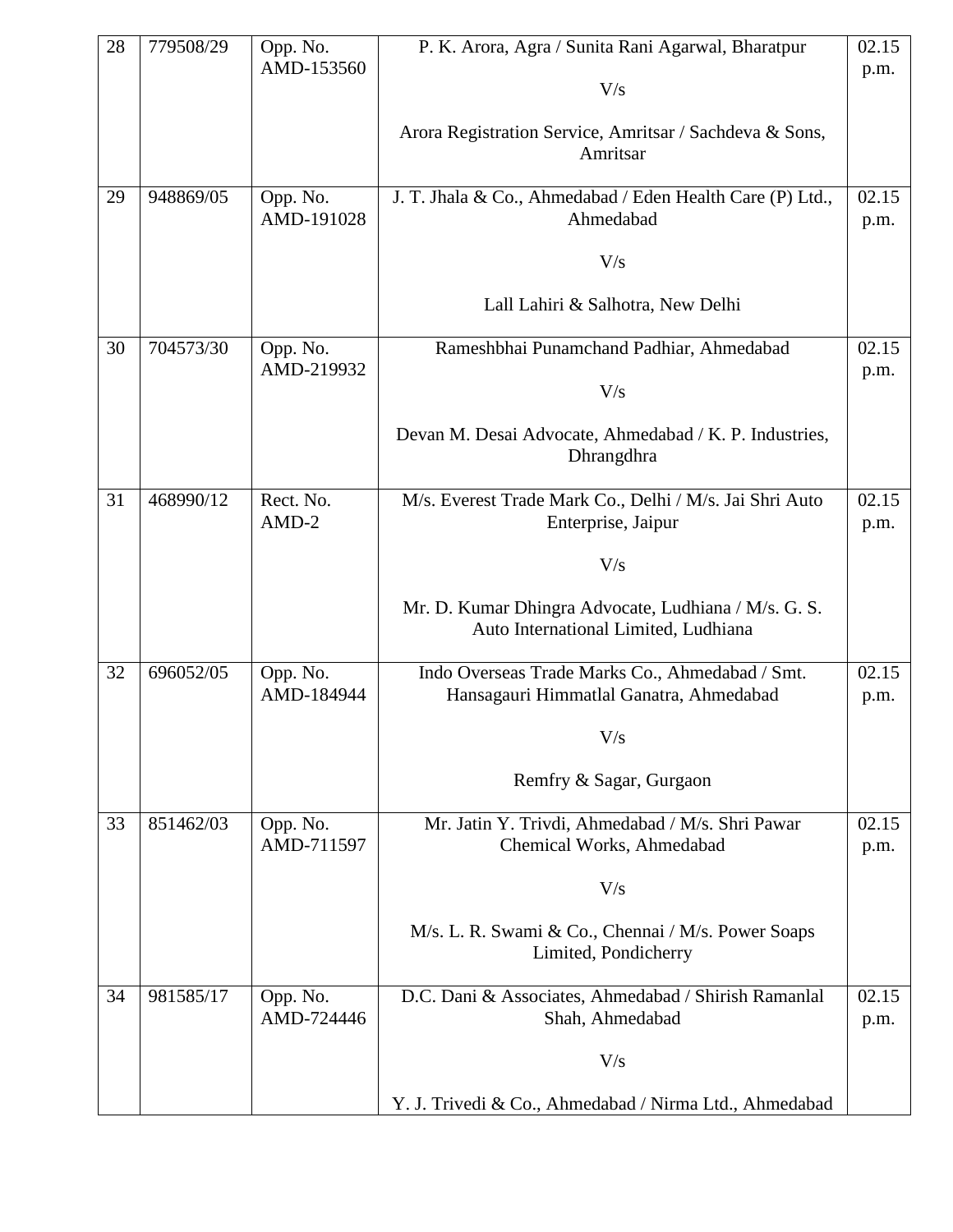| 35 | 488067/05 | Opp. No.       | R. R. Shah & Co., Ahmedabad / Cadila Healthcare Ltd.,                            | 02.15 |
|----|-----------|----------------|----------------------------------------------------------------------------------|-------|
|    |           | AMD-1030       | Ahmedabad                                                                        | p.m.  |
|    |           |                | V/s                                                                              |       |
|    |           |                | Remfry & Sagar, New Delhi                                                        |       |
| 36 | 851463/03 | Opp. No.       | Mr. Jatin Y. Trivdi, Ahmedabad / M/s. Shri Pawar                                 | 02.15 |
|    |           | AMD-711596     | Chemical Works, Ahmedabad                                                        | p.m.  |
|    |           |                | V/s                                                                              |       |
|    |           |                | M/s. L. R. Swami & Co., Chennai / M/s. Power Soaps<br>Limited, Pondicherry       |       |
| 37 | 962787/09 | Opp. No.       | M/s. K. C. Patel & Co., Ahmedabad / M/s. Addison Cable                           | 02.15 |
|    |           | AMD-203697     | Private Limited, Rajkot                                                          | p.m.  |
|    |           |                | V/s                                                                              |       |
|    |           |                | M/s. Y. J. Trivedi & Co., Ahmedabad / M/s. Pan Addison<br>Electricals, Ahmedabad |       |
| 38 | 962787/09 | Opp. No.       | M/s. K. C. Patel & Co., Ahmedabad / M/s. Addison Cable                           | 02.15 |
|    |           | AMD-199004     | Private Limited, Rajkot                                                          | p.m.  |
|    |           |                | V/s                                                                              |       |
|    |           |                | M/s. Mohan Associates, Chennai / M/s. Addison &<br>Company Limited, Chennai      |       |
| 39 | 458833/05 | Opp. No.       | M/s. Astrazeneca Pharma India Limited, Banglore                                  | 02.15 |
|    |           | <b>AMD-284</b> |                                                                                  | p.m.  |
|    |           |                | V/s                                                                              |       |
|    |           |                | M/s. La Pharmaceuticals Ahmedabad / M/s. R. R. Shah &<br>Co., Ahmedabad          |       |
| 40 | 892896/05 | Opp. No.       | Mr. Suresh M. Upadhyaya, Ahmedabad / M/s. Cadila                                 | 02.15 |
|    |           | AMD-113600     | Healthcare Ltd., Ahmedabad                                                       | p.m.  |
|    |           |                | V/s                                                                              |       |
|    |           |                | M/s. Lall & Sethi, New Delhi                                                     |       |
|    |           |                |                                                                                  |       |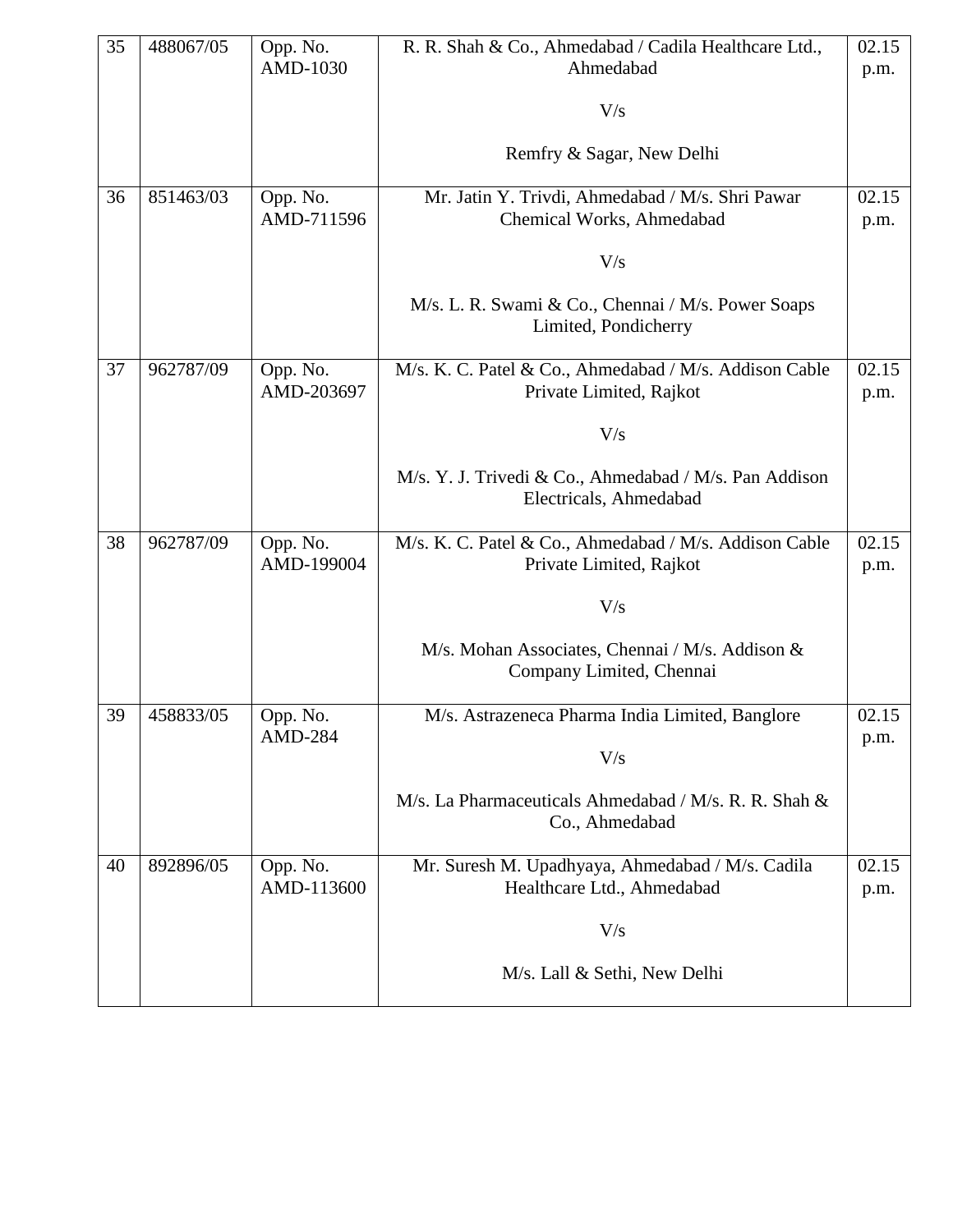### **DATE OF HEARING 25.04.2019**

| Sr.<br>N <sub>0</sub> | <b>Application</b><br>/R. T. M.<br>No. | Opp./Rect.<br>No.      | <b>Name of Parties</b>                                              | <b>Time</b>   |
|-----------------------|----------------------------------------|------------------------|---------------------------------------------------------------------|---------------|
| $\mathbf{1}$          | 1329109/25                             | Opp. No.<br>AMD-199522 | Bhavesh Harshadrai Vora, Rajkot<br>V/s                              | 11.00<br>a.m. |
|                       |                                        |                        | Jasani & Company, Rajkot / Choose N Buy, Rajkot                     |               |
| $\overline{2}$        | 1329115/24                             | Opp. No.<br>AMD-199525 | Bhavesh Harshadrai Vora, Rajkot<br>V/s                              | 11.00<br>a.m. |
|                       |                                        |                        | Jasani & Company, Rajkot / Choose N Buy, Rajkot                     |               |
| 3                     | 1329110/25                             | Opp. No.<br>AMD-199524 | Bhavesh Harshdrai Vora, Rajkot<br>V/s                               | 11.00<br>a.m. |
|                       |                                        |                        | Jasani & Company, Rajkot / Choose N Buy, Rajkot                     |               |
| $\overline{4}$        | 1329114/24                             | Opp. No.<br>AMD-221698 | Bhavesh Harshdrai Vora, Rajkot<br>V/s                               | 11.00<br>a.m. |
|                       |                                        |                        | Jasani & Company, Rajkot / Choose N Buy, Rajkot                     |               |
| 5                     | 1362877/24                             | Opp. No.<br>AMD-247028 | Bhavesh Harshdrai Vora, Rajkot<br>V/s                               | 11.00<br>a.m. |
|                       |                                        |                        | Jasani & Company, Rajkot / Choose N Buy, Rajkot                     |               |
| 6                     | 1423760/35                             | Opp. No.<br>AMD-719223 | Tradesafe, Jamnagar / Atulbhai Harshadrai Vora, Rajkot<br>V/s       | 11.00<br>a.m. |
|                       |                                        |                        | Jasani & Company, Rajkot / Choose N Buy, Rajkot                     |               |
| $\tau$                | 1501267/25                             | Opp. No.<br>AMD-725996 | Jasani & Company, Rajkot / Yatinbhai Bhagvatiprasad<br>Vyas, Rajkot | 11.00<br>a.m. |
|                       |                                        |                        | V/s                                                                 |               |
|                       |                                        |                        | Tradesafe, Jamnagar / Choose "N" Buy Boutique, Rajkot               |               |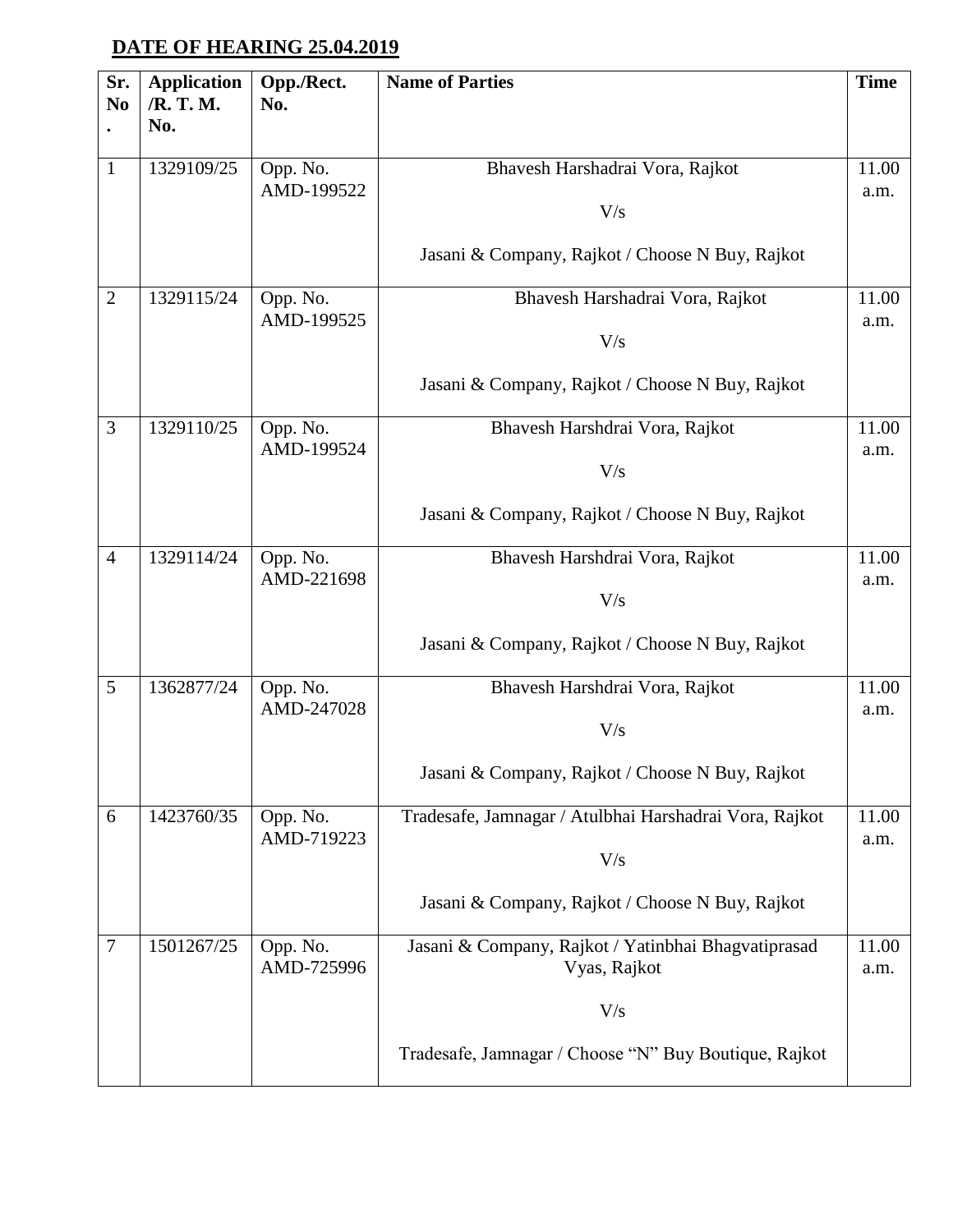| 8  | 1501268/24 | Opp. No.<br>AMD-725995  | Jasani & Company, Rajkot / Yatinbhai Bhagvatiprasad<br>Vyas, Rajkot                                    | 11.00<br>a.m. |
|----|------------|-------------------------|--------------------------------------------------------------------------------------------------------|---------------|
|    |            |                         |                                                                                                        |               |
|    |            |                         | V/s                                                                                                    |               |
|    |            |                         | Tradesafe, Jamnagar / Choose "N" Buy Boutique, Rajkot                                                  |               |
| 9  | 1501266/35 | Opp. No.<br>AMD-725994  | Jasani & Company, Rajkot / Yatinbhai Bhagvatiprasad<br>Vyas, Rajkot                                    | 11.00<br>a.m. |
|    |            |                         |                                                                                                        |               |
|    |            |                         | V/s                                                                                                    |               |
|    |            |                         | Tradesafe, Jamnagar / Choose "N" Buy Boutique, Rajkot                                                  |               |
| 10 | 1213700/24 | Opp. No.<br>AMD-190840  | Jasani & Company, Rajkot / Yatinbhai Bhagvatiprasad<br>Vyas, Rajkot                                    | 11.00<br>a.m. |
|    |            |                         | V/s                                                                                                    |               |
|    |            |                         | Tradesafe, Jamnagar / Choose "N" Buy Boutique, Rajkot                                                  |               |
| 11 | 1373661/35 | Opp. No.                | Jasani & Company, Rajkot / Yatinbhai Bhagwatiprasad                                                    | 11.00         |
|    |            | AMD-714824              | Vyas, Rajkot                                                                                           | a.m.          |
|    |            |                         | V/s                                                                                                    |               |
|    |            |                         | Tradesafe, Jamnagar / Choose "N" Buy Boutique, Rajkot                                                  |               |
| 12 | 515738/07  | Rect. No.<br>AMD-260926 | Jaya A. Manghwani, Mumbai / M/s. Sensitive Industries,<br>Rajkot                                       | 11.00         |
|    |            |                         |                                                                                                        | a.m.          |
|    |            |                         | V/s                                                                                                    |               |
|    |            |                         | M/s. Madamser & Co., New Delhi / M/s. Mex Switchgears<br>Pvt. Ltd., Jalandhar                          |               |
| 13 | 550552/24  | Opp. No.                | M/s. M. P. Mirchadani & Co., Mumbai / M/s. Ajanta Tran                                                 | 11.00         |
|    |            | AMD-1066                | Sistor Clock Mfg. Co., Morbi                                                                           | a.m.          |
|    |            |                         | V/s                                                                                                    |               |
|    |            |                         | The Calcutta Trade Mark Co., Delhi / M/s. East India<br>Cotton Manufacturing Company Limited, Calcutta |               |
|    |            |                         |                                                                                                        |               |
| 14 | 1226896/23 | Opp. No.<br>AMD-257161  | Shree Swaminarayan Temple, Ahmedabad                                                                   | 11.00<br>a.m. |
|    |            |                         | V/s                                                                                                    |               |
|    |            |                         | W. S. Kane & Co., Mumbai                                                                               |               |
|    |            |                         |                                                                                                        |               |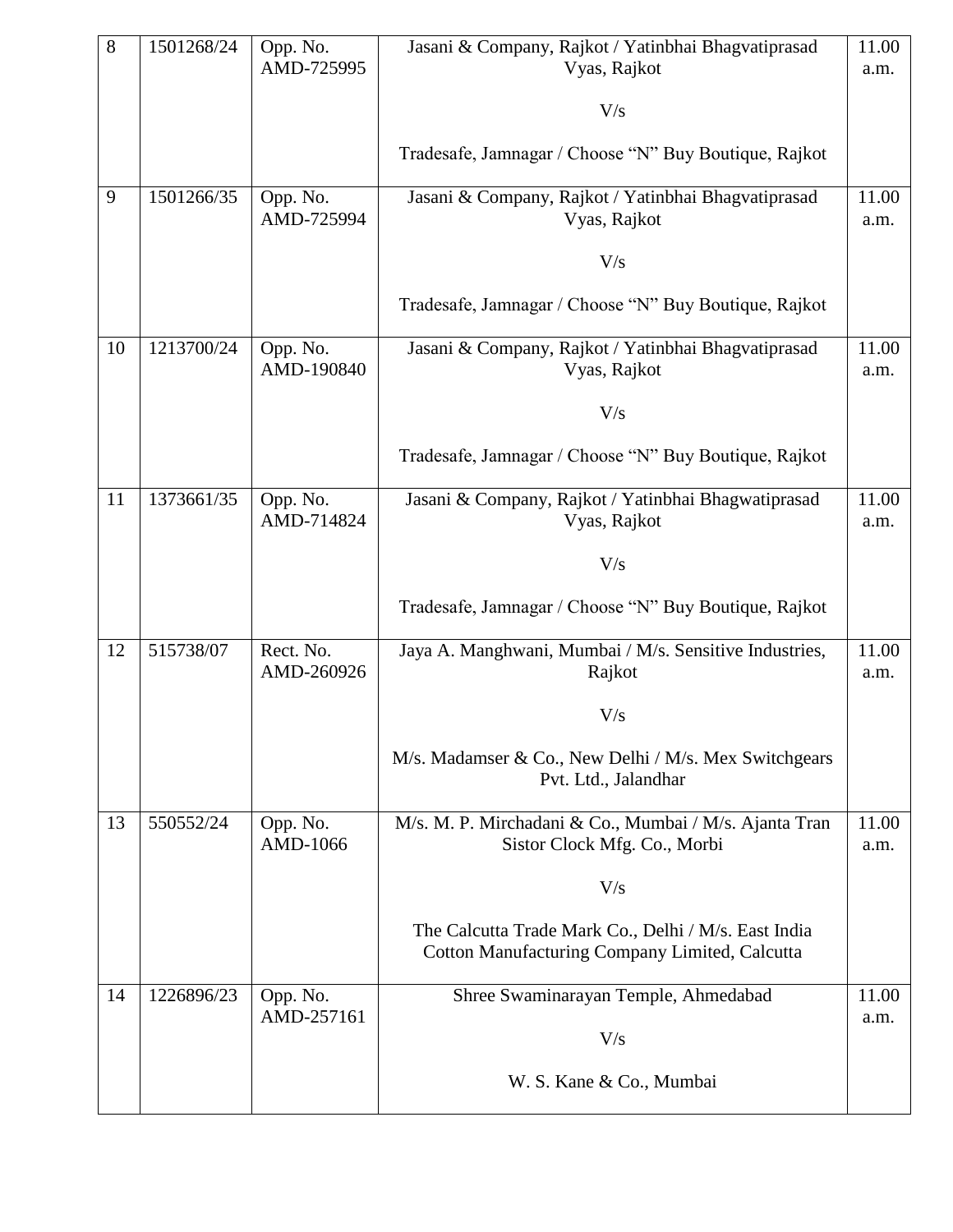| 15 | 1213701/25 | Opp. No.<br>AMD-190839  | Jasani & Company, Rajkot / Yatinbhai Bhagwatiprasad<br>Vyas, Rajkot                     | 11.00<br>a.m. |
|----|------------|-------------------------|-----------------------------------------------------------------------------------------|---------------|
|    |            |                         | V/s                                                                                     |               |
|    |            |                         | Tradesafe, Jamnagar / Choose "N" Buy Boutique, Rajkot                                   |               |
| 16 | 928909/30  | Rect. No.<br>AMD-258983 | M/s. Y. J. Trivedi & Co., Ahmedabad / M/s. Induben<br>Khakharawala & Co., Ahmedabad     | 02.15<br>p.m. |
|    |            |                         | V/s                                                                                     |               |
|    |            |                         | M/s. H. K. Acharya & Company, Ahmedabad / M/s.<br>Daxaben Rasiklal Halvawala, Ahmedabad |               |
| 17 | 631359/32  | Opp. No.<br>AMD-732256  | G. D. Bansal & Associates, Jaipur / Mahendra Kumar Jain,<br>Jodhpur                     | 02.15<br>p.m. |
|    |            |                         | V/s                                                                                     |               |
|    |            |                         | G. S. Rijhwani & Co., Mumbai / Natraj Food Products,<br>Ajmer                           |               |
| 18 | 1332979/19 | Opp. No.<br>AMD-212311  | K. C. Patel & Co., Ahmedabad / Gladder Ceramics Limited,<br>Sabarkantha                 | 02.15<br>p.m. |
|    |            |                         | V/s                                                                                     |               |
|    |            |                         | United Legal Services, Mumbai / H & R Johnson (India)<br>Limited, Mumbai                |               |
| 19 | 1333659/02 | Opp. No.<br>AMD-221791  | Tradesafe, Jamnagar / Decora Coatings Pvt. Ltd., Rajkot                                 | 02.15<br>p.m. |
|    |            |                         | V/s                                                                                     |               |
|    |            |                         | Arjun T. Bhagat & Co., Mumbai / Asian Paints (India)<br>Limited, Mumbai                 |               |
| 20 | 1808149/24 | Opp. No.<br>AMD-779659  | Karni Trade Marks, Surat / Ranjeet Singh Surana, Surat                                  | 02.15<br>p.m. |
|    |            |                         | V/s                                                                                     |               |
|    |            |                         | Sanjay Drashtee & Co., Surat / Rajnesh S. Mehta,<br>Maharastra                          |               |
| 21 | 988831/05  | Opp. No.<br>AMD-215368  | Suresh M. Upadhyaya, Ahmedabad / Cadila Healthcare<br>Limited, Ahmedabad                | 02.15<br>p.m. |
|    |            |                         | V/s                                                                                     |               |
|    |            |                         |                                                                                         |               |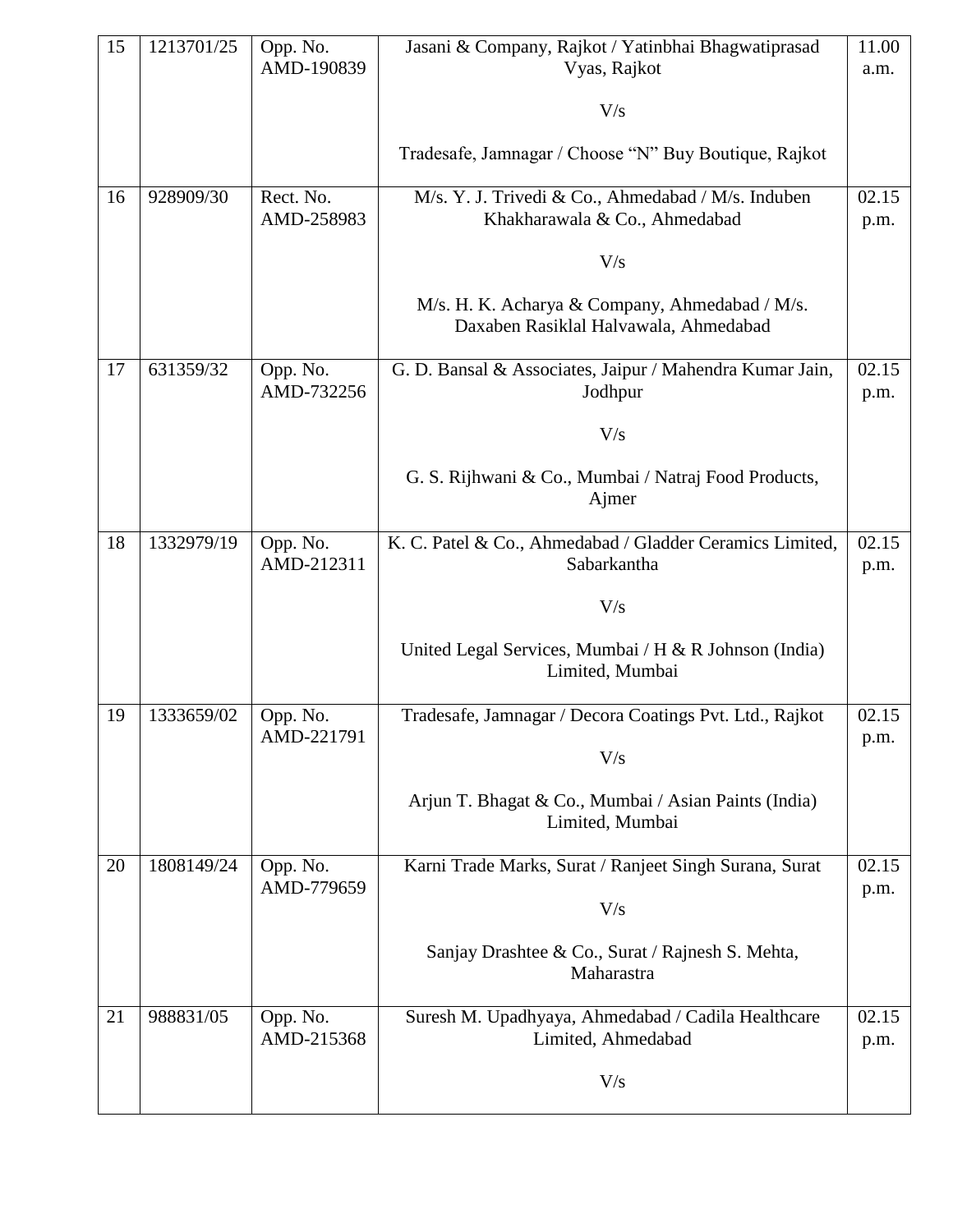|    |            |                        | Tas & Co., Mumbai / Nicholas Piramal India Limited,<br>Mumbai              |               |
|----|------------|------------------------|----------------------------------------------------------------------------|---------------|
|    |            |                        |                                                                            |               |
| 22 | 1228390/07 | Opp. No.<br>AMD-213541 | Rajendr R. Raval, Jamnagar / Rajnikant R. Gajjar, Rajkot                   | 02.15         |
|    |            |                        | V/s                                                                        | p.m.          |
|    |            |                        | Central Flour Mill, Rajkot                                                 |               |
| 23 | 896269/17  | Opp. No.<br>AMD-189570 | K. C. Patel & Co., Ahmedabad / Rajeshkumar Dahyabhai<br>Patel, Ahmedabad   | 02.15<br>p.m. |
|    |            |                        | V/s                                                                        |               |
|    |            |                        | Lalji Trade Mark Co., Delhi / Swastik Tubes (p) Ltd.,<br>Kanpur            |               |
| 24 | 860330/07  | Opp. No.<br>AMD-177868 | R. R. Raval, Jamnagar / Ramjibhai P. Patel, Gondal                         | 02.15         |
|    |            |                        | V/s                                                                        | p.m.          |
|    |            |                        | V. Balakrishnan, Chennai / Asian Bearing Ltd., Chennai                     |               |
| 25 | 657215/05  | Opp. No.<br>AMD-57656  | M/s. H. K. Acharya & Co., Ahmedabad / Sunij Pharma Pvt.<br>Ltd., Ahmedabad | 02.15<br>p.m. |
|    |            |                        | V/s                                                                        |               |
|    |            |                        | M/s. Sun Pharmaceutical Industries Ltd., Mumbai                            |               |
| 26 | 860166/24  | Opp. No.<br>AMD-208292 | Rajendra H. Bhansali, Ahmedabad / Champalal Sehajraj,<br>Balotra           | 02.15<br>p.m. |
|    |            |                        | V/s                                                                        |               |
|    |            |                        | Arjun T. Bhagat & Co., Mumbai / Garden Silk Mills<br>Limited, Surat        |               |
| 27 | 860166/24  | Opp. No.<br>AMD-209606 | Rajendra H. Bhansali, Ahmedabad / Champalal Sehajraj,<br>Balotra           | 02.15<br>p.m. |
|    |            |                        | V/s                                                                        |               |
|    |            |                        | Tas & Co., Mumbai / Mahindra & Mahindra Ltd., Mumbai                       |               |
| 28 | 760858/05  | Opp. No.<br>AMD-195220 | M/s. Arjun T. Bhagat & Co., Mumbai / M/s. Ban Labs<br>Limited, Rajkot      | 02.15<br>p.m. |
|    |            |                        | V/s                                                                        |               |
|    |            |                        |                                                                            |               |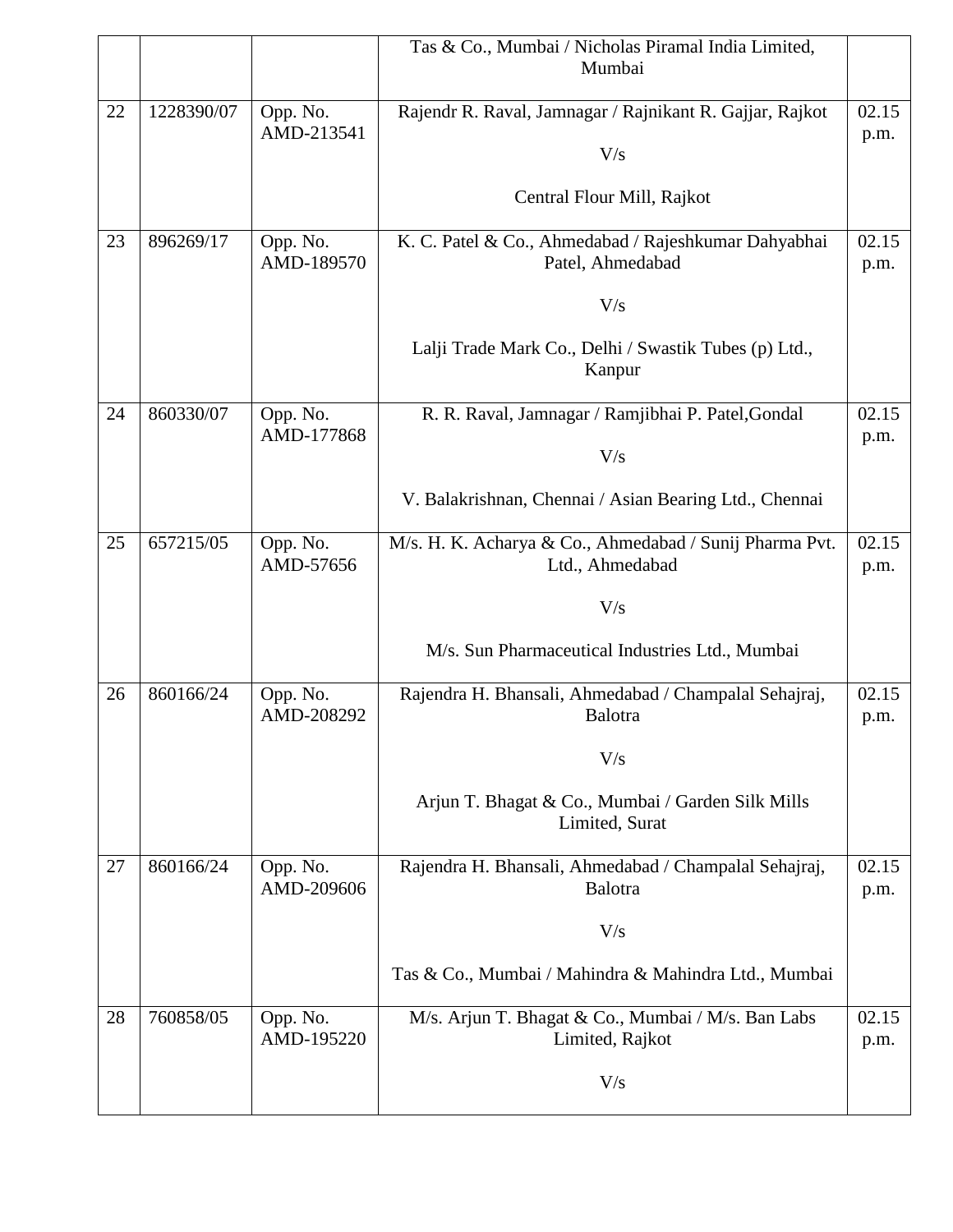|    |            |                        | M/s. Lall & Sethi, New Delhi                                                   |       |
|----|------------|------------------------|--------------------------------------------------------------------------------|-------|
|    |            |                        |                                                                                |       |
| 29 | 760858/05  | Opp. No.               | Arjun T. Bhagat & Co., Mumbai / Ban Labs Private                               | 02.15 |
|    |            | AMD-194914             | Limited, Rajkot                                                                | p.m.  |
|    |            |                        | V/s                                                                            |       |
|    |            |                        |                                                                                |       |
|    |            |                        | K & S Partners, New Delhi                                                      |       |
|    |            |                        |                                                                                |       |
| 30 | 900855/30  | Opp. No.               | Jasani & Company, Rajkot / Rajkot District Co-Operative                        | 02.15 |
|    |            | AMD-719109             | Milk Producers Union Limited, Rajkot                                           | p.m.  |
|    |            |                        | V/s                                                                            |       |
|    |            |                        |                                                                                |       |
|    |            |                        | Puri Trade Mark Co., Ludhiana / Gopal Sweets, Patiala                          |       |
|    |            |                        |                                                                                |       |
| 31 | 714765/34  | Opp. No.<br>AMD-733174 | Fatehchand C. Shah & Co., Mumbai / Purushottam Manilal<br>Dholakia, Sihor      | 02.15 |
|    |            |                        |                                                                                | p.m.  |
|    |            |                        | V/s                                                                            |       |
|    |            |                        |                                                                                |       |
|    |            |                        | Y. J. Trivedi & Company, Ahmedabad / Mishrilal                                 |       |
|    |            |                        | Gordhanlal, Bewar                                                              |       |
| 32 | 880846/07  | Opp. No.               | M/s. Patel Field Marshal Agencies, Rajkot                                      | 02.15 |
|    |            | AMD-62516              |                                                                                | p.m.  |
|    |            |                        | V/s                                                                            |       |
|    |            |                        |                                                                                |       |
|    |            |                        | M/s. L. S. Davar & Co., Calcutta / M/s. United Breweries<br>Limited, Bangalore |       |
|    |            |                        |                                                                                |       |
| 33 | 866680/05  | Opp. No.               | Subhash Chandra V. Purohit, Ahmedabad / Ambalal V.                             | 02.15 |
|    |            | AMD-100335             | Patel, Baroda                                                                  | p.m.  |
|    |            |                        |                                                                                |       |
|    |            |                        | V/s                                                                            |       |
|    |            |                        | International Trade Marks Bureau, Mumbai / FDC Ltd,                            |       |
|    |            |                        | Mumbai                                                                         |       |
|    |            |                        |                                                                                |       |
| 34 | 1688346/31 | Opp. No.               | Y. J. Trivedi & Company, Ahmedabad / Rajeshbhai                                | 02.15 |
|    |            | AMD-743572             | Gokulbhai Sojitra, Rajkot                                                      | p.m.  |
|    |            |                        | V/s                                                                            |       |
|    |            |                        |                                                                                |       |
|    |            |                        | Jasani & Company, Rajkot /, Krinal Pan & Coldrinks, Surat                      |       |
|    |            |                        |                                                                                |       |